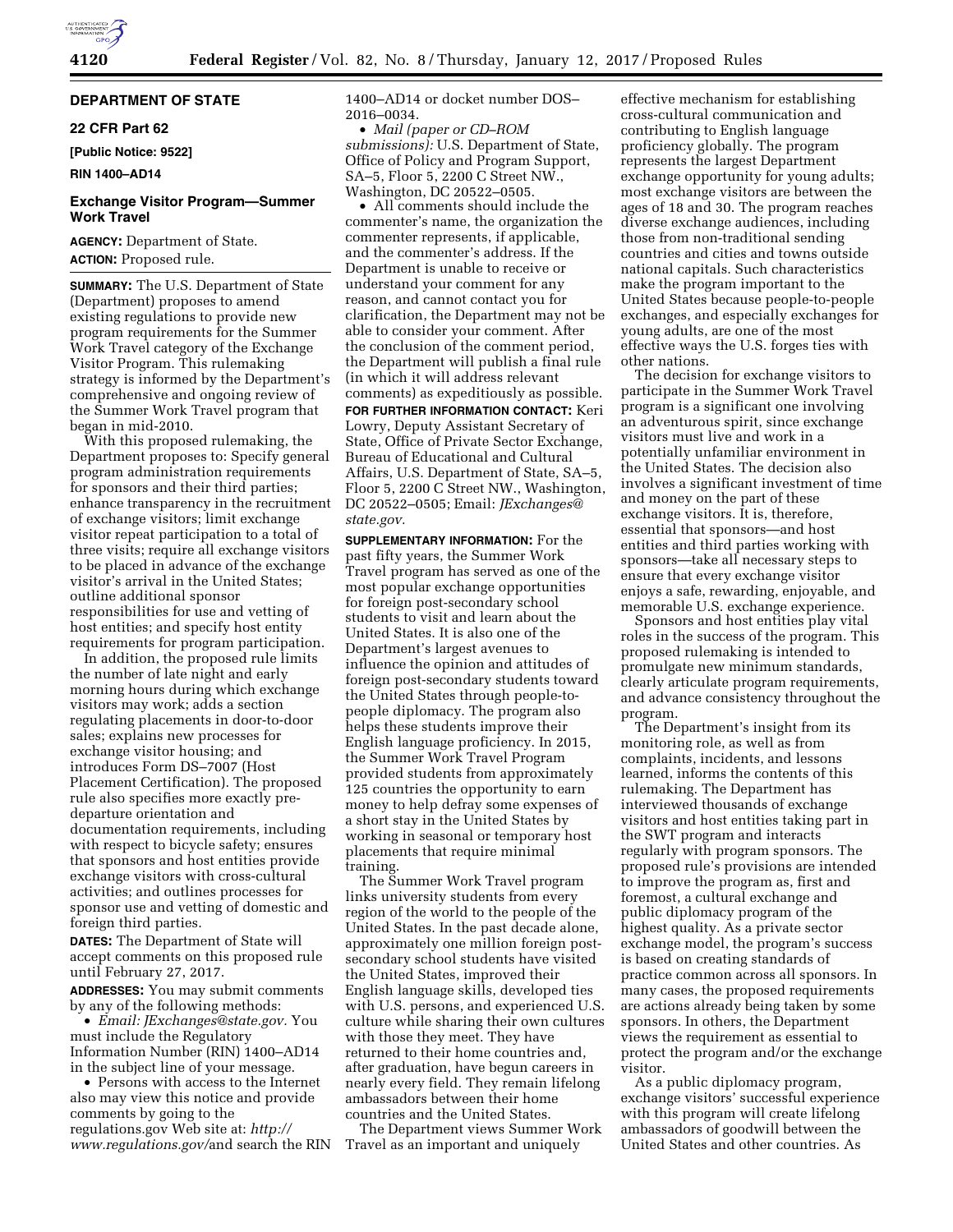such, the quality of the program for the exchange visitor is the essential goal. In addition, placement at a host entity permits exchange visitors of all means to know their host communities, engage in cross-cultural activities, and travel. Such exchange visitors also are provided the opportunity to gain work and English language skills and interact with Americans in the workplace.

Sponsors must ensure that all parties involved in this exchange commit to its success.

First, *sponsors* must provide exchange visitors with clear, easy-to-read orientation materials and transparent information on fees, costs, program requirements, and wages; place exchange visitors with only those host entities that commit to advance the foreign policy and cultural exchange goals of the program; orient host entities to inform them fully about the program; place exchange visitors only with suitable and permissible host entities that provide appropriate compensation; ensure that exchange visitors have easy and convenient access to necessary amenities such as grocery stores, post offices, and public transportation; monitor exchange visitors regularly as required; update exchange visitor siteof-activity information in the Student and Exchange Visitor Information System (SEVIS) promptly as required; and provide and facilitate cross-cultural activities for all exchange visitors. In addition, sponsors must carefully vet and monitor the activities of their domestic and third party organizations.

Second, sponsors must ensure that the *host entities* they select contribute to the program's stated goals and know about and agree to their role as part of a U.S. public diplomacy program. This includes requiring that host entities ensure the exchange visitor's quality of experience in the United States and protect the exchange visitor's health, safety, and welfare. Sponsors must place exchange visitors with those host entities that respect the benefits and obligations the program places on exchange visitors. In addition, sponsors must place exchange visitors at host entities that provide an experience where exchange visitors have significant contact with U.S. colleagues, supervisors, and customers, gain new skills, and increase their English language proficiency through regular use in their placements. Exchange visitor host placement schedules should accommodate reasonable time outside of working hours for exchange visitors to spend time with friends, tour the local area, and practice English.

And third, sponsors must set expectations for the *exchange visitors* 

they recruit so that they come to the United States already understanding the underlying cross-cultural purpose of the program; their responsibility to fulfill their program obligations as defined through the Exchange Visitor Program regulations by the Department and by the rules set by their sponsor; the necessity for them to abide by U.S. laws during their programs; and also their responsibilities toward their hosts, coworkers, and local U.S. community. Exchange visitors who have an enjoyable and productive experience through the program become ambassadors of goodwill and understanding between their countries and the United States.

In order to strengthen the Summer Work Travel program, the Department reviewed its implementation of the program beginning in mid-2010. Between 2010 and 2012, the Department identified a number of regulatory changes needed to better protect the health, safety, and welfare of exchange visitors, enhance the program's crosscultural component, and strengthen overall program administration. The Department published an interim final rule (IFR) with a request for comment on April 26, 2011 (RIN 1400–AC79; see 76 FR 23177) (2011 IFR). Then, after further monitoring program implementation, the Department published an IFR with a request for comment on May 11, 2012 (RIN 1400– AD14); see 77 FR 27593) (2012 IFR). This rule addressed public comments submitted to the 2011 IFR and became effective immediately, with the exception of one provision regarding prohibited placements, which became effective on November 2, 2012 (see also 77 FR 31724).

In promulgating this and previous rulemakings, the Department continues to advance a comprehensive rulemaking strategy to: (i) Protect the health, safety, and welfare of exchange visitors on this important program; (ii) respond to issues identified during monitoring and ongoing oversight; (iii) articulate consistent and robust minimum standards for program administration; (iv) prioritize the quality of the exchange visitor experience; and (v) fortify the program's purpose as an important U.S. public diplomacy tool.

# **Analysis of Comments Received on the 2012 IFR**

The Department reviewed, analyzed, and fully considered the comments submitted for both the 2011 and 2012 IFRs. Comments received in response to the 2011 IFR were analyzed and addressed in the 2012 IFR (see 77 FR 27598–27600, 27602–27604), which

responded to emerging program issues requiring monitoring and enforcement. Comments received in response to the 2012 IFR are addressed below. The 2012 IFR strengthened protections for exchange visitors and reemphasized the cross-cultural component of the program, consistent with the requirements of the Mutual Educational and Cultural Exchange Act of 1961, as amended (Pub. L. 87–256) (22 U.S.C. 2451, *et seq.*) (Fulbright-Hays Act), and 22 CFR 62.8(d).

The Department received comments on the 2012 IFR from 171 parties, including: 102 former exchange visitors previously hosted in mobile concession businesses; 21 leaders of different local, county, and state fairs; ten organizations representing and/or advocating for trafficking victims, low- to-middleincome, migrant and guest workers, unions, and/or civil rights; nine mobile concession business owners that have employed exchange visitors; eight businesses associated with the mobile amusement industry; seven trade associations representing the mobile amusement industry and/or mobile concessionaires; one trade association representing seafood processors; a membership association of many of the largest international educational and cultural exchange organizations in the United States; eight Departmentdesignated Summer Work Travel program sponsors; two private U.S. persons; one foreign entity working with sponsors; and a commercial printing business that has hosted exchange visitors.

The Department received public comment on the following 2012 IFR provisions, all in 22 CFR part 62:

*Program dates.* The 2012 IFR and its Supplementary section indicated that the Department determines the program dates for each country (see § 62.32(c)). The Department establishes countryspecific program start and end dates according to the academic year calendar of each country's ministeriallyrecognized post-secondary institutions and may modify them as necessary. The Department received three comments, all of which proposed that the Department continue to be open to amendments to program start and end dates. One commenting party suggested that the Department establish bi-annual reviews of the calendar for summer and winter placements.

The Department currently conducts a regular review of country-specific program start- and end-dates and believes that this review addresses these comments by allowing sufficiently for amendment of program dates. The Department is always open to hearing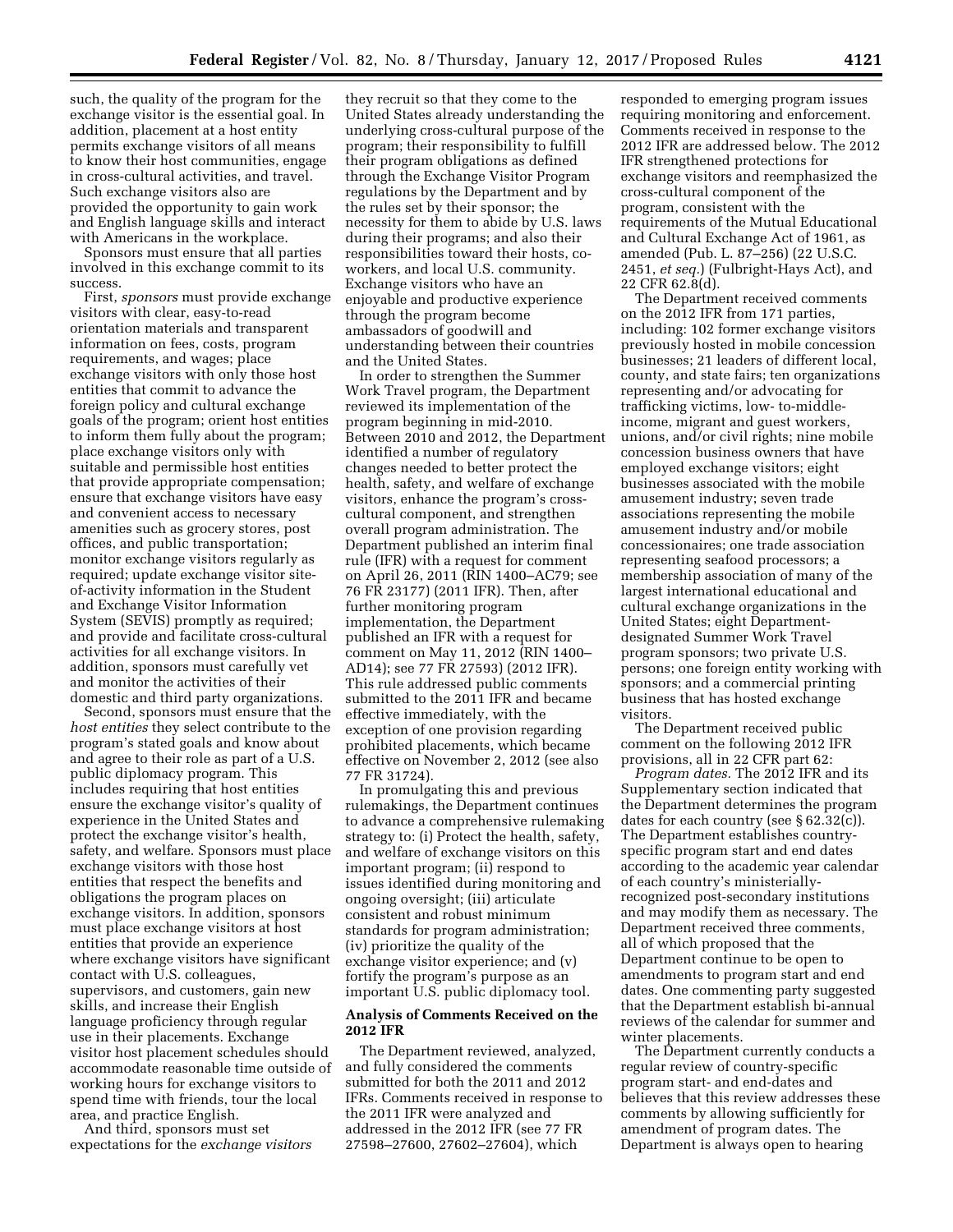from sponsors, participants, and other members of the public about how country-specific program dates affect Summer Work Travel program participants.

*Termination of programs of unresponsive exchange visitors.* The 2012 IFR (see § 62.32(e)(9)) required sponsors to provide exchange visitors with information explaining that sponsors will terminate the programs of participants who fail to comply with enumerated program regulations (*e.g.,*  reporting their arrivals, reporting changes of residence, not starting work at un-vetted jobs, responding to sponsor monthly outreach/monitoring efforts). The Department explained in the Supplementary section of that rulemaking that sponsors should terminate the programs of exchange visitors who do not report their arrival in the United States within ten days. The Department received six comments, five of which disagreed with this provision as overly punitive. They explained that most exchange visitors are at an age where it is common not to follow administrative rules carefully, that exchange visitors sometimes face difficulties in contacting sponsors upon arrival, and that port of entry information is unreliable if an exchange visitor arrives before his/her program start date, rendering consistent enforcement of this provision impossible. One sponsor suggested that exchange visitors should be terminated only after they demonstrate a pattern of uncommunicativeness.

The Department does not agree with these comments. In order for sponsors to ensure that an exchange visitor is physically located at the site of program placement, as is required by the Department of Homeland Security, and in order that sponsors may monitor the health, safety, and welfare of that exchange visitor at the placement site, sponsors must know that the exchange visitor is indeed present there. This requires the exchange visitor to report his or her arrival, as well as any subsequent sites of activity, for example, if the exchange visitor changes host entities.

Sponsors can enhance the timeliness of exchange visitor reporting by giving them an effective pre-arrival orientation about the necessity of and usable methods for reporting U.S arrival to their sponsor. Sponsors must explain to exchange visitors as part of their orientation that site of activity notification in SEVIS is a Department of Homeland Security requirement and that the sponsor is also authorized under § 62.40(a)(3) to terminate exchange visitors who violate the

Exchange Visitor Program regulations and sponsors' rules governing the program. Exchange visitors are assigned by their sponsors to report to their initial assignment on the date they are expected to report and then have ten days to notify their sponsor that they have arrived. In addition, exchange visitors have this same period of time to notify their sponsor to update their contact information each time they undergo a host entity or housing change, which the Department believes is a sufficient time-period for such notification. This provision has not changed in this proposed rule.

*Cross-cultural component.* The 2012 IFR required that sponsors plan, initialize, and carry out events or other activities that provide exchange visitors exposure to U.S. culture (§ 62.32(f); see also § 62.8(d)). The Department received nine comments, four of which disagreed with this provision. Two commenting parties supported this new requirement, but recommended that the Department provide for a two-year unofficial pilot period of the cross-cultural component to test ways sponsors can most effectively provide and facilitate these cross-cultural experiences. Other commenters disagreed with or expressed reservations about the crosscultural component requirement, stating that the Department failed to take into account the natural cross-cultural exchange of day-to-day work life and interactions provided by the Summer Work Travel program. In contrast, another party commented that this provision is critical to protecting the exchange visitors and the integrity of the Summer Work Travel program. Another commenter agreed with the addition of a cross-cultural component, but contended that the cross-cultural requirement is so vaguely defined as to be meaningless.

The Department maintains its strong belief that an organized cross-cultural component is necessary for the fulfillment of the Summer Work Travel category's purpose as a cultural and educational exchange and U.S. public diplomacy program. Following the publication of the 2012 IFR, the Department provided all sponsors with a guide to cross-cultural programming, and the Department has consistently sought and highlighted examples of successful cross-cultural programming to share with the sponsor community. The Department requires sponsors and their host entities to create opportunities to provide cross-cultural programming for exchange visitors. In the proposed rule, this requirement has been set at a minimum of once per month in order to more clearly define

the requirement and respond to sponsor inquiries since publication of the 2012 IFR about what was an adequate amount of cross-cultural programming. The Department will continue to work with sponsors to facilitate successful implementation of cross-cultural programming requirements, including by issuing guidance outlining best practices.

Since the 2012 IFR went into effect, many sponsors (approximately 42 percent according to Department records) have already put policies in place to implement, either directly or through host entities, cross-cultural activities for exchange visitors. Organizing a cross-cultural activity for exchange visitors is not especially complex; there are many possible activities that can make use of local resources and community events and that are not especially costly. Some examples organized by either sponsors or host entities over the last year of the Summer Work Travel program are noted under point 16 of the proposed rule discussion below.

*72-hour deadline for vetting host placements.* The 2012 IFR required that sponsors confirm initial host placements and re-placements for all exchange visitors before exchange visitors could start work by verifying, at a minimum, the terms and conditions of such employment and fully vetting their host entities as set forth at  $\S 62.32(g)(2)$ . If an exchange visitor in in the United States finds his or her own host replacement, sponsors must vet that host re-placement within 72-hours. The Department received nine comments, all in opposition to the 72-hour deadline, which they viewed as unrealistic. Commenters explained that host replacement vetting is a time-consuming and multi-step process, and it is particularly challenging when the 72 hour timeframe falls over a weekend when host entities are difficult to contact and sponsor staff is not available to carry out all required steps of proper vetting; they proposed changing the deadline to three business days.

The Department agrees to propose a change to the vetting deadline to three business days, as provided in proposed paragraph § 62.32(h)(1). Sponsors have systems in place for vetting host entities, and the Department believes that three days are sufficient for the sponsor to check a host entity's location and suitability and conduct a background check on that entity, so that the exchange visitor can begin his or her new placement as soon as possible thereafter.

*Housing and transportation.* The 2012 IFR required that sponsors actively and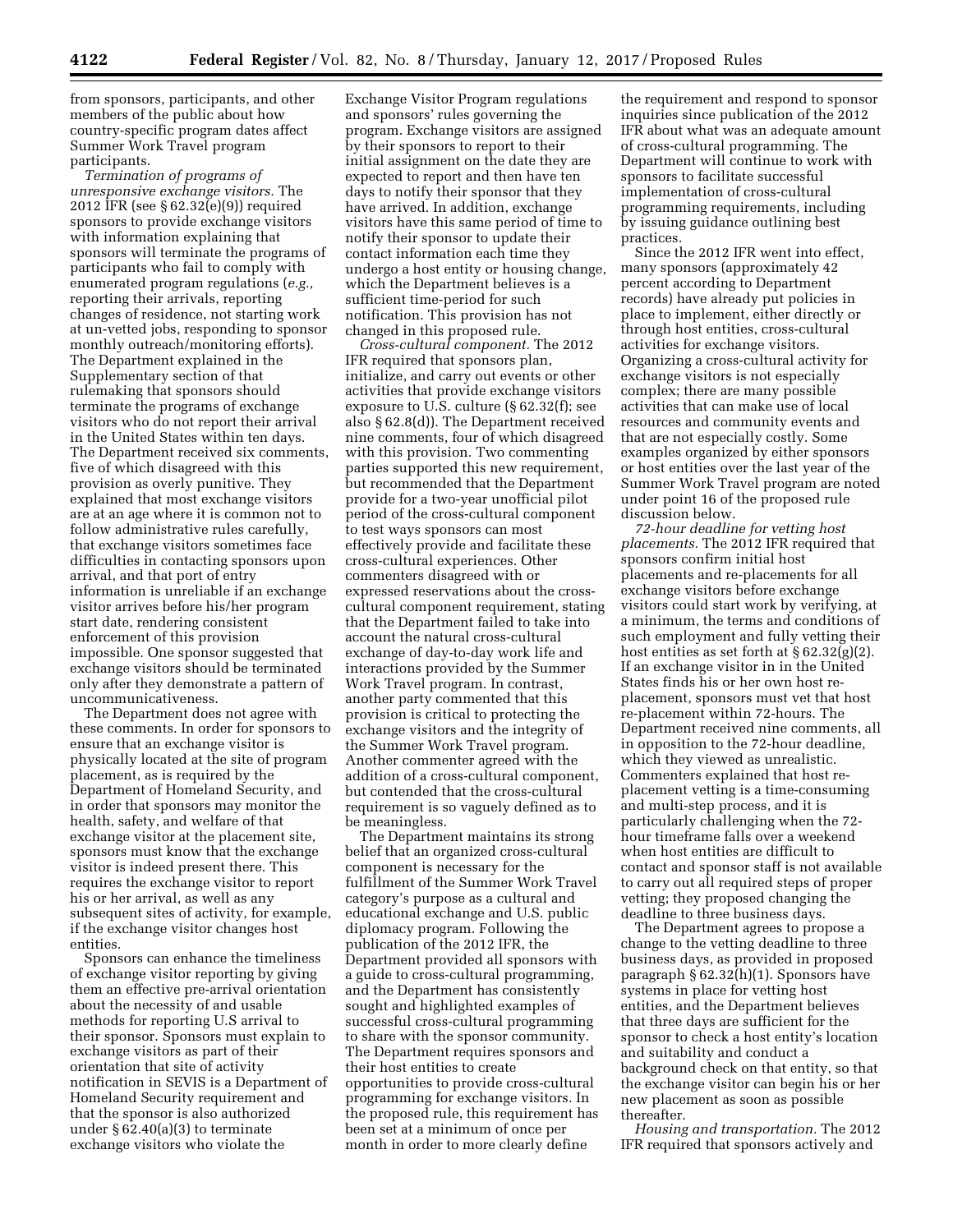immediately assist exchange visitors with arranging appropriate housing and identifying appropriate local transportation when host entities do not offer housing and local transportation (see  $\S 62.32(g)(9)(i)$ ), or when exchange visitors decide to ask for assistance after initially declining host entity-provided housing. The Department received four comments from sponsors on the topic of housing. Some sought clarification on what specific measures the Department intends with regard to sponsors' assisting exchange visitors with their housing, while others questioned the feasibility of sponsors' providing an additional level of housing assistance.

One commenter expressed support for the requirement that sponsors assist exchange visitors to ensure appropriate housing and suitable local transportation. However, others disagreed. One commenting party explained that sponsor assistance should be limited in scope to informing exchange visitors of their rights, explaining types of housing and local transportation, reasonably investigating allegations of unsafe or inadequate housing, and offering additional assistance and guidance as appropriate. Other commenters worried about increased costs if sponsors are required to provide exchange visitors with suitable housing. Some noted that sponsors may have to put down deposits to secure housing even before knowing whether exchange visitors have received visas. Still other commenters stated that exchange visitors are not minors and may willingly choose substandard housing to save money unless the Department imposes penalties on exchange visitors who choose to do so.

The Department continues to respond to serious concerns about housing and local transportation. The Department maintains that a placement is appropriate only if it includes safe and affordable housing accommodation, as well as readily available local transportation. Host entities are a resource for identifying both housing and local transportation options. Due to the reality that poor housing and lack of local transportation may prove disastrous to an exchange visitor's experience or well-being, sponsors must only approve placements for exchange visitors that include an identification of safe and affordable housing that is within reasonable distance from the exchange visitor's host entity(ies), in a location that is neither isolated nor difficult to access, and in reasonable proximity to commercial infrastructure and necessities. Sponsors or their host entities must identify, but are not

obligated to fund, such housing and local transportation as part of the placement selection. Sponsors placing exchange visitors in remote national park, summer camp, or resort locations must document the host entity's written arrangement for transportation for those exchange visitors during their off hours and in case of emergency. At times, exchange visitors will identify housing themselves. Sponsors must verify that any housing option selected is safe, affordable, and otherwise appropriate, including from a local transportation perspective.

The Department proposes a number of changes to better ensure access to appropriate housing and local transportation, as set forth in proposed paragraph 62.32(l) and discussed later in this section.

*Expansion of excluded host placements.* The 2012 IFR expanded the program exclusion list of host placements (see § 62.32(h)) by adding to that list host placements that raise concerns for the health, safety, and welfare of exchange visitors and the integrity of the Summer Work Travel program, and that generally cannot meet the cross-cultural exchange requirement (see, for example, proposed paragraph 62.32(o)). Comments on specific prohibitions follow:

*Exclusion of host placements requiring driver's licenses.* The 2012 IFR excluded positions that require driving or operating vehicles for which driver's licenses are required (§ 62.32(h)(5)). The Department received 11 comments, seven of which disagreed with this prohibition. Some commenters understood the prohibition of drivingintensive host placements, but did not believe it necessary to exclude host placements that require occasional driving on non-public roads or host placements that incidentally require exchange visitors to drive, such as positions as bellhops and valet parking attendants.

In the Department's view, prohibiting exchange visitors, on behalf of their host entity, from driving or operating vehicles on public roads for which a driver's license is required, however incidental this driving activity may be, helps mitigate the risk to the health, safety and welfare of the exchange visitors. Moreover, should an exchange visitor collide with another driver or a pedestrian while driving or be hit by another vehicle on a public road, the exchange visitor may become involved with insurance companies and/or law enforcement, leading to potentially serious consequences for the exchange visitor. (See proposed paragraph 62.32(k)(10)).

*Exclusion of host placements deemed hazardous to youth.* The 2012 IFR prohibited positions and activities declared hazardous to youth by the U.S. Secretary of Labor  $(\S 62.32(h)(9))$ . The Department received five comments, two of which disagreed with this prohibition. One commenter disagreed with the prohibition of such host placements because the Secretary of Labor's list is intended for minors, while the majority of exchange visitors on the Summer Work Travel program are not minors. While a second commenter generally disagreed with these exclusions, three other commenters stated that the Secretary's list provides a useful guide for sponsors in making appropriate placements. A commenter also noted that the Department should not bar host placements in which exchange visitors conduct hair braiding and henna tattooing, activities generally not seen as dangerous but that are incidental to some summer host placements.

One of the primary goals of the 2012 IFR was to mitigate risks to the health, safety and welfare of exchange visitors. The Department believes that, regardless of the fact that most exchange visitors are not minors, the Secretary of Labor's list provides a sensible, easy-to-use directory of host placements that are potentially dangerous and are thus inappropriate for post-secondary students working in the United States on a cultural and educational exchange program. Proposed paragraph 62.32(k)(13) continues to refer to the Secretary of Labor's list at 29 CFR part 570 (*[http://www.ecfr.gov/cgi-bin/text](http://www.ecfr.gov/cgi-bin/text-idx?tpl=/ecfrbrowse/Title29/29cfr570_main_02.tpl)[idx?tpl=/ecfrbrowse/Title29/29cfr570](http://www.ecfr.gov/cgi-bin/text-idx?tpl=/ecfrbrowse/Title29/29cfr570_main_02.tpl)*\_ *main*\_*[02.tpl\),](http://www.ecfr.gov/cgi-bin/text-idx?tpl=/ecfrbrowse/Title29/29cfr570_main_02.tpl)* and puts in place additional prohibited positions to those specified in the 2012 Summer Work Travel program interim final rule.

*Exclusion of placements with traveling fairs and itinerant concessionaires.* The 2012 IFR prohibited placements in positions with traveling fairs and itinerant concessionaires  $(\S 62.32(w)(14))$ . Host placements in the mobile amusement and mobile concession industries are overly burdensome to monitor, and have, in specific instances, created unacceptably high risks to the health, safety, and welfare of exchange visitors, largely as a consequence of the mobile nature of the worksite. The Department received 151 comments, 147 of which disagreed with this prohibition. Comments in opposition were submitted by: 102 former exchange visitors employed by mobile concessionaires; 21 heads of different local, county and state fairs; eight businesses associated with the mobile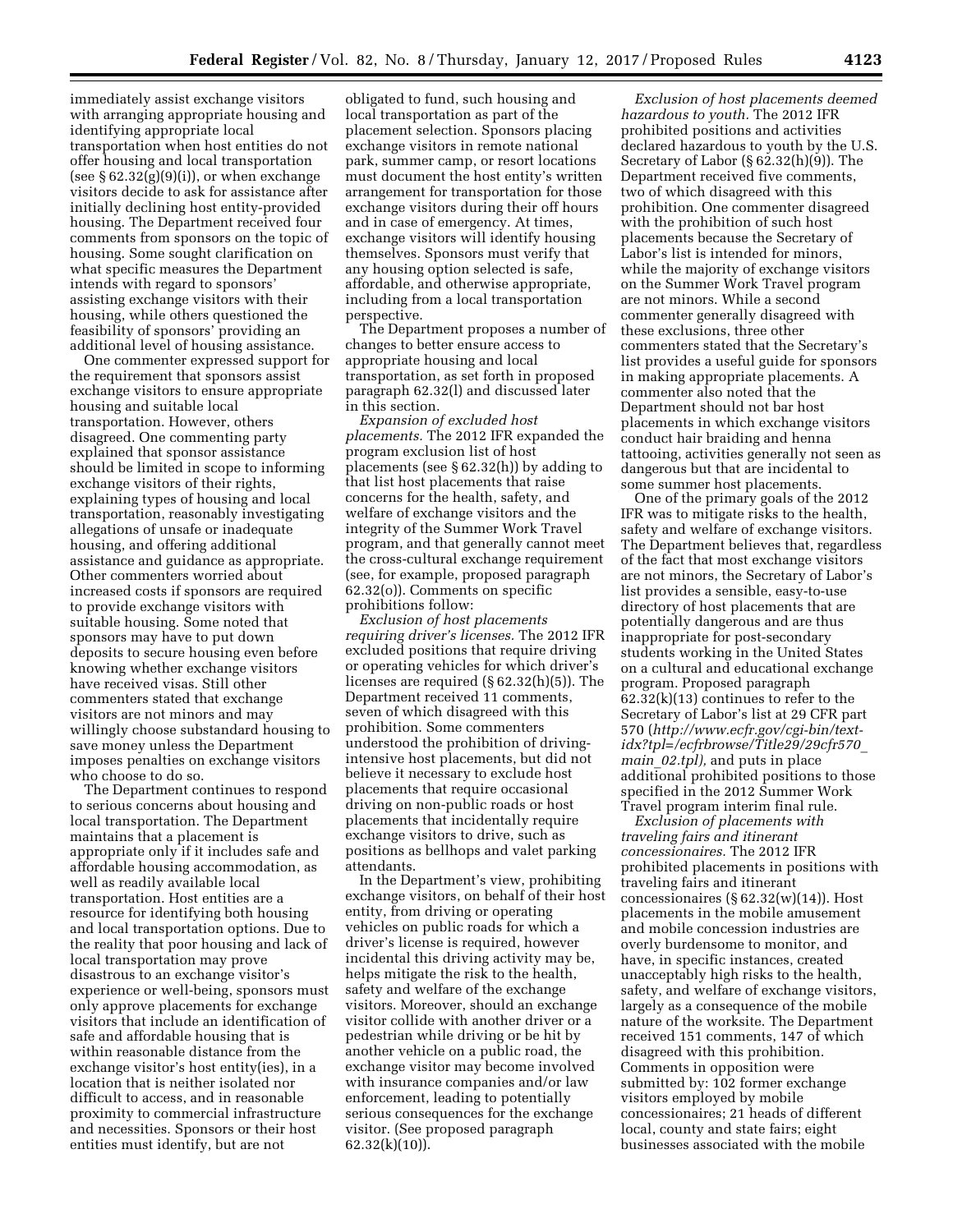amusement industry; seven organizations representing the mobile amusement industry and/or mobile concessionaires; and nine mobile concession business owners.

Commenters argued that the prohibition of host placements in an entire industry because of the actions of a few businesses within that industry is unfair; that the traveling nature of such host placements provides excellent cross-cultural experiences; that modern technology and the submittal of the businesses' itineraries make it possible for exchange visitors to be accurately tracked in SEVIS; that fairs' charitable, technological and agricultural contributions depend on mobile concessionaires and that this relationship could be damaged by the provisions of the 2012 IFR; and that the timing of the 2012 IFR's effective date was unnecessarily and unacceptably disruptive. Commenters also argued that every host placement comes with risks, and that the 2012 IFR's prohibitions were overreactions to negative press.

The Department respectfully disagrees with these comments. The purpose of the Exchange Visitor Program, including the Summer Work Travel category, is not to satisfy the labor needs of any industry. The Department also has received and cannot ignore serious complaints about substandard housing and other related inadequacies associated with almost all host placements in the mobile amusement and mobile concession industries. In addition, placement in these industries entails frequent address changes that require exchange visitors and their sponsors to update SEVIS records frequently to ensure accuracy and maintain compliance with both Department of State and Department of Homeland Security regulations. Many sponsors' demonstrated lack of compliance with these SEVIS reporting requirements added to the Department's determination that these placements pose a sufficiently high risk to the health, safety, and welfare of exchange visitors. Finally, if a sponsor does not know where an exchange visitor is residing, security risks arise for both the exchange visitor and the general public. A prohibition is, therefore, appropriate (see proposed paragraph 62.32(k)(17)). The Department does not propose substantial changes to this section in response to comments. It proposes only to change the term to identify this industry as ''traveling fairs and itinerant concessionaires,'' rather than ''mobile amusement or mobile concessionaire industries.''

*Exchange visitor compensation.* The 2012 IFR reinserted language

inadvertently omitted in the 2011 IFR that mandates exchange visitor compensation at the highest of the applicable federal, state, or local minimum wage (see  $\S 62.32(i)(1)$  and proposed paragraph 62.32(f)(6)(i)). The Department received five comments urging further protections to ensure adequate exchange visitor compensation. Three commenters expressed concern that the language as written does not explicitly guarantee compensation equal to federal, state, or local wages in host placements exempt from minimum wage requirements in the Fair Labor Standards Act (FLSA) of 1938. Two commenting parties stated that, unless sponsors are actually penalized for placing exchange visitors with host entities that fail to provide exchange visitors with sufficient pay, no additional compensation rules will be effective. In addition, the Department received two comments suggesting that exchange visitor wage levels be set at the same level that U.S. persons receive for doing the same work.

The Department wishes to ensure that exchange visitors on the Summer Work Travel program will be able to meet the financial obligations they incur as part of their exchange experience. The Department proposes to retain the requirement from the 2012 IFR, with slight editorial changes. Proposed paragraph 62.32(m)(1)(i) requires that sponsors must inform exchange visitors of federal, state, and local minimum wage requirements, and proposed paragraph 62.32(f)(6)(i)-(ii) requires that, in their host placement(s), exchange visitors receive pay and benefits commensurate with those offered to their U.S. counterparts and/or those on another class of nonimmigrant visa, as applicable, doing the same or similar work in the same work setting, and not less than the federal, state, or local minimum wage, whichever is highest, for all hours worked (including overtime) in conformance with federal, state, and local laws, including the Fair Labor Standards Act. Host entities may reasonably offer an exchange visitor wages commensurate with those of a qualified, experienced, or fully competent U.S. worker or worker on another visa class, only after considering the experience, education, and skill requirements of the position.

*Additional protections for U.S. workers.* The 2012 IFR introduced new protections for U.S. workers by requiring sponsors to confirm that host entities of exchange visitors: (1) Do not displace U.S. workers at the worksite in which exchange visitors are placed (§ 62.32(n)(3)(ii)); (2) have not experienced layoffs in the past 120 days

 $(\S 62.32(n)(3)(iii))$ ; and  $(3)$  do not have workers on lockout or on strike  $(\S 62.32(n)(3)(iii))$ . The Department received eight comments, all of which agree with the new provisions or call for further protections for U.S. workers. One commenting party proposed requiring a Department of Laborcertified prevailing wage that protects U.S. workers from the depressive effects of foreign labor.

The Department agrees with the need to have exchange visitors' compensation and benefits be commensurate with those offered to their U.S. counterparts doing the same or similar work in the same work setting and having similar qualifications and experience (and that exchange visitors should receive the same compensation and benefits as those on another class of nonimmigrant visa if they are doing the same or similar work in the same work setting and have similar qualifications and experience), as well as providing for greater transparency in wages and work-related costs. See changes set forth in proposed paragraph  $62.32(f)(6)(i)$  and (ii).

### **Proposed Changes**

The Department has worked to engage Summer Work Travel stakeholders, listening to their views about program improvement and considering their comments in drafting this proposed rule. The Department was represented at annual international conferences attended by a large number of sponsors and foreign partners throughout the 2012–2016 period. It hosted sponsor conference calls in June and August 2012, and again in January 2013 and May 2014, for all Summer Work Travel program sponsors to discuss program administration improvements, best practices, host and housing placement concerns, and the Department's notional timeline of this proposed rulemaking. The Department held two dialogue meetings for Summer Work Travel sponsors in late summer and in early fall 2013, and another dialogue session in fall 2015.

Furthermore, the Department has observed a great variety of Summer Work Travel placements through a monitoring program that it instituted in 2012. Throughout summer 2012, the Department conducted 650 Summer Work Travel site visits in 31 U.S. states. In summer 2013, the Department visited 667 sites in 32 states. In summer 2014, the Department visited 676 sites in 33 states. In 2015, the Department visited 985 sites in 42 states and the District of Columbia. In summer 2016, the Department visited sites of activity hosting 1,246 Summer Work Travel participants in 36 states. Program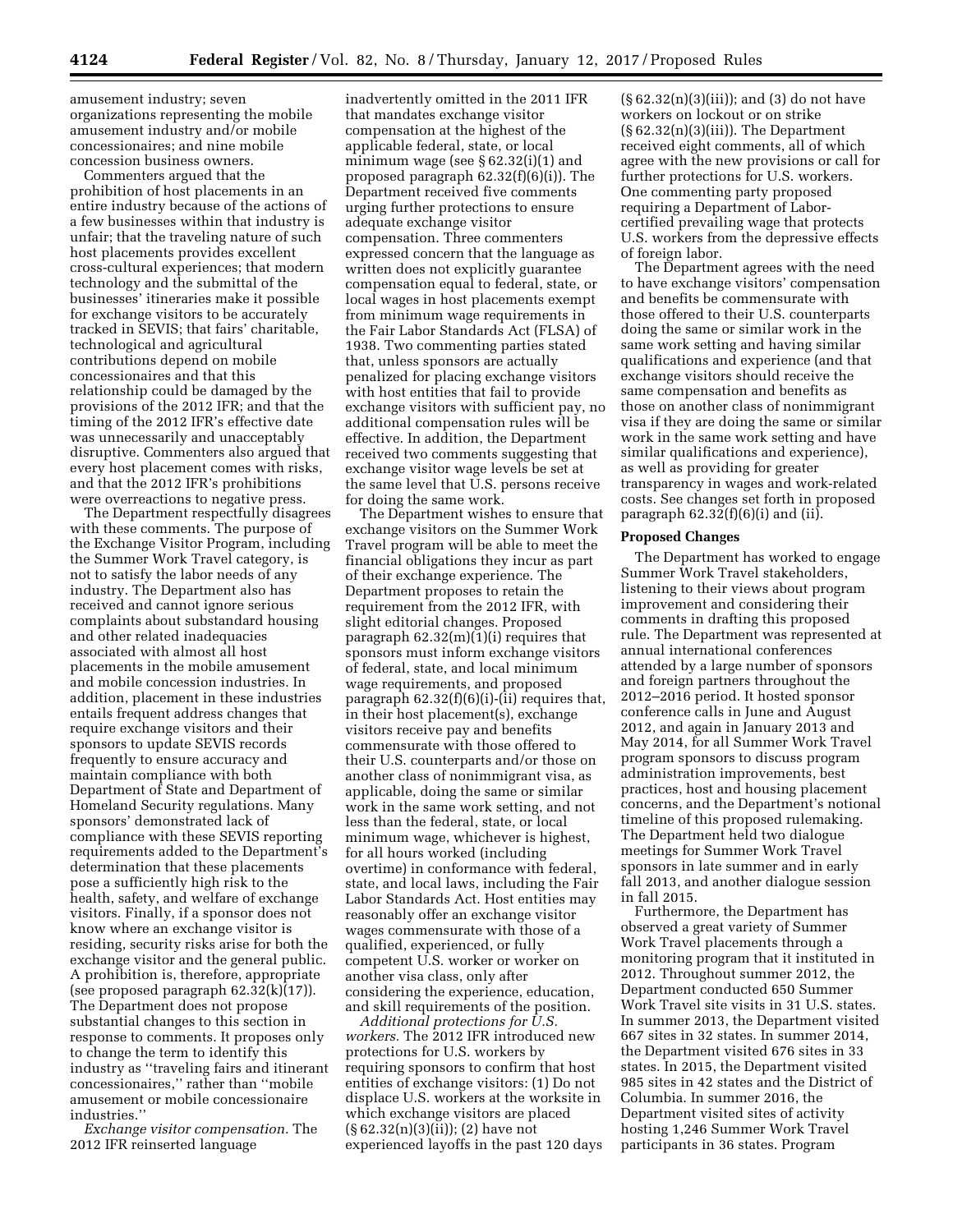monitoring through site visits includes interviewing exchange visitors and visiting their host placement sites and housing. In addition, in August 2013, the Department sent surveys directly to some 15,000 exchange visitors in the Summer Work Travel program in order to learn about exchange visitor perspectives on their program and received nearly 4,000 responses, for a 25 percent response rate. The Department has made a determined effort to catalogue program successes, and in 2014 and 2015 publicly highlighted these success stories. Observations from site visits, the study of best practices, and the Department's robust interaction with sponsors contributed directly to the content of this proposed rulemaking.

The Department invites public comment on the proposed regulatory changes set forth below. Provisions of the proposed regulation have been organized to follow the general sequence of administering the Summer Work Travel program. In your response, please number comments to coincide with the following topics:

1. *Definitions.* The Department includes in proposed paragraph 62.32(b) definitions of ''host entity,'' ''host placement,'' ''seasonal nature,'' and ''temporary nature.'' These definitions provide clarity in areas important to the Summer Work Travel program that are in common use by the Department and the sponsor community, but which, up until now, have not been defined. The Department in this rulemaking seeks to define these terms narrowly in terms of their application only to the Summer Work Travel category of exchange.

2. *General sponsor responsibilities.*  Due to the variations in sponsor program administration, particularly with respect to relationships with third parties, the Department delineates in proposed paragraph 62.32(d) a sponsor's general program responsibilities and those responsibilities it is permitted to delegate to its foreign and domestic third parties. Sponsors are directly responsible for screening; making the final selection of exchange visitors; placing and re-placing exchange visitors; issuing Forms DS–7007 and DS–2019; orienting host entities; finding, approving and verifying exchange visitor housing; and conducting monitoring of exchange visitors and their host placements within the United States. These activities must be done by employees of the sponsor. In addition, the sponsor must make provision for pre-departure and post-arrival orientations in accordance with § 62.10(b) and (c). A sponsor may conduct a pre-arrival orientation directly and/or through a

foreign third party. A sponsor may conduct a post-arrival orientation directly and/or through the host entity. Sponsors should encourage their host entities to provide exchange visitors with a post-arrival local orientation in order to acquaint exchange visitors with resources, financial institutions, possible cross-cultural activities, evacuation and other safety procedures, and so forth, in their specific host community.

The use of third parties may serve as an important benefit to a program; however, it represents some risk to sponsors, who are responsible for the actions of their third parties. A sponsor may use foreign third parties for recruitment, initial identification of host entities, and overseas orientation of exchange visitors. A sponsor may use domestic third parties for initial identification of host entities, implementation of cross-cultural activities for exchange visitors, providing a local point of contact or local orientation for exchange visitors, providing housing assistance, and offering transportation options for exchange visitors.

A host entity (*i.e.,* where exchange visitors are placed) is not considered to be a domestic third party. There are separate regulatory requirements that apply to a sponsor's selection of and relationship with host entities.

The Department reminds sponsors that third parties that work with sponsors in administering the program are always deemed to be acting on that sponsor's behalf when conducting aspects of the sponsor's exchange visitor program, and their actions are imputed to the sponsor as set forth in § 62.2 (Definitions; *Third party*) and as provided in proposed paragraph 62.32(d)(5). Sponsors must ensure that any fees they or their third parties charge are legal. For example, fees that sponsors charge to provide program services to participants, such as application fees or related document translation fees to prove program eligibility as a student or a very recent student, would be permitted. But any fees that require an exchange visitor to remit a portion of his or her earnings in the United States to overseas private entities are not permitted. Sponsors must ensure that fees be clearly disclosed and that they and their third parties document all aspects of their administration of the exchange visitor program, retaining this documentation on file for three years.

3. *Exchange visitor recruitment.*  Because the Department of State authorizes this program for the purposes of public diplomacy and global

engagement with young adults, the Department is particularly mindful of sponsor or foreign third party marketing and promotional efforts that inaccurately characterize the program as solely one with a work component. This program is an international cultural and educational exchange program, not a program to recruit aliens to work in U.S. businesses. The success of this program derives from exchange visitors' acquiring cross-cultural knowledge, gaining English language skills, and making ties that benefit the United States and the countries to which they return after their exchange. In order to create consistency and appropriate industry practice, the Department has included a requirement in proposed paragraph 62.32(d)(8) that would ensure sponsors promote the Summer Work Travel program as a cultural and educational program and recruit applicants and host entities appropriately. Sponsors must cooperate only with foreign third parties that abide by this requirement through both their communications with, and the marketing materials they distribute to, potential exchange visitors abroad.

In addition, in the proposed rule, the Department addresses recurring issues regarding the lack of transparency in program costs, including fees charged to exchange visitors by sponsors, foreign and domestic third parties, and host entities, deductions from wages, and other program-related costs. The General Provisions (Subpart A) of 22 CFR part 62 create an initial requirement regarding fee transparency for the Exchange Visitor Program in general (as set forth in § 62.9(d)), and the Department proposes to create additional administrative requirements for the Summer Work Travel category. Exchange visitors recruited into the program must be made aware, at the time of their recruitment, what fees are charged by sponsors and any third party organizations with which sponsors work and estimated other costs the exchange visitor will likely incur. Proposed paragraph 62.32(d)(9), therefore, would require each sponsor to include in its recruiting material, and post on its main Web site (*e.g.,* with a visible link to such a page on the sponsor's homepage), examples of the typical monthly budgets of exchange visitors placed in various regions of the United States to illustrate wages (based on the required weekly minimum of 32-hours of work at a typical host placement) balanced against itemized fees and estimated costs. Providing exchange visitors with such information better ensures that they fully understand the financial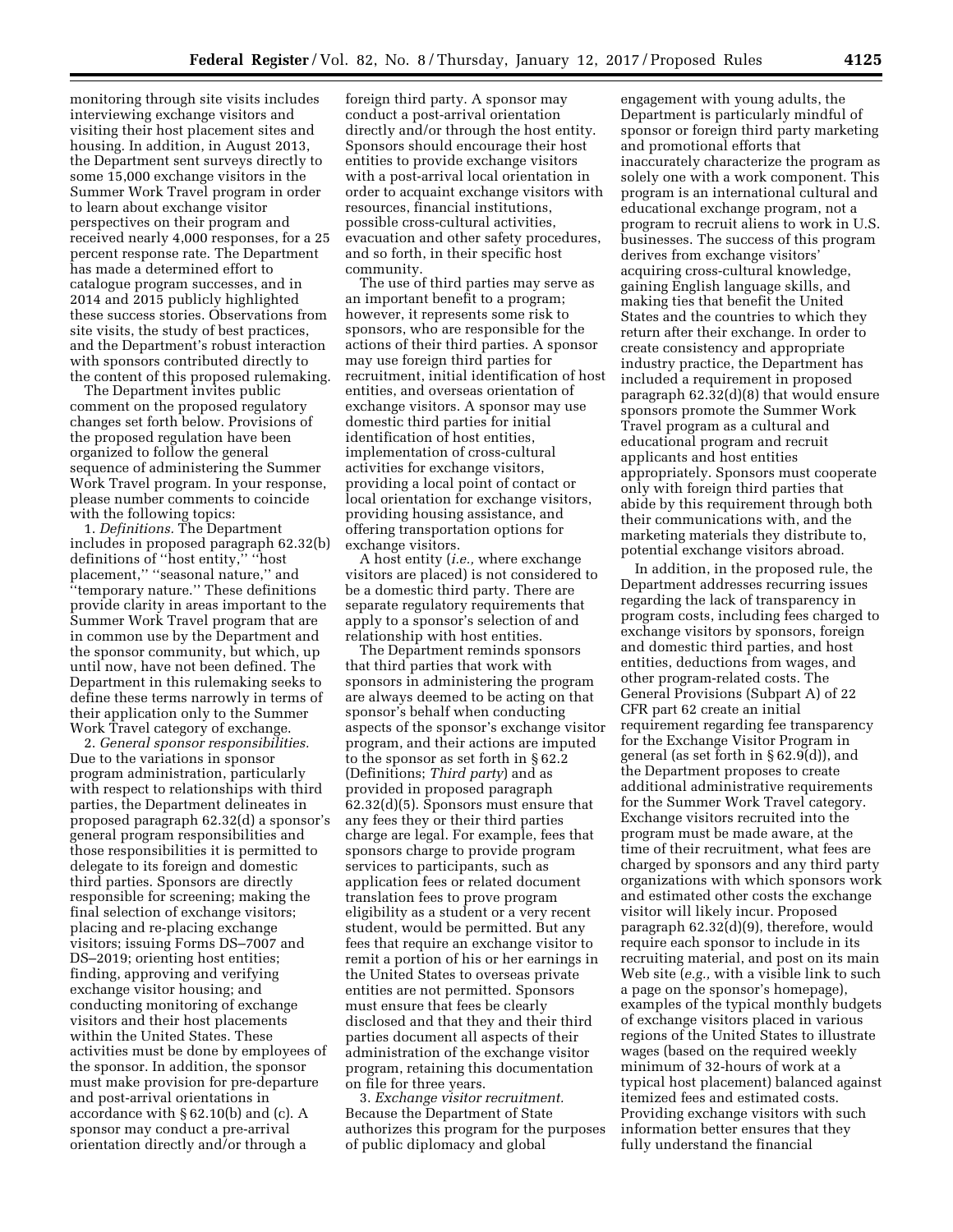obligations they assume when choosing to participate in the program. This is especially important since the earnings of exchange visitors are likely to defray only some of the costs they will incur during their exchange opportunity.

4. *Exchange visitor screening and selection.* The Summer Work Travel Program requires exchange visitors to exercise great responsibility while in the United States. Exchange visitors must adjust to life in a new culture, accustom themselves to a new work environment, and understand all their rights and responsibilities as exchange visitors in a workplace setting. The Department, therefore, has included in proposed paragraph 62.32(e)(1), the following eligibility requirements: Exchange visitors must be at least 18 years old by their Summer Work Travel program start date. In addition, at the time they file their program applications, prospective exchange visitors must be foreign nationals enrolled in and actively pursuing a full-time course of study toward a degree at a classroombased post-secondary academic institution that is physically located outside the United States and ministerially-recognized within the national education system where the student is enrolled (including final year students).

Repeat participation has both benefits and drawbacks. In seeking to create the appropriate balance, the Department proposes at  $\S 62.32(e)(1)(iii)$  to limit to three the total number of times an exchange visitor is permitted to participate in the Summer Work Travel program during his or her postsecondary education career. The Department has observed the value of repeat participation, including solidifying a relationship between a host and exchange visitor, and enabling an exchange visitor to continue building skills while gaining exposure to an even greater diversity of U.S. culture, society and tourism. The Department also has observed the drawbacks of repeat participation, where some exchange visitors with more knowledge of the United States and the Summer Work Travel program have been encouraged to repeat their program participation in order to organize for host entities or other entities activities forbidden by regulation. In limiting participation in the program to three visits, the Department notes that the working holiday programs of 20 other countries, the programs that are most comparable to the Summer Work Travel program, restrict participation to a single work and travel visit. In several other countries, working holiday programs are restricted to two visits. The Department

is interested in maximizing the number of individuals who gain exposure to the Summer Work Travel program, given its nature as an exchange program. Moreover, previous participation in the program will not limit exchange visitors from participating in other applicable categories of the Exchange Visitor Program.

The Summer Work Travel program permits exchange visitors to practice and enhance their English language skills; effectuates both the Department's public diplomacy goals and the legislative intent of the Fulbright-Hays Act, which enables the U.S. government to establish programs that promote mutual understanding between the people of the United States and people of other countries by means of educational and cultural exchange (22 U.S.C. 2451). The Department requires sponsors to review the applications of, interview, and select those applicants who have a level of English language proficiency that would enable them to be understood by co-workers and community members, discuss their personal backgrounds, and comprehend safety, work, housing, and transportation-related instructions. In addition, because participation in crosscultural activities is a main purpose for the Summer Work Travel program, proposed paragraph 62.32(e)(1)(v) requires sponsors to select exchange visitors who evidence an intention, for example, in their written application or interview, to participate in such activities while in the United States. This requirement is important toward ensuring that exchange visitors participate in the program for the correct reasons, and will have the interest and prior learning experience necessary to succeed in the program to which they applied.

Proposed paragraph 62.32(e)(2) specifies that, prior to selecting exchange visitors, sponsors must conduct interviews with them in person or by video-conference and, upon request, facilitate videoconferences between exchange visitors and host entities in order that these parties can learn about one another prior to the exchange.

5. *Exchange visitor placement.*  Finding an appropriate host placement for each exchange visitor is one of the most important decisions a sponsor must make. In proposed paragraph 62.32(f), the Department summarizes the responsibilities of sponsors in securing a host placement for each exchange visitor. Among these requirements are that host placements be seasonal and temporary in nature, require minimal training, and be interactive. Interaction

and use of English language during the regular course of the day can help achieve the central goals of the Summer Work Travel program: Relationshipbuilding, cultural exchange, and English language proficiency. Thus, as provided in proposed paragraph 62.32(f)(iii), sponsors must ensure that all placements permit daily personal interaction with customers and/or American co-workers as an integral part of the placement. The Department seeks to avoid, as part of this program, positions that provide little to no language exposure or skill acquisition, and that are inappropriate for a cultural and educational exchange program. Such positions do not fulfill the stated goals of the program. Sponsors must be able to ensure that host entities make appropriate accommodation to meet this objective.

For example, one observed best practice was a host entity that, rather than retain one individual solely on dishwashing, a task the host felt offered little interpersonal interaction, rotated restaurant staff and exchange visitors through this task in order to offer each person a variety of assignments. Additionally, the Department has no objection to exchange visitors working alongside foreign nationals in other visa categories, as long as the exchange visitors with similar qualifications and experience receive the same compensation and exchange visitor employment does not have an adverse effect on U.S. workers. The Summer Work Travel program serves to create long-term relationships between Americans and program participants, and working alongside U.S. workers is essential to the achievement of that goal.

*Pre-placement.* The Department engages with host communities where exchange visitors are housed. It has learned that overcrowding in some communities can become a major problem where exchange visitors who are not pre-placed arrive unannounced and unexpected. Seasonal communities struggle to identify affordable and appropriate housing for those who are pre-placed. In the worst cases, exchange visitors live in overcrowded accommodations, and some even have been left homeless. These situations defeat the purposes of the exchange visitor program, bring notoriety, and can generate tensions within communities. Accordingly, the Department proposes in paragraph 62.32(f)(1) to extend the applicability of existing pre-placement requirements so that they pertain to exchange visitors from all countries, rather than only exchange visitors from non-Visa Waiver Program countries, as is currently so under  $\S 62.32(g)(10)$ .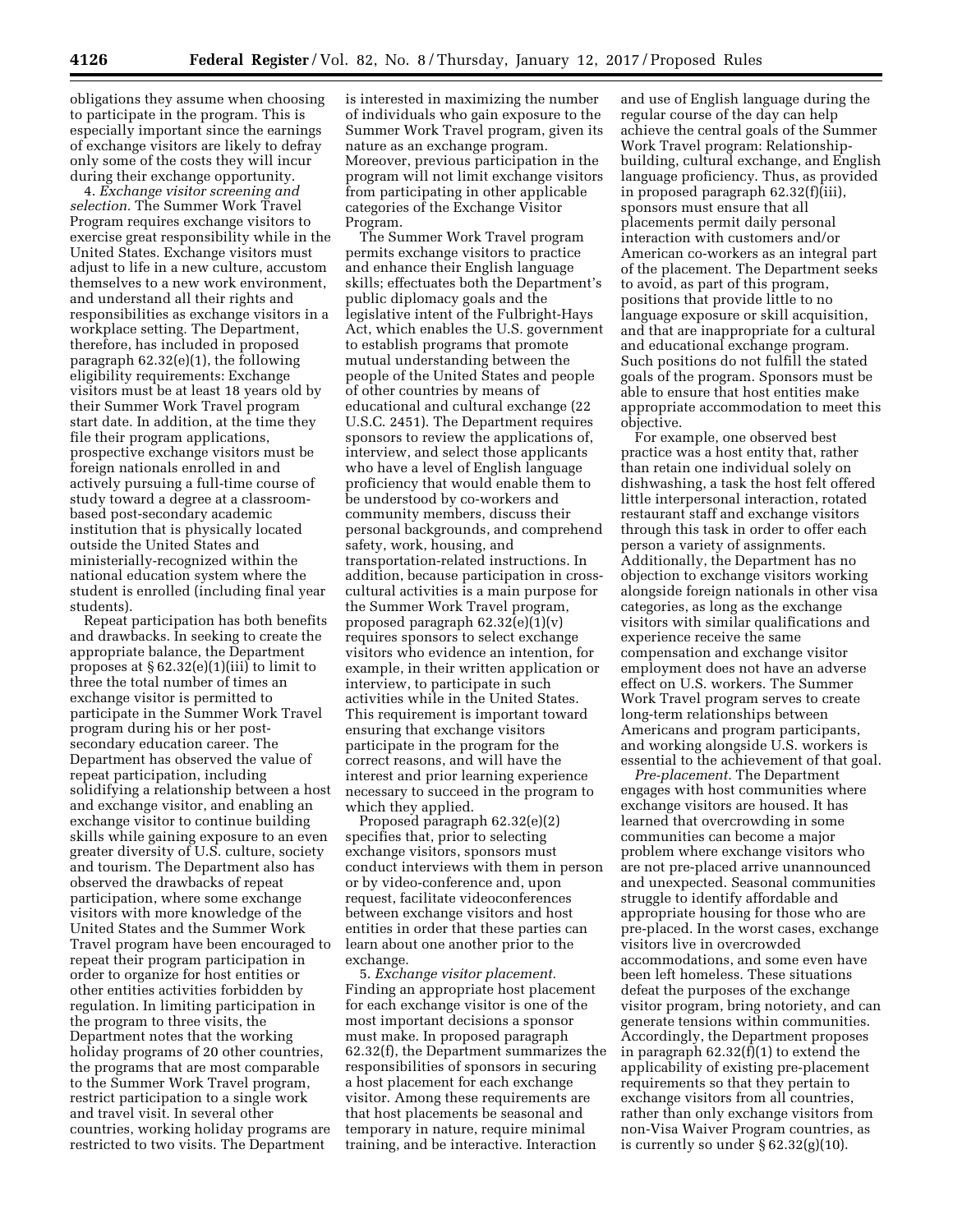Prior to July 15, 2011 (the effective date of the 2011 IFR), sponsors were required to allow no more than half of their Summer Work Travel exchange visitors to enter the United States without pre-arranged host placements. Since July 15, 2011, sponsors have been required to pre-place all exchange visitors except those from Visa Waiver Program countries. Requiring uniform pre-placement in positions with a vetted host placement prior to exchange visitor receipt of a Form DS–2019 will permit host entities and local communities to prepare for exchange visitor arrival, allow sponsors to ensure that each placement is with a host who has been oriented in advance and is committed to the goals of the program, and reduce the potential for temporary housing or overcrowding. Finally, requiring preplacement will reduce the number of exchange visitors from Visa Waiver Program countries who never get host placements during their stay in the United States, estimated according to Department records to be around 10 percent of exchange visitors from all Visa Waiver Program countries. The Department also believes that a 100 percent pre-placement requirement will better ensure that proposed expanded host placement requirements are met.

*Host entity orientation.* A sponsor's engaging the host entity in welcoming the exchange visitor, providing the exchange visitor with a positive experience while in the United States, and connecting with that exchange visitor to provide cross-cultural activities are all fundamental elements of the Summer Work Travel program's mission as one of exchange. Many sponsors have created orientations for host entities. The Department sees this as a positive trend, and proposes in paragraph  $62.32(f)(1)(x)$  that all sponsors be required to orient host entities (*e.g.,*  in person, online, through CD or DVD, through teleconference), clearly explaining to them the public diplomacy purpose and requirements of the program and the host entity's duties during the program and toward the exchange visitor. Sponsors must explain program regulations and policy to host entities so that they may be wellinformed at all times about the program.

*Remote placements.* The Department receives reports of emergencies and urgent situations from sponsors, exchange visitors, host entities, and members of the public. If serious incidents occur regarding the host placement, host entities are responsible for supervision of and immediate assistance to their exchange visitors in such circumstances. However, sponsors with a presence near and/or that have

arrived immediately to the location of an emergency have had the most success in assisting all parties, including host entities, in such situations, during which major programmatic decisions may need to be made. The Department proposes in paragraph 62.32(f)(1)(xii) that each exchange visitor be placed in a location that the sponsor's employee or representative is able to reach in-person within eight hours (*i.e.,* within one business day), through any reliable transportation means. Each sponsor should plan how its staff or representatives would reach exchange visitors placed in more isolated locations where there is limited transportation, and who in the sponsor organization is to be responsible for reaching the exchange visitor in such circumstances.

The Department has monitored placements that are isolated, with little to no infrastructure nearby, and where a sponsor has not visited prior to the placement. The Department has concluded that sponsors should take great care when placing exchange visitors in locations that are far from commercial infrastructure and transportation options, and in those instances, host entities should assume responsibility for ensuring sufficient local transportation for the exchange visitor to meaningfully experience U.S. culture and cross-cultural activities.

The Department has seen successful placement of exchange visitors at summer camps and national parks, which may be a distance from commercial infrastructure. In those instances, the host entities made arrangements for cross-cultural outings, shopping excursions, emergency evacuation if needed, and so forth.

*Sponsor ownership by host entity.*  Host entities that either partially or wholly own the sponsor, and sponsors that wholly or partly own the host entity, must under proposed paragraph 62.32(f)(2) divulge that relationship to the Department and retain or make available an independent and neutral entity, such as an ombudsperson, to act as an advocate for the exchange visitor should the Department determine there is a need. This is important because a sponsor that is owned by the host entity at which the exchange visitor is placed may not be able to act impartially or advocate for the exchange visitor in a dispute between the exchange visitor and the host entity. For example, if an exchange visitor were to complain of alleged legally non-compliant conduct on the part of the host entity (such as requiring the exchange visitor to conduct unauthorized activities in the

host placement) and seek redress from the sponsor, the host entity that owns the sponsor could exert pressure on that sponsor not to respond to the exchange visitor's request. In this and other cases, an independent or neutral entity could serve as an advocate for the exchange visitor, as the sponsor and host entity are not well placed to adopt this role since, by definition, the sponsor and the host entity have an inseparable business relationship with each other.

*Strikes at the host entity.* At proposed paragraph 62.32(f)(3), during the preplacement phase, sponsors must not match exchange visitors with host entities at which there is a strike (or other labor dispute that the sponsor reasonably believes would have a negative impact on the exchange visitor's program) at the placement site. If a strike (or other similar labor dispute) occurs at the host entity in the location where an exchange visitor's host placement has been finalized pending the arrival of the exchange visitor or where an exchange visitor is currently carrying out the program, sponsors must re-place the exchange visitor at a different host entity immediately, to the extent possible, but in any event, within five business days. Exchange visitors placed where there is a strike or other such labor dispute will likely be subjected daily to a tense work environment that requires them either to cross picket lines and work in the place of striking employees or choose to join a strike, which could lead to conflict with management. Such work environments at a host entity are not conducive to the cross-cultural program experience the Department wishes to provide for its exchange visitors.

*Hours.* The Department has learned that gaining sufficient work hours is a significant concern to exchange visitors on the Summer Work Travel program. Many exchange visitors participate with the intention of maximizing their days and experiences, and become despondent if they have too few hours of work. Too few hours also may lead exchange visitors to experience difficulties with their financial obligations. On the other hand, too many hours may exhaust the exchange visitor and leave little time for any other activities.

The ideal situation would be for exchange visitors to work 40-hour work weeks, as is common in the United States for full-time employees, but the Department also understands that seasonal employment ebbs and flows. In order to create appropriate standards and transparency, as well as protect exchange visitors who expend significant personal investment to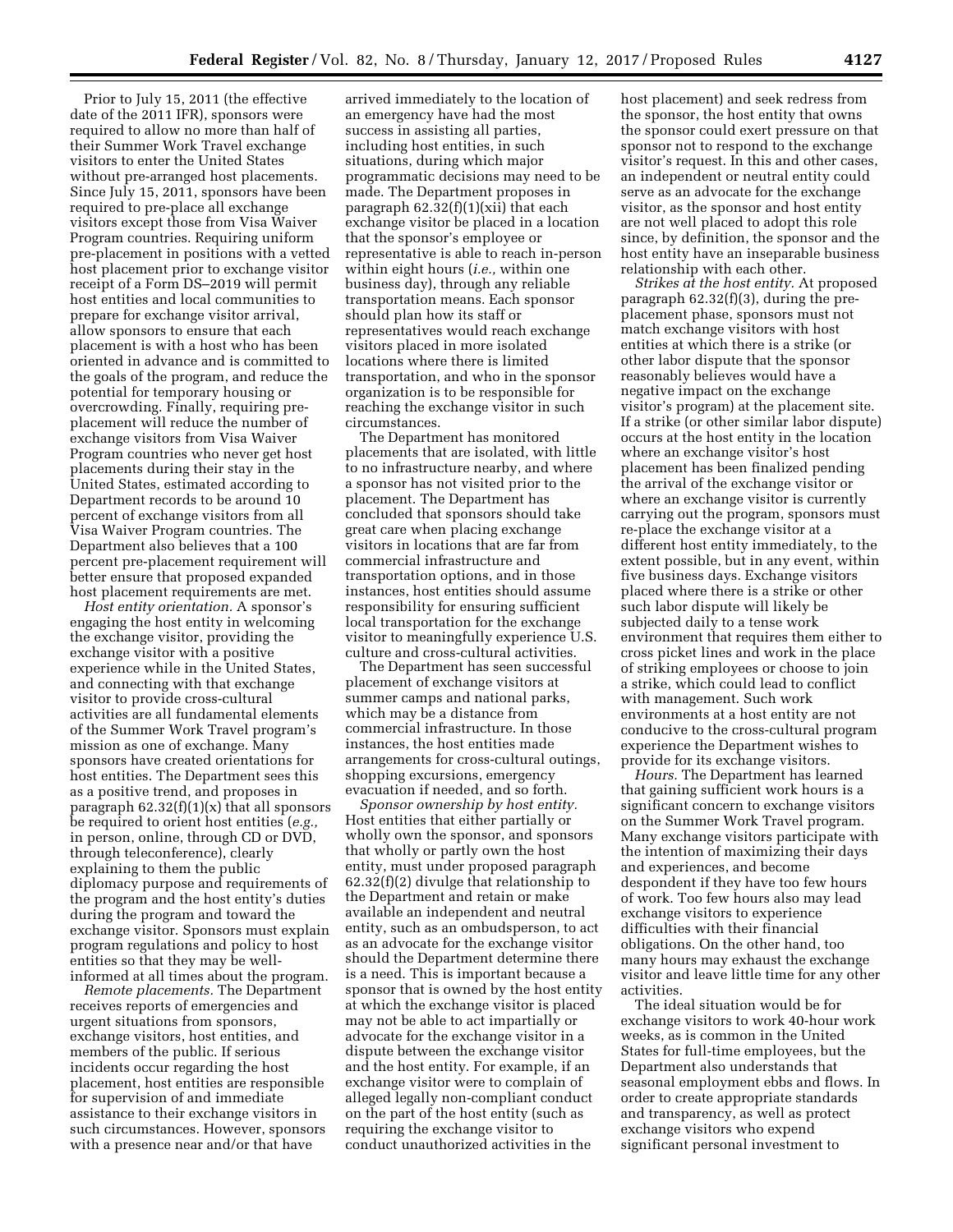participate, the Department proposes at paragraph 62.32(f)(4) that sponsors place exchange visitors only with host entities that commit to provide exchange visitors with no less than 32 hours and no more than 65-hours of permissible work per calendar week, averaged over a two-week period, for all work weeks of their placement. The Department will allow a calculation of hours averaged over a two-week period to accommodate a measure of potential irregularity in working hours from week to week. Exchange visitors must be paid overtime for hours completed, calculated on a weekly basis, in accordance with applicable federal, state, and local laws. Because exchange visitors have various motivations, the Department will permit an opt-out provision for the lower limit of hours (32), if requested in writing by the exchange visitor and acknowledged by the sponsor. Recognizing that certain host entities may not be able to guarantee 32-hours consistently, the Department would find appropriate placement at two authorized host entities simultaneously in order to meet the 32-hour minimum. Each placement must follow all regulatory requirements.

Over the years, the Department has been made aware that an exchange visitor's hours may decline over the course of the placement, causing exchange visitors to seek other unauthorized host placements. Should an exchange visitor's hours, averaged over a two-week period, fall below the 32-hour weekly minimum for longer than two weeks, the sponsor must assist the exchange visitor to increase his or her hours at the current host placement or find a re-placement or an additional placement to meet the required hour minimum. If the exchange visitor's hours averaged over a two-week period fall below the 32-hour weekly minimum, the exchange visitor also has the option to accept the belowminimum hours by indicating such to the sponsor in writing; the sponsor must acknowledge the communication.

Although the Department proposes at paragraph 62.32(f)(4) to require a minimum of 32-hours and a maximum of 65-hours per calendar week for authorized placements in the program, the Department does allow for some flexibility within that range in order to accommodate the special needs of seasonal placements. An exchange visitor's written consent is essential for work below or beyond previously agreed-upon hours. The importance of mutual agreement and clarity in hours and placement conditions is the motivation for an amended Form DS– 7007.

Both the host entity and the exchange visitor will be subject to the requirement of two weeks' notice as set forth in proposed paragraph 62.32(f)(4)(iii)) and (iv) before changing central terms of the host placement agreement. The Department has learned that exchange visitor no-shows or abandonment of jobs are a major risk to the program, as host entities are counting on and have prepared for exchange visitor arrival. Likewise, the Department has too often been made aware of exchange visitors who arrive at the agreed placement only to be told that they have no job, or the job they are provided upon arrival is not the job to which they agreed. In order to instill greater commitment and, thus, higher quality exchange experiences, consequences for failure to fulfill requirements must exist on both sides.

An exchange visitor who abandons the placement, has a delayed arrival, or fails to arrive at the placement without first notifying the sponsor and gaining sponsor permission may be terminated from the program. Similarly, a sponsor may terminate from hosting exchange visitors any host entity that fails to provide the exchange visitor and sponsor two-weeks of notice before ending the placement, decreasing hours below the 32-hour weekly minimum, averaged over a two-week period, or otherwise significantly changing agreedupon terms of the placement. The twoweek notice provision does not apply to host entities in cases where the exchange visitor fails to report to work on a sustained basis (*i.e.,* for longer than ten days and without contacting the sponsor and host entity supervisor and receiving permission to be absent). The above requirements are intended to respond to sponsor concerns of noshows, and exchange visitor concerns of significant changes to their placements without their knowledge or advance consent. (Proposed paragraph(f)(4)(iv) states that the two-week requirement does not apply to credible allegations of conduct that could result in sanctions.)

In addition, once notified, the exchange visitor must be given at a minimum 72-hours to consider any significant additional requirements or changes that host entities wish to make to the exchange visitor's host placement, such as new duties, departmental relocation, or geographic relocation. An exchange visitor cannot be required to accept major program changes without consent. As set forth in proposed paragraph 62.32(m)(3), the sponsor must inform host entities and exchange visitors that, if an exchange visitor does not agree to such requirements or changes, he or she may continue with his or her previous host placement

duties or, if this is not possible, request a re-placement by the sponsor. In the Department's experience, most sponsors are able to complete the re-placement vetting process for exchange visitors (*i.e.,* verifying the terms and conditions of such employment and fully vetting host entities) within the three day period required by this proposed rulemaking, so that the exchange visitor may begin the re-placement position as soon as possible thereafter. Sponsors should expedite re-placements of exchange visitors who refuse to take on additional work requirements and wish, as a consequence, to be re-placed, so that exchange visitors are not required by circumstances to stay in host placements where they cannot or do not wish to conduct additional or alternative work requirements to those listed on their Form DS–7007.

6. *Compensation.* The 2012 IFR required sponsors to ensure that all exchange visitors are compensated at ''the applicable Federal, State, or Local Minimum Wage (including overtime)'' (77 FR 27610; § 62.32(i)). The Department reiterates that sponsors must ensure that host entities pay exchange visitors an hourly wage not less than the federal, state, or local minimum wage, whichever is higher, for all hours worked (including overtime) in conformance with applicable federal, state, and local laws, including the Fair Labor Standards Act. This requirement is retained in proposed paragraph  $62.32(f)(6)(i)$ , which will, in addition, require sponsors to place exchange visitors with host entities that agree to provide exchange visitors with pay, benefits, and working conditions commensurate with those offered to their U.S. counterparts and/or those on another class of nonimmigrant visa doing the same or similar work in the same work setting if they have similar qualifications and experience (see proposed paragraph 62.32(f)(6)(ii)). The Department does not wish host entities to use exchange visitors as a way of undercutting the wages of U.S. workers or the wages of those workers who have come to the United States after having been accepted into non-immigrant labor programs. Any host entity employing exchange visitors should be advancing the public diplomacy goal of the program and willing to offer exchange visitors an experience that is in keeping with this program purpose. The sponsor also must ensure that each exchange visitor has advance knowledge of his or her expected hourly earnings, enabling the exchange visitor to plan accordingly for living expenses (see proposed paragraph 62.32(d)(9)). The hourly wage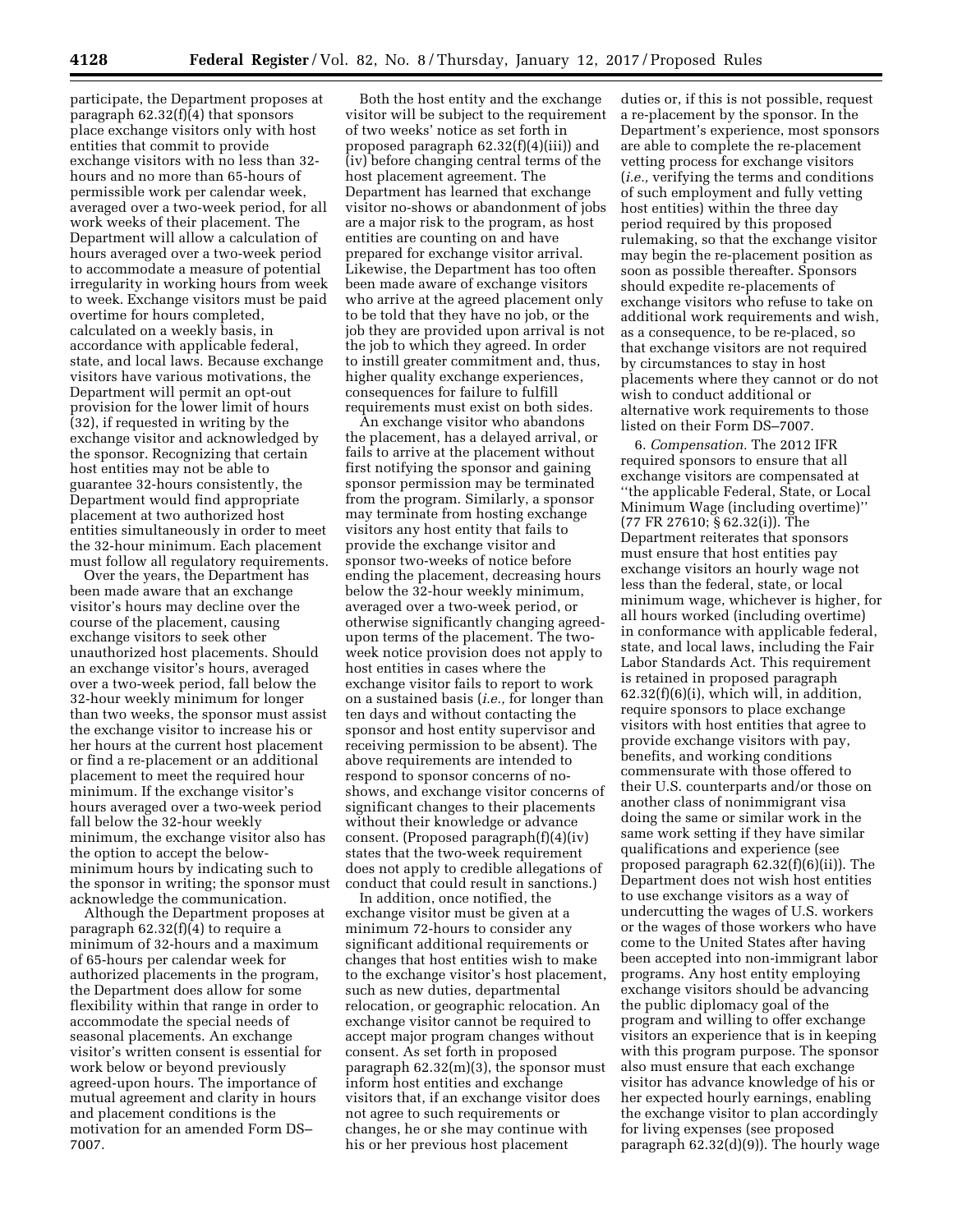requirement is particularly important for sponsors to monitor in certain placements, such as summer camps, where the exchange visitor's room and board are covered by the camp and where hours of work may become extended due to the setting.

Sponsors or host entities must compensate eligible exchange visitors for time spent in required training, including applicable overtime (if the exchange visitor is working more than 40-hours in a single work week), in accordance with all applicable federal, state, and local laws (see proposed paragraph  $62.32(f)(6)(i)$  and (ii)). For trainings held in a city that is farther than 60 miles away from the exchange visitor's site of activity (see proposed paragraph  $62.32(f)(11)$ , or where exchange visitors are required by the sponsor or host entity to stay overnight at the training site, the sponsor or host entity must compensate (either themselves pay or reimburse the exchange visitor) for related lodging during the training.

In addition, as set forth in proposed paragraph 62.32(f)(8), sponsors, in accordance with the Fair Labor Standards Act, must ensure that host entities provide exchange visitors, without charge or deposit, all uniforms, tools, supplies, and equipment needed to perform placement-required activities. Finally, because the Summer Work Travel Program is cultural and educational, and not a work program, and because exchange visitors are not in the United States for sufficient time to make use of union services, sponsors must reimburse exchange visitors any union dues that are required as part of their host placement.

7. *Door-to-door sales positions.* The Department is concerned that door-todoor sales positions may create unsuitable risks for exchange visitors because such positions involve living in different housing from time to time and visiting homes unannounced and unrequested to sell products. Because door-to-door sales have become highly infrequent in this age of online sales, household reaction to the exchange visitor's outreach may be uncertain. The Department is aware that these positions are highly interactive, offer professional skills some exchange visitors are seeking, and offer daily English language usage. However, they tend to require some travel of the exchange visitor, usually within a pre-defined area, and may require long and/or irregular hours.

The Department thus requires in proposed paragraph 62.32(g) that sponsors placing exchange visitors in door-to-door sales positions execute an

agreement with each exchange visitor in advance of the exchange visitor's acceptance of the host placement. This agreement must explain host placement duties and expectations, the geographical area the placement will encompass, how the purchase of any necessary state or local permits will be handled, how exchange visitors may access pre-arranged housing while traveling, and how, in accordance with the Fair Labor Standards Act, exchange visitors will be paid an hourly wage for time spent in their arrival orientation and be timely reimbursed for housing and other necessary business costs incurred while traveling on behalf of their host entity. Sponsors also must provide exchange visitors with an orientation containing information on safety considerations while selling doorto-door, how they will be supervised, how to react when faced with possible adverse situations (*e.g.,* if potential customers do not wish to buy offered products), and how products that customers do purchase will be delivered, especially in light of the fact that, in accordance with proposed paragraph 62.32(k)(10), exchange visitors are not permitted to drive.

Sponsors of exchange visitors working in door-to-door sales must ensure, as set forth in proposed paragraph  $62.32(g)(2)(ii)$ , that these exchange visitors earn in each calendar week of their program, averaged over a two-week period, the equivalent of the applicable federal, state, or local minimum wage per hour through hourly pay or sales profits, and receive pay and benefits commensurate with those offered to their U.S. counterparts and/or those on another class of nonimmigrant visa with similar qualifications and experience doing the same or similar work in the same work setting. The Department will allow a calculation over a two-week period to accommodate some fluctuation in sales profits week-byweek. Exchange visitors engaged in door-to-door sales must begin their sales calls no earlier than 9:00 a.m. and end their last sales call no later than 8:00 p.m. in their respective time zones.

In order to protect exchange visitors from a situation where they may be mistakenly taxed on funds collected for a host entity's business purposes, sponsors must ensure, as set forth in proposed paragraph 62.32(g)(2)(iii), that customers make all checks and other forms of payment directly payable to the host entity, not to the exchange visitor. In addition, proposed paragraph 62.32(g)(3) requires that sponsors honor an exchange visitor's reasonable request for re-placement at a non-door-to-door assignment.

8. *Exchange visitor host re-placement.*  In paragraph 62.32(h), the Department proposes to change the deadline for sponsors to complete, at a minimum, the vetting of host re-placements (*i.e.,*  verifying the terms and conditions of such employment and fully vetting the host entity) from 72-hours to three business days. Sponsors also are required to complete and secure the requisite signatures on a new Form DS– 7007 prior to an exchange visitor's beginning work at a host re-placement. The Department is of the view that because exchange visitors have already paid their sponsor to find them a viable Summer Work Travel placement, sponsors may not charge exchange visitors additional fees at the time of replacement.

9. *Sponsor vetting of host entities.* The private sector exchange model succeeds only if sponsors respect their role as an objective party seeking the best interests of the program and commit to advancing U.S. public diplomacy goals. Sponsors must become knowledgeable about host entity third parties through the vetting process. Annual host entity vetting, as currently required under the 2012 IFR  $(\S 62.32(n)(2))$  and as retained in proposed paragraph 62.32(i)(1), works to ensure that all placements are with legitimate and reputable entities that have reputable managers and supervisors working with the exchange visitor. As set forth in proposed paragraph 62.32(j)(3), the Department will impute to the sponsor the actions of the host entity and any third parties hired by a host entity to carry out the exchange visitor's program, whether or not the host entity has disclosed that third party to the sponsor.

10. *Host entity cooperation.* Because the conditions of an exchange visitor's placement at his or her host entity may have a significant impact upon the opinion that exchange visitor develops of the Summer Work Travel program and of the United States, the Department sees it as vital to create consistent minimum standards to which sponsors must adhere in their authorization of host entities. The Department proposes in paragraph  $62.32(j)(1)$  and  $(2)$  that sponsors be required to ensure that host entities understand program regulations and arrange or permit time for sponsor- or host-entity-organized cross-cultural activities for exchange visitors designed to meet the Department's cross-cultural activity requirements. If hosts understand their role in this public diplomacy initiative, they are likely to be more successful in hosting exchange visitors.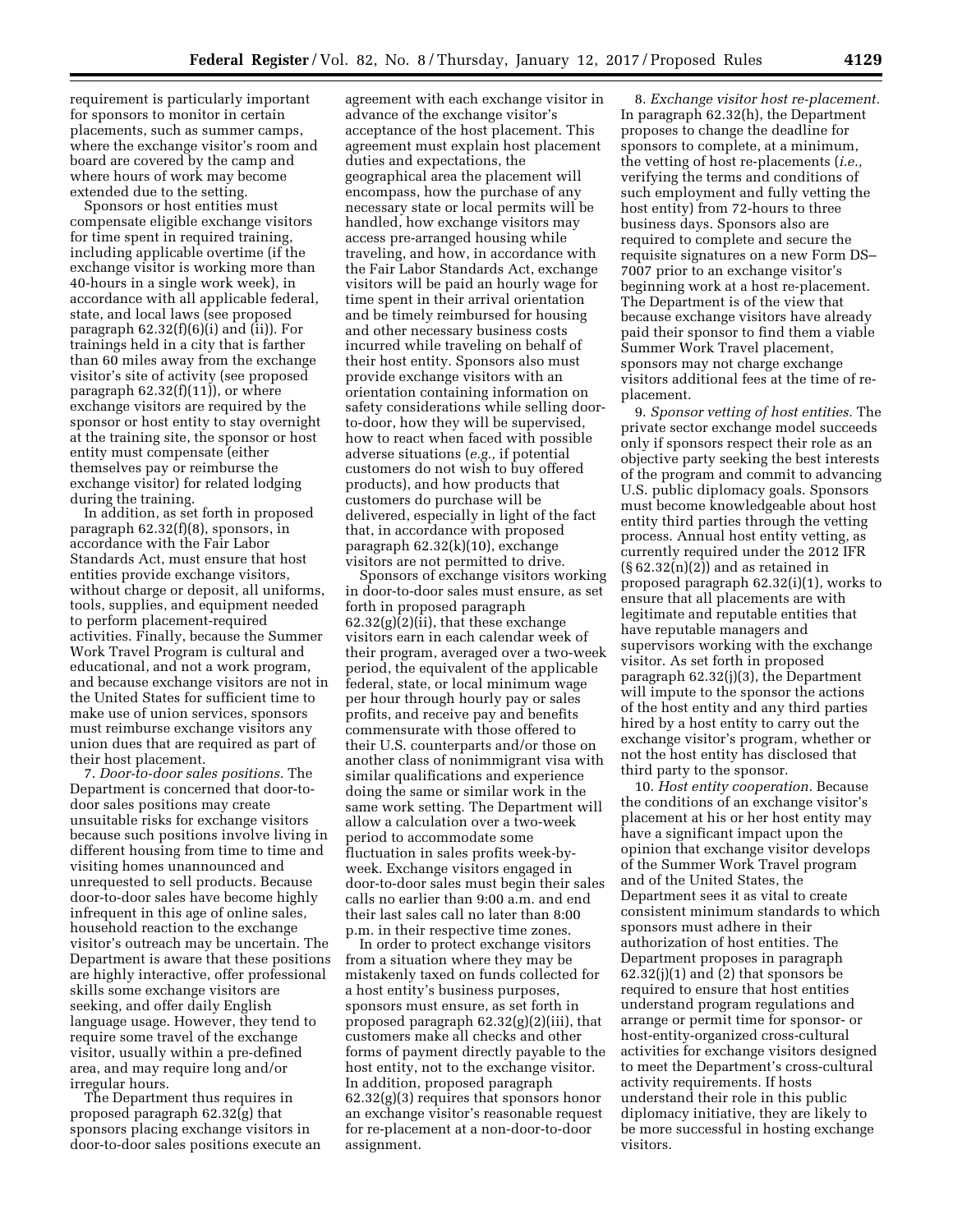11. *Protections for exchange visitors.*  The Department is of the view, as reflected in proposed paragraph 62.32(j)(6) that, in order for the exchange visitor to be secure in his or her possessions and have freedom of movement, it is never appropriate for a host entity to hold or withhold an exchange visitor's personal documents without the exchange visitor's advance written permission. The Department, through its program monitoring, has seen instances where the host entity seeks to retain exchange visitor documents or forbid exchange visitor communication until the exchange visitor meets certain work requirements. The Department believes that such host entity conduct has largely ended as a result of its monitoring, but wishes to make clear that no sponsor or host entity may retain the exchange visitor's Forms DS–2019 and DS–7007, money, identification (including passport and social security card), cellphone, flight tickets, or any other personal property, unless specifically requested in writing (to include an itemized list), by the exchange visitor. Such exchange visitor authorization may be withdrawn at any time in writing, at which time, the sponsor or host entity must release the documents and other items within 48 hours. In addition, under proposed paragraph 62.32(j)(5), a host entity must never stand in the way of communication between the exchange visitor and his or her sponsor, or prevent communication between the exchange visitor and his or her family and friends, or prevent communication with any other person, while the exchange visitor is not on duty. Finally, sponsors or employees of a sponsor must continue to follow the requirements set forth in § 62.10(d) regarding non-retaliation against an exchange visitor.

12. *Program exclusions.* The Department has witnessed improvement in sponsor administration of the program since its 2012 IFR, and the quality of placements has improved since the Department provided greater clarity regarding appropriate working conditions and inappropriate placements. This regulation proposes to expand the list of ''program exclusions'' as set forth in paragraph 62.32(k). In both the 2011 and 2012 IFRs, the Department increased the types of host placements in which sponsors were no longer permitted to place exchange visitors. The Department deemed such host placements as either being fundamentally unsuitable for a cultural and educational exchange program or posing an unacceptably high risk to the

health, safety or welfare of exchange visitors. The Department proposes in this rulemaking to expand this list to include the following host placements:

*Locations without possibility for regular contact.* The Department expects sponsors to remain in contact with their exchange visitors. Therefore, sponsors, in accordance with proposed paragraph 62.32(k)(4), must not place exchange visitors where regular and convenient telephone and Internet communication is not accessible. This is especially important with regard to placements in national parks and summer camps.

*Staffing agencies.* As set forth in proposed paragraph 62.32(k)(7), a sponsor must ensure that staffing/ employment agencies or similar entities do not become inactive intermediaries between the exchange visitor and the host entity. In accordance with proposed paragraph (k)(7), when such an agency places exchange visitors, it must provide daily supervision and primary and onsite monitoring of the exchange visitor's work environment at his or her host entity, and it must pay the exchange visitor directly. If such an agency is involved in the exchange visitor's program, it, along with the host entity, must be vetted in accordance with proposed paragraph 62.32(i).

*Mobile amusement.* Since publication of the 2012 IFR, the Department has become aware that the term ''mobile amusement'' is used more widely and is clearer than existing regulatory language prohibiting positions in ''traveling fairs.'' The Department accordingly proposes in paragraph 62.32(k)(17) to replace the term ''traveling fairs'' with ''mobile amusement.'' This regulation retains the prohibition on placements in the above industries due to a failure of host entities in these industries in the past to regularly update the exchange visitors' sites of activity, which is a basic requirement of the program, and to the fact that such exchange visitors, through heavy travel in these industries, never become established in a U.S. host community where they may make U.S. friends and engage in cultural activities on a sustained basis.

*Movers.* The Department in paragraph 62.32(k)(20) proposes to prohibit host placements in positions where exchange visitors' primary activity is the movement of household or office goods. Such positions can place exchange visitors at risk of serious injury.

*Repetitive motion jobs.* The Department in paragraph 62.32(k)(21) proposes to prohibit host placements in positions requiring repetitive motion, including on an assembly line or in certain factory-like settings. Host placements that require exchange

visitors to engage in repetitive motion activities generally do not offer exchange visitors the required opportunity to interact frequently and substantially with American co-workers or customers. In addition, some repetitive motion jobs, including certain jobs on an assembly line or in certain factory-like conditions, require working with heavy machinery or dangerous chemicals. These positions require a great deal of focus on the task at hand to avoid injury, which also takes away from the opportunity for interaction with American co-workers.

*Waste management and custodian/ janitorial positions.* The Department proposes in paragraph 62.32(k)(22) to prohibit host placements in any waste management, janitorial, or custodial positions or in any position that involves more than a small percentage (five percent of the hours or less) of waste management duties or keeping the premises of a building clean, tending to the heating, plumbing or airconditioning system, or making building repairs. Such positions are not suitable for a cultural and educational exchange program. The above types of duties may be acceptable only if they are incidental to other types of service placements and comprise no more than the noted small percentage of duties performed by the exchange visitor.

*Placements in non-seasonal or nontemporary positions:* The Summer Work Travel program permits sponsors to place exchange visitors in seasonal or temporary positions. The nature of the position is determined by such factors as whether a host entity has a supplemental need for assistance; whether it has an increase in financial revenue, tourist, or seasonal customer numbers; the number of months such a peak includes within one calendar year; the nature of recreational or crosscultural activities in the area or other factors that might cause the peak need; and whether the host entity has conducted outreach to local residents for employment.

*Sole responsibility for safety of others.*  In situations where an exchange visitor would be solely responsible for the safety of others, such as working as lifeguards at single lifeguard pools, exchange visitors may not be placed at such host entities where the host entity does not provide regular on-site or oncall supervision and reasonable time off for exchange visitor breaks and meals. (See proposed paragraph 62.32(k)(24)).

13. Exchange visitor housing and local transportation. Issues involving housing and local transportation (between place of residence and place of work) raise constant concerns both for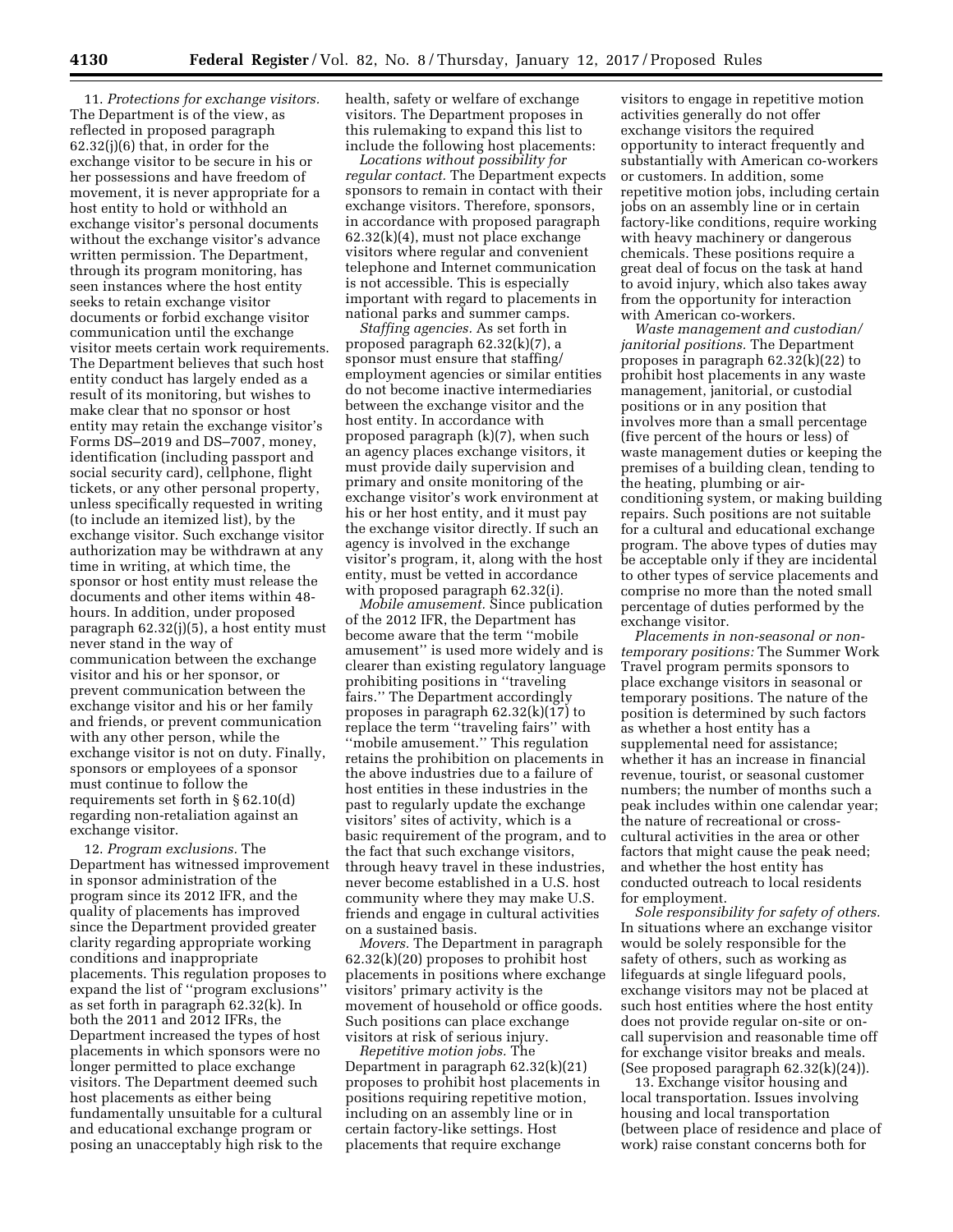the Department and for exchange visitors, who file housing-related complaints each year. In 2015, 16 percent of exchange visitors on the Summer Work Travel program, according to Department monitoring surveys, said they were dissatisfied with their housing and described their housing as dirty, run-down, too crowded, and unsuitable, and often without cooking facilities. In some instances, the Department received complaints that exchange visitors arrived in the United States to find that the housing listed on their pre-departure documents was unavailable or at capacity. The Department also received complaints about landlords who engaged in rent-gouging, withheld security deposits, and charged exchange visitors outrageous amounts for normal wear and tear at the end of the exchange period before they left for home so that they did not have to return exchange visitor security deposits. Unavailable and unsuitable housing appears to have been the top issue of concern for exchange visitors in both the 2014 and 2015 Summer Work Travel program years.

The Department proposes to require in paragraph 62.32(l)(1) that sponsors may only authorize placements that include options for safe and affordable housing accommodation and accessible modes of local transportation. Housing options must have reasonable proximity to the host entity and regular, safe, and affordable local transportation options leading to commercial infrastructure and to the host entity, unless the sponsor or host entity provides such transportation. Possible housing and local transportation options must be identified before the placement is approved as part of the sponsor's program. The specific conditions of the housing option selected for the exchange visitor by either the sponsor or sponsor's host entity, as applicable, must be reflected on the Housing Addendum to Form DS–7007 in accordance with proposed paragraph 62.32(m).

The Department proposes to retain the option for exchange visitors to selfidentify housing, but both the sponsor and the exchange visitor must document such a selection in writing (proposed paragraph 62.32(l)(5)), and the sponsor may deny the housing if it does not include the characteristics set forth in proposed paragraph 62.32(l)(2). All housing, whether provided or found by the exchange visitor, must meet all applicable housing codes and ordinances. It also must be affordable for the exchange visitor; in a safe location; within reasonable distance

from the exchange visitor's site of activity at the host entity(ies); in an area with regular, safe, and affordable transportation options; in a location that is neither isolated nor difficult to access; and in reasonable proximity to commercial infrastructure. Likewise, sponsors may not approve a placement if the associated housing option does not include those same characteristics.

Recent summers have seen an increased number of severe exchange visitor bicycle accidents. If an exchange visitor bicycles to and from the host entity or to reach commercial infrastructure, sponsors, in accordance with proposed paragraph 62.32(l)(7) must ensure that the exchange visitor is informed that he or she must wear a helmet and other appropriate protective gear and that he or she must check that the bicycle is in working order (*e.g.,*  brakes functional, frame not bent, all tires inflated properly, bicycle chain and gears functional). All sponsors must provide bicycle safety information in pre-arrival materials and during orientation, including the Departmentgenerated bicycle safety flyer, and place a bicycle safety video on their Web site. No exchange visitor should be expected by sponsors or host entities to ride a bicycle to work on a highway or other major road without bicycle lanes. Likewise, no exchange visitor should be expected to ride a bicycle over distances of longer than a total of eight miles per day in order to travel to and from the host entity or reach commercial infrastructure.

Sponsors placing exchange visitors in national parks, ski resorts, and summer camps must have on file, in accordance with paragraph  $62.32(1)(3)$ , the host entity's written arrangement for transportation for those exchange visitors in their off-duty hours or in case of emergency.

14. *Form DS–7007 (Host Placement Certification).* Proposed paragraph 62.32(m) contains the requirement of the Summer Work Travel Host Placement Certification Form (Form DS–7007). The Department believes certain host placement information must be agreed upon by the three primary parties—the exchange visitor, host entity, and sponsor—before issuance of a visa.

Provision of Forms DS–7007 to exchange visitors will ensure that they are fully aware, before traveling to the United States, of the details of their individual Summer Work Travel program. As set forth in proposed paragraph 62.32(m)(1)(i), these details must include information about location and description of the host placement; number of employees and other

exchange visitors on location; hours of work each week that will be offered the exchange visitor; duties, wages, and expectations of overtime; expected training period, if any; physical demands of the host placement; benefits each exchange visitor will receive from the host placement; total itemized fees and costs of the program charged by sponsors, host entities, and third parties (noting clearly which of those that are mandatory and those that are optional) that the exchange visitor will incur; itemized costs to each exchange visitor for benefits and mandatory and optional deductions (such deductions must be noted on the form); and any meals included at the host entity. Deductions taken from wages must be disclosed in advance to the exchange visitor.

The Department further proposes, in paragraph 62.32(m)(1)(i), to require sponsors to complete Form DS–7007 for every initial and subsequent host placement the exchange visitor accepts, and to update the form if the terms of the host placement(s) changes significantly. Sponsors must provide each signatory an executed copy of the Form DS–7007 (excluding the Housing Addendum) before the sponsor issues the exchange visitor a Form DS–2019 and the exchange visitor makes his or her visa application; and inform the exchange visitor that he or she must have his or her fully executed Form DS– 7007 (excluding the Housing Addendum) available (along with his or her Form DS–2019) should it be requested during the visa interview.

In accordance with proposed paragraph 62.32 (m)(2), sponsors also must provide details about any sponsoror host entity-arranged housing on the Housing Addendum to Form DS–7007, including the type of housing (house, apartment, dormitory, or other); distance to the exchange visitor's site of activity, and local transportation type and cost; cost of housing either weekly or monthly; need for an exchange visitor housing deposit; utilities covered in rent and those that the exchange visitor must pay separately; number of other tenants; housing features and description (including numbers of bedrooms and bathrooms); and type of housing contract, if any, that the exchange visitor must sign.

For protection of exchange visitors under proposed paragraph 62.32(m)(3), sponsors must give exchange visitors 72-hours to consider any significant additional requirements or changes proposed by the host entity to their host placement or housing after the DS–7007 or Housing Addendum is initially executed. If the exchange visitor disagrees in writing with the proposed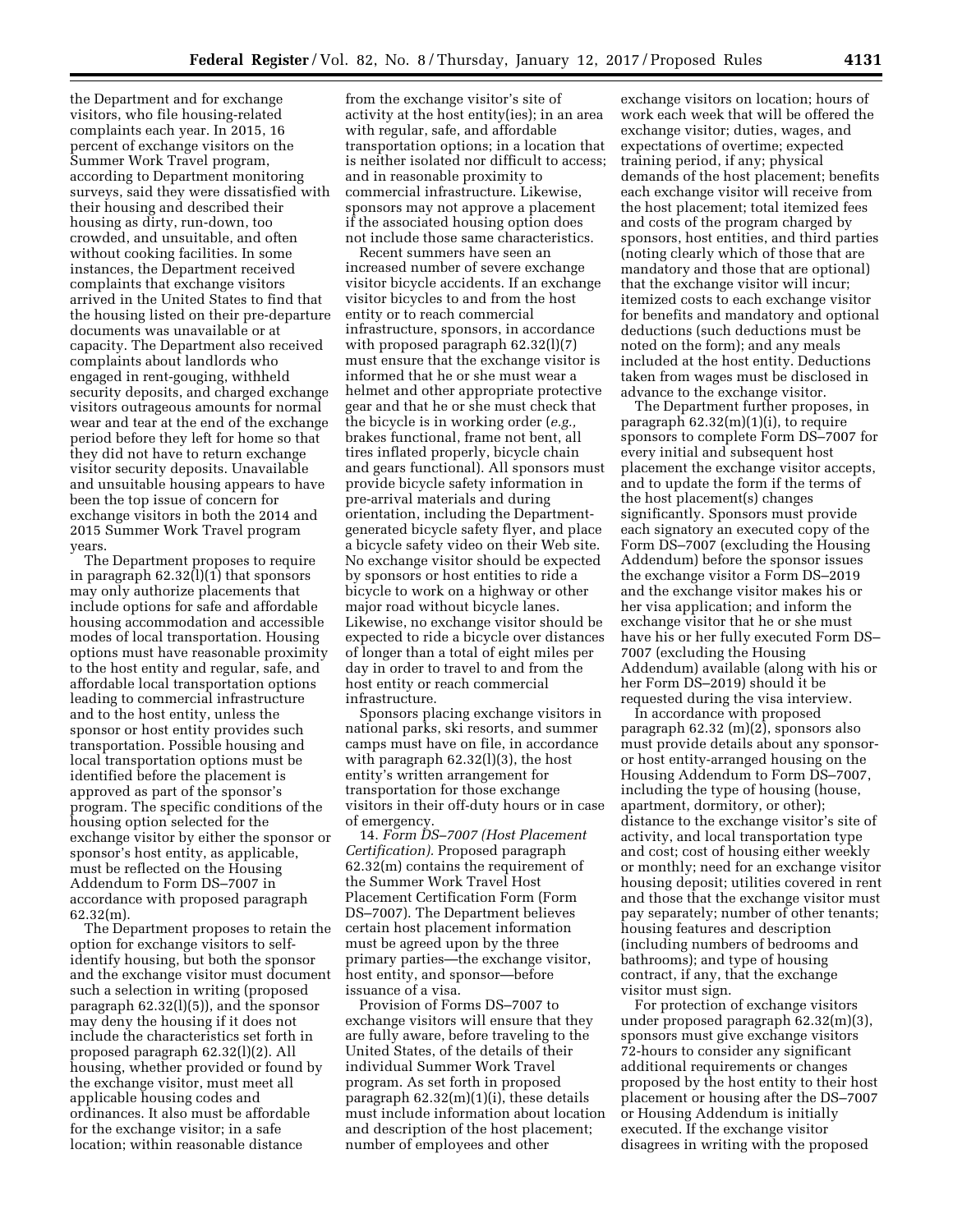changes to his or her placement or does not respond at all about suggested changes, he or she must be permitted to continue with the duties in the original placement, unless the host entity requests that the sponsor re-place the exchange visitor. An exception to the 72-hour rule may be made if such a change must be implemented before 48 hours to protect the health, safety, and welfare of the exchange visitor.

If the sponsor or host entity arranges housing for the exchange visitor, the Housing Addendum to Form DS–7007 must be completed and sent to the exchange visitor prior to the visitor's departure for the United States in accordance with proposed paragraph 62.32(m)(2). Sponsors must update the DS–7007 and/or Housing Addendum if exchange visitors move to other sponsor-provided (including host entityprovided) housing. If exchange visitors find their own housing or opt out of sponsor-provided housing (including host entity-provided), which they must do in writing, the sponsor need not complete the Housing Addendum, but must vet the housing address and its suitability before the exchange visitor can move in. Sponsors must keep the DS–7007 on file for three years, as set forth in proposed paragraph  $62.32(m)(4)$ .

15. *Exchange visitor pre-departure orientation.* The Department believes that an orientation for each exchange visitor is of the utmost importance in order to inform the exchange visitor about the role of the sponsor and the host entity, exchange visitor requirements during the program, and benefits and protections offered. Sponsors must fulfill the pre-arrival information and orientation requirements as set forth at § 62.10(b)– (c). In addition, pursuant to proposed paragraph 62.32(n), sponsors would be required to provide, prior to each exchange visitor's departure from his or her home country, an orientation, either in person or online, or a combination of both, that includes the following: An explanation of the sponsor's role during the program, including monitoring, and of host entity responsibilities; the Department of State's Summer Work Travel Exchange Visitor Welcome Letter and Diversity Flyer; the sponsor's 24/7 immediate (*i.e.,* non-answering machine) contact telephone number; a description of exchange visitor and host entity obligations and responsibilities, including a list of program obligations and responsibilities; information explaining the cross-cultural component of the Summer Work Travel program, including the exchange visitor's obligation to participate in sponsor-

and/or host entity-arranged crosscultural activities, and how best to experience local or national U.S. culture; information on how to identify and report workplace abuse, sexual abuse, sexual harassment, bullying, and exploitation; information on how to identify and report wage violations, housing violations, poor housing conditions, and instances of host entity retaliation against the exchange visitor for reporting problems; information on general personal, pedestrian, transportation, including bicycle safety information (*i.e.,* providing the Department-generated bicycle safety flyer and placing a bicycle safety video on the sponsor's Web site); an identification card with a photo of the exchange visitor listing the exchange visitor's name, the sponsor's name, and main office and emergency telephone numbers, 911, the telephone number of the Department's J–1 visa toll-free emergency help line, the J–1 visa email address, and the name and policy number of the sponsor's health insurance provider, if applicable; and information on how to seek medical care in the United States (*e.g.,*  information on insurance deductibles, the differences between emergency room visits and regular hospital visits), and locations of the nearest medical facilities (*e.g.* hospitals, clinics, for general medicine).

The orientation must additionally include information to exchange visitors on the process of monitoring and on their obligation to notify their sponsor within ten days of arrival in the United States and of any changes to the terms agreed to in Form DS–7007. Sponsors must describe the circumstances that may lead to termination of an exchange visitor's program under rules governing the program.

All of the proposed requirements for the pre-departure orientation are those that cover major aspects of the program, including the responsibilities of each party involved in the exchange; what reporting is required; necessary communications among the sponsor, host entity, and exchange visitor; workplace violations to which the exchange visitor should be alert; and what to do in case of emergencies. The Department is also aware that many parents of exchange visitors attend predeparture orientation, although this is not a requirement, and believes that such information is also helpful for exchange visitors' families to know.

16. *Cross-cultural activities.* The Department proposes at paragraph 62.32(o)(1) to require all sponsors to ensure that exchange visitors in the Summer Work Travel Program work

with U.S. persons and actually engage in cross-cultural activities, as opposed to merely having, as the 2012 IFR required, the opportunity to do so. This proposed requirement more properly reflects the Department's intent, *i.e.,*  that exchange visitors are on an exchange program, the goals of which are to have them both work alongside U.S. persons and learn about U.S. culture through and outside of work. The Department proposes at paragraph  $62.32(o)(2)$ – $(3)$  that sponsors must themselves plan, initiate action, and/or assist host entities, domestic third parties, or local community groups, to provide each of their exchange visitors with at least one cross-cultural activity per calendar month in addition to their work activities, thereby giving him or her exposure to U.S. culture and/or the opportunity for interaction with U.S. persons. Sponsors may include in their agreements with host entities a provision that the host entity plan and implement cross-cultural activities each calendar month during which it has exchange visitors under its supervision.

Cross-cultural programming opportunities should provide exchange visitors on the Summer Work Travel program at least one of the following benefits. They should enable exchange visitors to: (1) Learn about U.S. society, higher education, and culture outside of their placement; (2) share their own culture, traditions, and views with U.S. residents; (3) experience the United States and its geographical diversity; (4) see the world or the United States from another perspective; (5) better understand the history and heritage of a diverse U.S. population; and/or (6) appreciate similarities that bring people of different nationalities and backgrounds together.

Cross-cultural activities can range from small and informal to large-scale and organized activities. A cultural activity does not need to be a trip to another city or a large or expensive event that takes weeks of planning. It can be something small and relatively spontaneous, making use of local resources. Some examples that occurred over the last program year were: Having the exchange visitor come to an alreadyplanned staff picnic; organizing a potluck dinner at the supervisor's house with colleagues; going to a state fair; organizing a building-a-bonfire-on-thebeach event; having a group visit a natural resource, such as a cave or a federal, state, or local park nearby; playing softball with fellow employees; going with the exchange visitor to a local sporting event such as baseball (including having a contest about who can best describe the rules of baseball);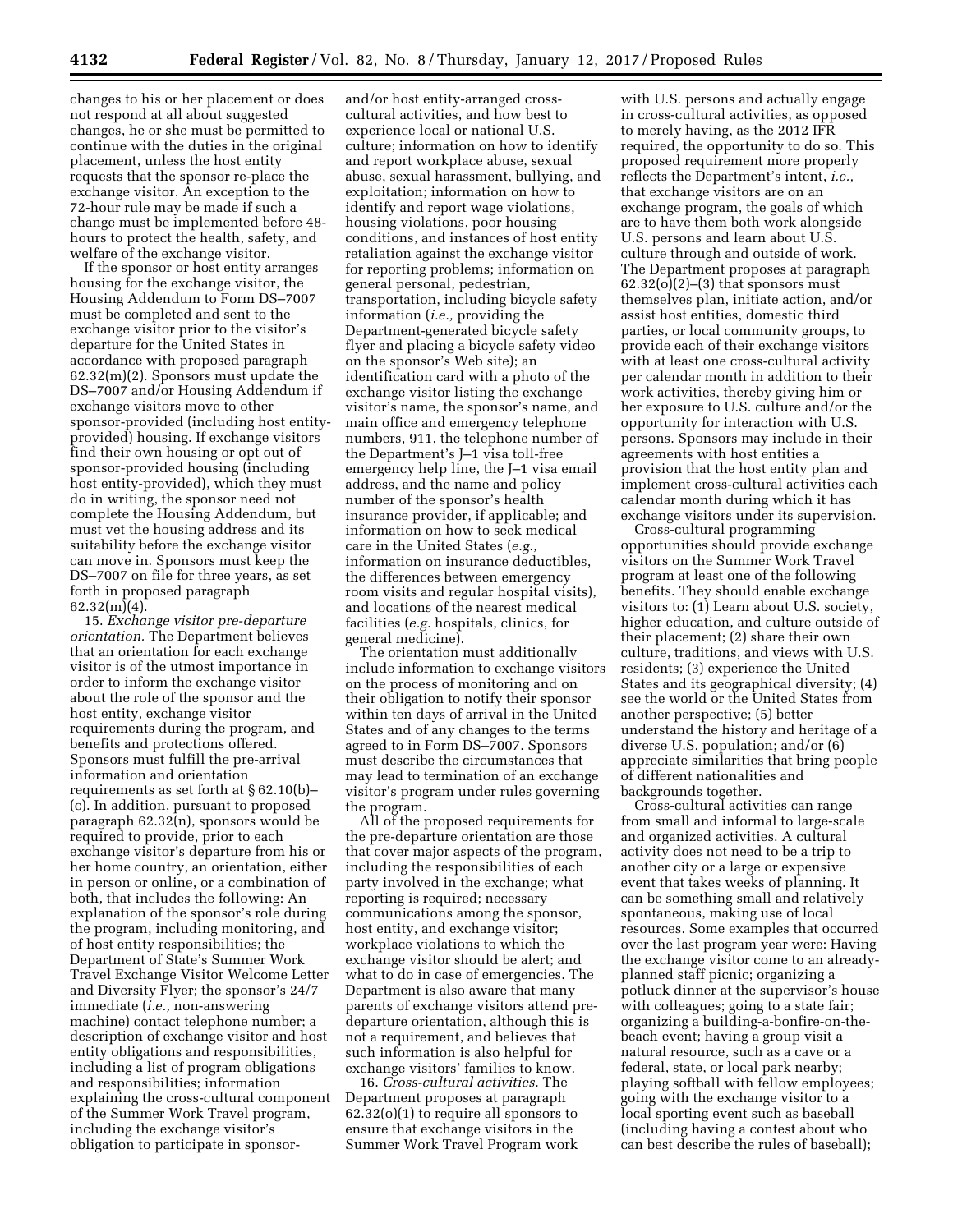bowling; or a trip to a downtown area, museum, library, or outdoor concert that is either free of charge or has a nominal charge. Around 42 percent of sponsors and their host entities already arrange such cultural activities for exchange visitors. Sponsors should be prepared to provide guidance to host entities not yet offering cultural activities on how to fulfill this requirement.

17. *Exchange visitor monitoring and assistance.* The Department will continue to require, as set forth in proposed paragraph 62.32(p), that sponsors maintain, at a minimum, monthly personal contact with exchange visitors. The Department wishes to clarify that sponsors should make actual contact with each exchange visitor and ascertain how his or her program is progressing. The sponsor must communicate in a way that elicits an exchange visitor response (in writing through email or by telephone or telephone message) that provides clarity as to the exchange visitor's well-being. In addition, the Department intends for sponsors to be proactive during their monitoring in assessing exchange visitors' overall health, safety, and welfare and address appropriately and in a timely manner issues identified through their monitoring; provide assistance to exchange visitors as requested; and serve as information resources, facilitators, and counselors upon an exchange visitor's request. (See proposed paragraph  $62.32(p)(2)$ – $(6)$ ).

Sponsors must document all efforts to resolve problematic placements and efforts to contact non-responsive exchange visitors before termination. Sponsors must conduct monitoring of their exchange visitors and facilitate Department oversight and visits to placement locations. In addition, sponsors should inform host entities about the Department's monitoring process. Sponsors must be prepared to incorporate additional monitoring steps at the suggestion of the Department in order to resolve efficiently any problems that come to the Department's attention regarding the Summer Work Travel program.

18. *Sponsor use and vetting of foreign third parties.* The Department expects that sponsor use of foreign third parties be as transparent as possible and that sponsors be substantially knowledgeable of and closely oversee the actions of any foreign third parties with which they work. The Department has seen instances of sponsors delegating most of the responsibility for their Summer Work Travel program to third parties, many of which are domiciled abroad. Because many third parties recruit exchange visitors in an

exchange visitor's home country, these third parties are known first to the exchange visitor. But this should not remain the case throughout the exchange. Sponsors, which are designated by the Department to facilitate the Exchange Visitor Program, are expected to develop and have the primary relationship with host entities in the United States, even though host placement leads may have been initially recommended to the sponsor by a foreign third party. In addition, sponsors should develop their own forms and other information-gathering documents when they work with host entities in the United States; these should not be provided by third party entities.

Because the Summer Work Travel program is first and foremost a public diplomacy and cultural exchange program, if utilizing the services of foreign third parties, sponsors must, under proposed paragraph 62.32(q)(1), select only those that market the Summer Work Travel program as a cultural and educational program with a 32- to 65-hour per week work component rather than a labor program.

As proposed in paragraph  $62.32(q)(1)(ii)$ , sponsors must use only foreign third parties that have a fixed office address, employees with professional experience in the service(s) the foreign third party provides, an organizational mission applicable to cultural and educational exchange, and a secure system to collect, protect, and dispose of the personal data of potential and actual program exchange visitors (*e.g.,* a digital security system for intrusions if the data is maintained electronically, a securely locked file cabinet if collected in paper format). Of great importance is that third parties have a secure system in place to dispose of exchange visitor applications and other documents that have personal data on them (*e.g.,* through shredding).

As proposed in paragraph  $62.32(q)(1)(iv)$ , sponsors must ensure that their foreign third parties charge exchange visitors only fees and costs that are permissible under regulation, transparent, justifiable in terms of services provided, and legal. In accordance with proposed paragraph 62.32(d)(9), it is not permissible to require an exchange visitor to remit a portion of his or her income earned in the United States to an overseas business entity.

Sponsors must adequately orient their foreign third parties on the purpose and intent of the Exchange Visitor Program, as set forth in proposed paragraph  $62.32(q)(3)$ , as well as provide regulatory updates about the Exchange

Visitor Program when these are announced by the Department. In addition, as proposed in paragraph 62.32(q)(4), sponsors must require, review and approve annually the marketing materials for exchange visitor programs marketed on the sponsor's behalf by each of their foreign third parties. These marketing materials must include updated itemized price lists that adhere to any Department-initiated template.

In order to promote transparency for potential exchange visitors, the Department proposes in paragraph  $62.32(q)(6)$  that a sponsor place information about each of its foreign third parties on the sponsor's main Web site (*i.e.,* with a visible link to this page on the sponsor's homepage). The Web site entry must include the foreign third party's official name, headquarters address, and specific program functions performed (*e.g.,* recruitment and overseas orientation of exchange visitors, initial identification of host entities). This will give potential applicants to the program a way to check that any third party or outside entity that approaches them plays a legitimate role in the sponsor's program administration.

In accordance with § 62.2 and as provided in proposed paragraph 62.32(q)(8), failure by any foreign third party to comply with the regulations or with any additional terms and conditions governing administration of the Exchange Visitor Program will be imputed to the sponsor by the Department. And, pursuant to proposed paragraph 62.32(q)(8), sponsors are required to ensure that foreign third parties know and comply with all applicable Departmental regulations and guidance.

The Department proposes in paragraph 62.32(r) that sponsors thoroughly vet their foreign third parties. At a minimum, a sponsor must annually review current documentation for each of its foreign third parties as part of the vetting process to ensure that the third party is legally authorized to conduct business where it operates; is solvent, as determined through an examination of its recent financial statements; is reputable, as evidenced by references from business associates or partner organizations; does not have legal judgments against it or pending legal actions or complaints; and has staff all of whom have undergone criminal background checks. These are very important aspects for sponsors to consider as they select and vet foreign third parties. Such foreign third parties come into direct contact with exchange visitor program applicants and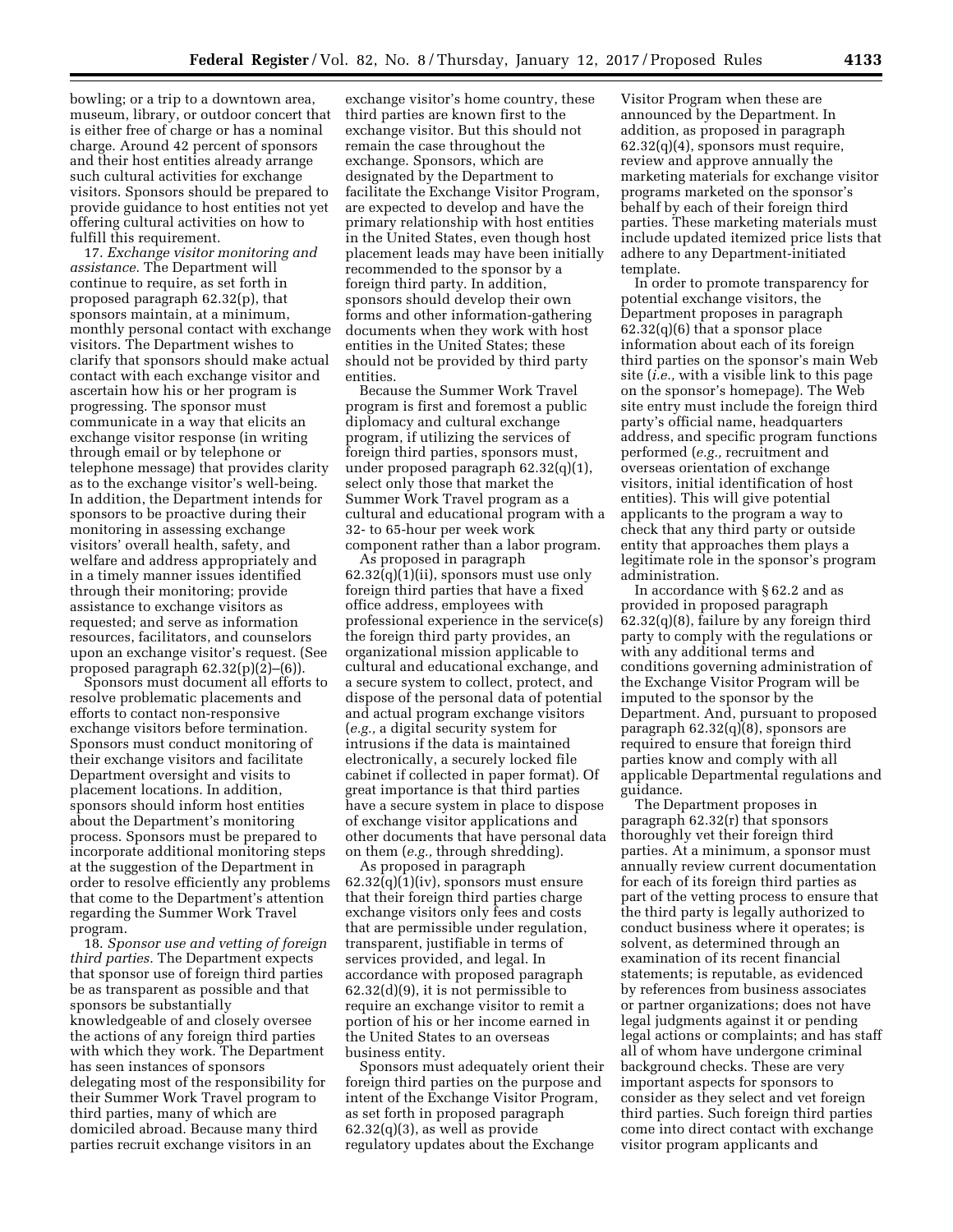participants, and the reputation of the Summer Work Travel program is dependent upon the financial and operational stability of those third parties. As proposed in paragraph  $62.32(q)(9)$ , a sponsor may not use a foreign third party if the Department has determined and informed the sponsor that the third party does not meet the requirements of proposed paragraph 62.32(q)(1).

19. *Sponsor use and vetting of domestic third parties.* In proposed paragraphs 62.32(d)(4) and 62.32(s)(2), domestic third parties providing initial identification of host entities, implementing cross-cultural activities for exchange visitors, serving as a local point of contact and orientation for exchange visitors, or providing housing assistance and transportation for the program now must be covered under written agreement with the sponsor. In proposed paragraph  $62.32(s)(4)$ , these third parties also must be listed on the sponsor's main Web site, noting each party's official name, headquarters address, and the specific program functions performed. As proposed in paragraph 62.32(s)(1), sponsors must use only domestic third parties that have a fixed office address; employees with professional experience in the service(s) the domestic third party provides; a willingness to learn about and contribute through provided services to the public diplomacy mission of the Summer Work Travel program; and, if the organization collects applications or other materials with the personal data of prospective or actual exchange visitors, a secure system to collect, protect, and properly dispose of such data.

Sponsors will be required to supervise and monitor carefully their third parties' program-related activities to ensure that the third party is in compliance with the Exchange Visitor Program regulations. Sponsors must not refer any potential exchange visitor applicants to a domestic third party that is not covered by a written agreement. Sponsors that engage another designated sponsor as a third party do not need to vet that sponsor, but must require that the third party sponsor provide proof of current Department designation.

Sponsors must vet domestic third parties in accordance with the requirements set forth in proposed paragraph 62.32(t). These are very important aspects for sponsors to consider as they select and vet domestic third parties. Such domestic third parties may initially identify host entities where exchange visitors are placed, which placement will materially impact the exchange visitor's experience

in the United States; implement crosscultural activities for the exchange visitor, which is a central aspect of such a public diplomacy program; orient the exchange visitor on what is permitted and not permitted on the program; serve as a point of contact throughout that exchange visitor's time in the United States; or provide transportation for the exchange visitor. The experience of the exchange visitor and the reputation of the Summer Work Travel program are protected by assessing whether the third party, at a minimum, legally operates in the United States; has disclosed any bankruptcy, complaints, pending legal actions, or adverse judgments; and has liability insurance sufficient to cover the activities it provides in connection to the Summer Work Travel program.

Requiring sponsors to enter into a fully executed written agreement with both foreign and domestic third party entities (proposed paragraphs  $62.32(q)(2)$  and  $(s)(2)$ ) will provide more oversight than the previously informal agreements sponsors may have relied upon for such services, and will better protect the health, safety, and welfare of exchange visitors. It will also ensure that the sponsor acknowledges in writing that the third party is in a legal relationship with that sponsor in regard to that third party's contribution to the Exchange Visitor Program and what specific services that sponsor expects the third party to provide to exchange visitors.

20. *Reporting requirements.* As proposed in paragraph 62.32(u)(1), sponsors must report to the Department, within 30 days of conclusion, any new written agreement they have made with a foreign third party and the name of and contact information for that foreign third party. A sponsor also must notify the Department within 30 days after ceasing to work with a foreign third party previously reported. Each sponsor must keep the list of foreign third parties up-to-date with the Department so that the Department can ensure program office and consular office worldwide awareness of whether or not foreign third parties are operating on behalf of the Summer Work Travel program, both within the United States and abroad. It also will require sponsors to submit each year by December 1 a report of itemized exchange visitor price lists with breakdowns of the costs that exchange visitors must pay each sponsor and foreign third party by country in order to participate in the program.

21. *Re-evaluation of exchange visitor cap and moratorium on sponsors.* On November 7, 2011, the Office of Private Sector Exchange published a notice in

the **Federal Register** (Public Notice 7677) stating that, until further notice, Summer Work Travel program sponsors in business for the full 2011 calendar year would not be permitted to expand their number of program participants beyond their actual total 2011 participant program size (a cap) and that no new applications from prospective sponsors for Summer Work Travel program designation would be accepted (a moratorium). The cap has meant that designated sponsors may not increase the number of exchange visitors participating in their Summer Work Travel programs beyond their current allotment of Forms DS–2019 (*i.e.,* they cannot request program expansion under § 62.12(d)(2)). The Department intends to re-evaluate the cap and the moratorium upon completion of this rulemaking and invites public comment.

#### **Regulatory Analysis**

#### *Administrative Procedure Act*

The Department of State is of the opinion that administration of the Exchange Visitor Program, including the Summer Work Travel program category, is a foreign affairs function of the U.S. Government and that rules implementing this function are exempt from Section 553 (Rulemaking) and Section 554 (Adjudications) of the Administrative Procedure Act (APA). As reflected in the Fulbright-Hays Act, the purpose of such programs is to increase ''mutual understanding'' between the people of the United States and those of other countries, ''unite us with other nations,'' and ''promote international cooperation.'' Pursuant to law, policy, and longstanding practice, the Department of State has supervised, either directly or through private sector program sponsors or grantee organizations, those foreign nationals who come to the United States as exchange visitors in exchange visitor programs, one of which is the Summer Work Travel Program. Exchange visitors in the Summer Work Travel Program come to the United States currently from approximately 125 countries. When problems occur in a program such as this, foreign governments often directly engage the Department of State regarding the treatment of their nationals, regardless of who is responsible for the problems.

A major purpose of this rulemaking is to put in place extra measures to protect the health, safety, and welfare of foreign nationals entering the United States to participate in the Summer Work Travel Program then returning to their countries of nationality or last legal permanent residence upon completion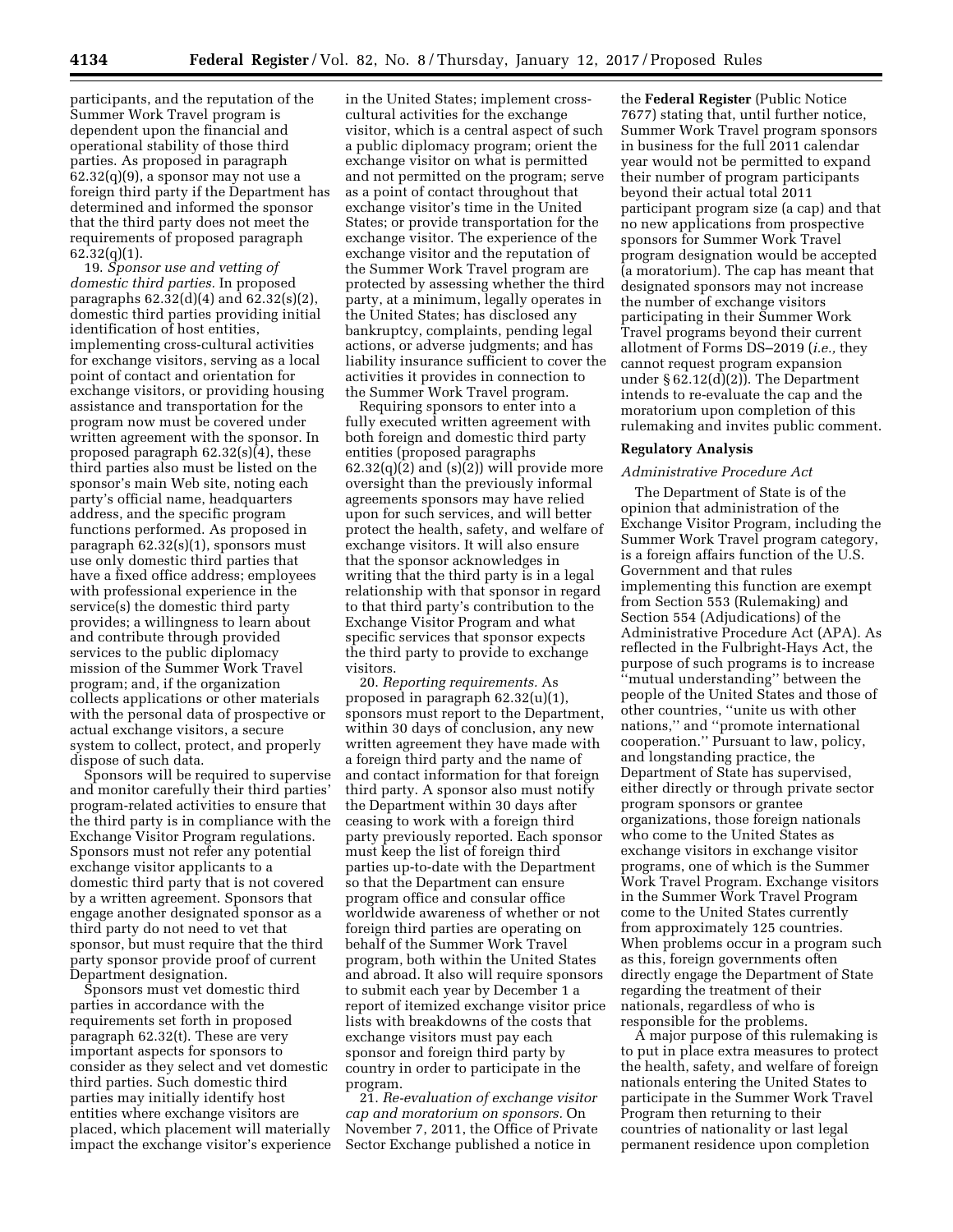of their programs. A number of foreign governments have informed the Department that they regard this program as important to their bilateral relationship with the United States and to their nationals who seek to participate. Participating countries look to the Department to protect their nationals. The Department is of the view that failure to protect the health and welfare of these foreign nationals can have direct and substantial adverse effects on the foreign affairs of the United States.

The Department emphasizes that many provisions of this proposed rule indeed, the majority—reflect careful consideration of public comments received on two previous Interim Final Rules issued on May 11, 2012, and April 26, 2011 (see the citations in the ''Supplemental Information'' section of this Notice, above). Members of the public submitted detailed comments, and this proposed rule has benefited from those comments. A number of provisions within this proposed rule are new, based on additional monitoring of the program that the Department has conducted and meetings with sponsors about their current experience in conducting this program.

Although the Department is of the opinion that this rule is exempt from the rulemaking provisions of the APA, the Department is publishing this rule as a proposed rule, with a 45-day provision for public comment and without prejudice to its determination that the Exchange Visitor Program is a foreign affairs function.

### *Small Business Regulatory Enforcement Fairness Act of 1996*

This proposed rule is not a major rule as defined by 5 U.S.C. 804 for the purposes of Congressional review of agency rulemaking under the Small Business Regulatory Enforcement Fairness Act of 1996 (5 U.S.C. 801 *et seq.*).

#### *Unfunded Mandates Reform Act of 1995*

This proposed rule will not result in the expenditure by State, local and tribal governments, in the aggregate, or by the private sector, of \$100 million in any year and it will not significantly or uniquely affect small governments. Therefore, no actions were deemed necessary under the provisions of the Unfunded Mandates Reform Act of 1995.

### *Executive Order 13175—Consultation and Coordination with Indian Tribal Governments*

The Department has determined that this rulemaking will not have tribal

implications, will not impose substantial direct compliance costs on Indian tribal governments, and will not preempt tribal law. Accordingly, the requirements of Executive Order 13175 do not apply to this rulemaking.

## *Regulatory Flexibility Act/Executive Order 13272: Small Business Impacts*

Since the Department is of the opinion that this rule is exempt from 5 U.S.C. 553, the Department is also of the view that this rule is not subject to the Regulatory Flexibility Act (5 U.S.C. 601, *et seq.*) and Executive Order 13272. However, to inform the public as to the costs and burdens of the this rule upon designated program sponsors, the Department notes that, if adopted in full, the changes proposed herein will affect the operations of 41 corporate, academic, and tax-exempt program sponsors designated by the Department to conduct the Summer Work Travel Program. Further information follows.

#### Numbers of Small Businesses

Of the 41 current designated sponsors in the Summer Work Travel category, 29 sponsors or 70 percent of the total had annual revenues of less than \$7 million in 2015. These 29 small program sponsors accounted for approximately 26,000 exchange visitors on the Summer Work Travel program in 2015, or 28.8% of the average total number (90,000) of exchange visitors on the Summer Work Travel program (averaged over the past three calendar years (2013–2015)).

• *Transparency:* Proposed fee and wage transparency requirements include the requirement to provide sample budgets and a breakdown of all fees that an exchange visitor pays. The Department estimates cost for 29 small sponsors multiplied by 1 burden hour at \$26 weighted wage (*i.e.,* including staff benefits), in accordance with Bureau of Labor Statistics (National Compensation Survey, *Monthly Labor Review,* January 2016) and the salary figures for entry-tojunior-level or ''other services'' staff at non-profit or for profit organizations (also junior contractors) working on administering daily program activities, or \$754. This is a new cost to sponsors.

• *Sponsor screening of candidates for eligibility and selection.* The Department estimates the cost at 0.5 hours per exchange visitor (26,000 exchange visitors under the purview of small sponsors) multiplied by \$26 per weighted wage, or \$338,000. This is not a new cost for sponsors. However, the cost, now set forth in proposed paragraph (e)(1) of the proposed rule, was previously calculated as part of placement (paragraph (g) of the 2012 IFR) and has now been separated out.

• *Exchange visitor pre-placement at host entities.* The Department estimates that there will be no new costs and that the cost will be \$260,000 (26,000 exchange visitors under the purview of small sponsors multiplied by 1 hour multiplied by \$10 per exchange visitor). Placement includes finding a host entity at which the exchange visitor may conduct the work component of the exchange and identifying information about the work component, such as hourly wage, activities of the job, whether any heavy lifting or other physical labor is involved, whether there are any training requirements, whether there are any meals that may be taken onsite, whether there are costs to the exchange visitors for the host entity placement, and so forth.

• *Exchange visitor host re-placement.*  It is estimated that there may be as many as 725 re-placements or additional placements by small sponsors and the cost to small sponsors will be 0.5 hours of sponsor administrative staff time multiplied by \$10 (Bureau of Labor Statistics estimated hourly wages for seasonal administrative workers) multiplied by 725 or a total of \$3,625. This is not a new cost to sponsors. However, the cost was previously calculated as part of placement and has now been separated out.

• *Sponsor vetting of host entities.* The Department estimates that the cost for vetting host entities will be \$91,000 for all sponsors collectively (7,000 host entities associated with small sponsors multiplied by 0.5 man hours multiplied by \$26). This is not a new cost.

• *Facilitating the placement of exchange visitors in appropriate and affordable housing.* The Department estimates the cost at \$260,000 (26,000 exchange visitors multiplied by 1 hour multiplied by \$10 per hour for administrative staff wage). This is not a new cost.

• *Preparing and disseminating Form DS–7007.* The Department estimates that it will take sponsors a total of 1.25 hours to complete both parts of the form at a cost of \$868,563 (26,725 exchange visitors (including re-placements) multiplied by 1.25 hours multiplied by \$26 weighted wage per hour). This cost includes completion of both the main form and the housing addendum. This is a new cost for sponsors.

• *Orientation documentation for exchange visitors:* The Department estimates the cost of sponsors' providing orientation-related materials to 26,000 exchange visitors under the purview of small sponsors at 0.5 hours multiplied by \$26 weighted wage per hour, or \$338,000. This is not a new cost.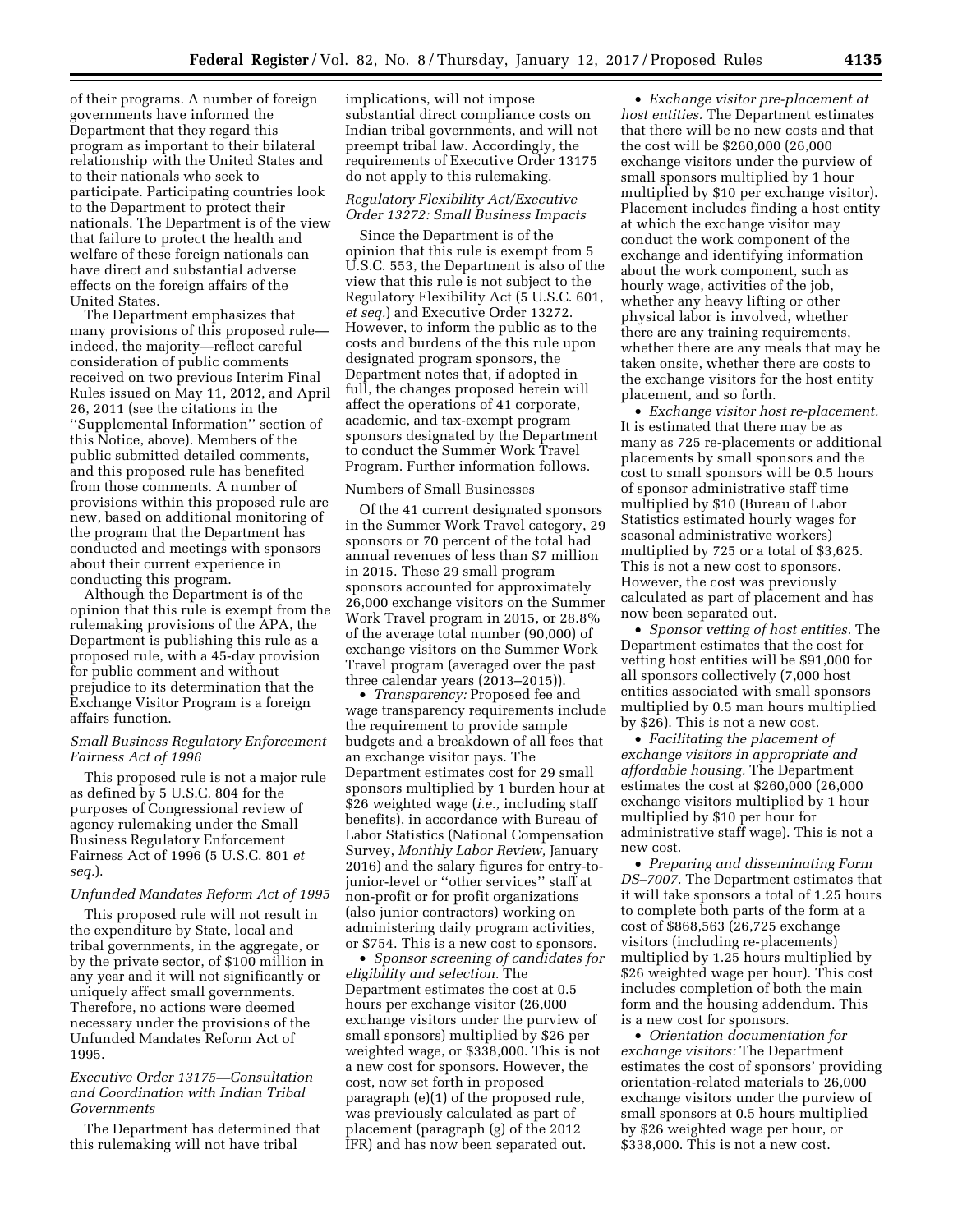• *Cross-cultural activities.* Small sponsors (or their host entities) must plan cross-cultural activities for exchange visitors, with one crosscultural activity being planned each calendar month during which exchange visitors are on program. Exchange visitors are, on average, in the program for a period of four months. Planning and carrying out the cross-cultural activities is calculated at 7,000 small business host entities of exchange visitors multiplied by six hours (four for planning and two for implementation of one activity) over the course of the summer (one per calendar month of the summer work travel program period equals four total) at \$10 per hour administrative staff wage; this equals \$1,680,000. The time commitment to plan an activity for exchange visitors could be less for many host entities, given that the entity is not required to plan a complex cultural activity. This is a new cost.

• *Exchange visitor monitoring and assistance:* It is estimated that small sponsors will spend 30 minutes per exchange visitor to monitor exchange visitor activities throughout the program cycle, including checking on exchange visitor health, safety and welfare, resolving placement problems, and contacting less responsive participants, at an annual cost of \$130,000 for sponsors collectively (26,000 exchange visitors multiplied by 0.5 multiplied by \$10 per hour administrative staff wage). This is not a new cost to sponsors.

• *Sponsor use and vetting of foreign and domestic third parties.* The Department estimates that small sponsors will use and vet around 252 foreign and 280 domestic third parties. The Department estimates that it will cost small sponsors two hours to conclude an agreement and vet each third party at a cost of \$26 weighted wage per hour, or \$27,664. This is not a new cost.

• *Reporting requirement.* Sponsors will only need to submit the foreign third party (formerly foreign entity) names and contact information and their price lists. The twice-yearly placement report is no longer required, as the Department can retrieve this information from existing SEVIS files. It is estimated that the 29 small sponsors will spend one hour on each of two reporting requirements multiplied by \$26 per man hour, or \$1,508. This is not a new cost.

The total cost of all regulatory provisions per small sponsor exchange visitor is \$154; total cost of all new regulatory provisions per small sponsor exchange visitor is \$98. Last calendar year, there were 13 small sponsors

having fewer than 500 exchange visitors in the Summer Work Travel category. The largest of this number had permission from the Department to host 477 exchange visitors and would under the proposed regulation incur total costs of \$73,458, and new costs of \$46,746, or four percent of revenue. The smallest of this number had permission to host five exchange visitors and would under the proposed regulation incur total new costs of \$490, or less than one percent of revenue.

Last calendar year, there were twelve sponsors with permission to host between 500 and 2,000 exchange visitors in the Summer Work Travel category. Of these, the largest had permission to host 1,934 exchange visitors and would under the proposed regulation incur a total cost of \$297,836, and total new costs of \$189,532, or around nine percent of revenue. The smallest sponsor in this group had permission to host 555 exchange visitors and under the proposed regulation would incur a total cost of \$85,470 or around eight percent of revenue and new costs of \$54,390, or around six percent of revenue.

Last calendar year, there were five sponsors with permission to host more than 2,000 exchange visitors. The largest of these were able to host 5,569 exchange visitors and would under the proposed regulation incur a total cost of \$857,626, or eight percent of revenue and total new costs of \$545,762, or six percent of revenue. The smallest of these were permitted to host 2,311 and would incur under the proposed regulation total costs of \$355,894 and total new costs of \$226,478.

The Department considered whether alternative approaches for small businesses could adequately protect the safety and welfare of exchange visitors while reducing costs to small entities. For example, the Department considered requiring cross-cultural activities less frequently for small sponsors and/or host entities. However, the Department has a mandate to ensure cross-cultural engagement for all visitors, and a monthly requirement provides a minimum level of crosscultural engagement to meet the objectives of the Fulbright-Hays Act. The Department also considered the requirement to complete a DS–7007 on housing and host entity placement for small businesses and considered whether small entities could be given additional time for compliance. The Department decided against this proposal due to the need to provide adequate information about the host entity and housing available to all visitors to the United States. The

requirements for the Summer Work Travel category, as well as all Exchange Visitor Program categories, are driven almost exclusively by considerations of the health and safety of the exchange visitor, and any impact on foreign relations with the visitor's home country. These considerations constrain the number of feasible alternatives to the requirements proposed in this Notice of Proposed Rulemaking. That said, the Department requests comment on other possible alternatives that would meet the objectives of this rulemaking in a less costly manner for small entities.

Executive Order 12866 and Executive Order 13563

As discussed above, the Department is of the opinion that the subject of this rulemaking constitutes a foreign affairs function of the United States, and thus is exempt from the provisions of Executive Order 12866. The Department has nevertheless reviewed this rulemaking to ensure its consistency with the regulatory philosophy and principles set forth in Executive Orders 12866 and 13563. This rulemaking has been reviewed by the Office of Information and Regulatory Affairs, which has designated it a significant rule pursuant to Executive Order 12866.

In order to inform the public as to the costs and benefits of this rule, the Department presents the following information.

*Affected Population.* The Department estimates that this rule will affect 41 current designated sponsors hosting approximately 90,000 exchange visitors annually and working with an estimated 26,000 host entities and 1,900 foreign and domestic third parties. Sponsors facilitate the Exchange Visitor Program and provide the necessary information, support, and guidance for exchange visitors.

*Costs.* Implementation of certain provisions set forth in this proposed rule may result in costs for sponsors. A cost breakdown of old and new costs is noted below:

• *Transparency:* Proposed fee and wage transparency requirements, including the requirement to provide sample budgets and a breakdown of all fees and estimated costs that an exchange visitor pays. The Department estimates cost at 41 sponsors multiplied by 1 hour at \$26 weighted wage, in accordance with Bureau of Labor Statistics salary figures for entry-tojunior-level non-profit organization staff or contractors working on administering daily program activities, or \$1,066. This is a new cost to sponsors.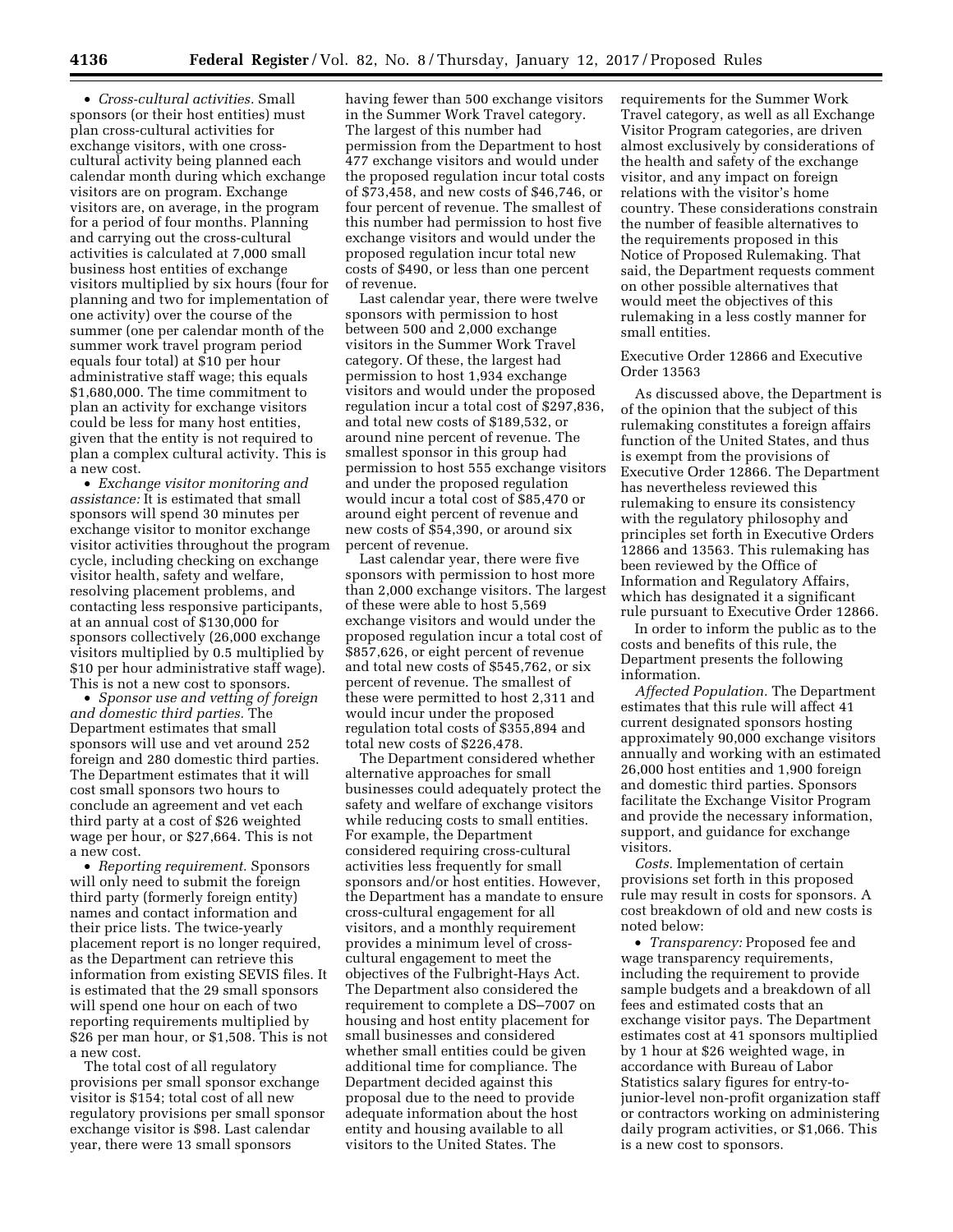• *Sponsor screening for candidate eligibility and selection:* The Department estimates the cost at 0.5 hours per exchange visitor (90,000) multiplied by \$26 per weighted wage or \$1,170,000. This is not a new cost for sponsors; it was previously calculated as part of placement, and has now been separated out.

• *Exchange visitors for providing required eligibility and screening information:* The Department estimates the cost at 1 hour per exchange visitor (90,000) multiplied by \$1 or \$90,000. This is not a new cost, but has been added to cost calculations for the first time and is thus calculated as a new cost. The exchange visitors submitting eligibility information to the program are students in their home countries and are unlikely to be paid an hourly wage.

• *Exchange visitor pre-placement at host entities:* The Department estimates that there will be no new costs and that the cost will be \$900,000 (90,000 exchange visitors multiplied by 1 hour multiplied by \$10 per exchange visitor). Sponsors generally place exchange visitors from a contact list that is used year-to-year and updated through public notice or current contacts.

• *Door-to-door sales placements:* The Department estimates that the cost to the one sponsor making such placements to execute an agreement explaining in detail 1,325 exchange visitor's duties will be 0.5 hours multiplied by \$5 per exchange visitor, or \$3,313. This is a new cost to one current sponsor.

• *Exchange visitor host re-placement:*  It is estimated that there may be as many as 2,500 re-placements or additional placements and the cost to sponsors will be 0.5 hours of sponsor administrative staff time multiplied by \$10 Bureau of Labor Statistics estimated hourly wages for seasonal administrative workers multiplied by 2,500 or a total of \$12,500. This is not a new cost to sponsors; it was previously calculated as part of placement and has now been separated out.

• *Sponsor vetting of host entities:* The Department estimates that the cost for vetting host entities will remain at \$338,000 for all sponsors collectively (26,000 host entities multiplied by 0.5 man hours multiplied by \$26). This is not a new cost.

• *Facilitating the placement of exchange visitors in appropriate and affordable housing:* The Department estimates the cost at \$900,000 (90,000 exchange visitors multiplied by 1 hour multiplied by \$10 per hour). This is not a new cost.

• *Preparing and disseminating Form DS–7007:* The Department estimates that it will take sponsors (or their host entities) a total of 1.25 hours to complete both parts of the form at a cost of \$3,006,250 (92,500 exchange visitors (including re-placements) multiplied by 1.25 multiplied by \$26 weighted wage per hour). This cost includes completion of both the main form and the housing addendum by the sponsor (or the host entity). This is a new cost for sponsors.

• *Orientation documentation:* The Department estimates the cost of sponsors' providing orientation-related materials to 90,000 exchange visitors at 0.5 hours multiplied by \$26 weighted wage per hour, or \$1,170,000. This is not a new cost.

• *Cross-Cultural activities:* Sponsors (or their host entities) must plan crosscultural activities for exchange visitors, with one cross-cultural activity being planned each calendar month during which exchange visitors are on program. Exchange visitors are, on average, on program for a period of four months. Planning and carrying out the crosscultural activities is calculated at 26,000 host entities for exchange visitors multiplied by six hours (four for planning and two for implementation of one activity) over the course of the summer (one event per calendar month of the summer work travel program period equals four total) at \$10 per hour administrative staff wage equals \$6,240,000. This is a new cost.

• *Exchange visitor monitoring and assistance:* It is estimated that sponsors will spend 30 minutes per exchange visitor to monitor exchange visitor activities throughout the program cycle, including checking on exchange visitor health, safety and welfare, resolving placement problems, and contacting less responsive participants, at an annual cost of \$450,000 for sponsors collectively (90,000 exchange visitors multiplied by 0.5 multiplied by \$10 per hour administrative staff wage). This is not a new cost to sponsors.

• *Sponsor use and vetting of foreign and domestic third parties:* The Department estimates that sponsors will make agreements with and vet around 900 foreign and 1000 domestic third parties. The Department estimates that it will cost sponsors two hours to conclude an agreement and vet each third party at a cost of \$26 weighted wage per hour, or \$98,800. This is not a new cost.

• *Reporting requirements:* There will be a decrease in reporting requirements. Sponsors will only need to submit the foreign third party (formerly foreign entity) names and contact information

as sponsors make agreements with such third parties, and also submit third party price lists. The twice-yearly placement report is no longer required, as the Department can retrieve this information from existing SEVIS files. It is estimated that sponsors will spend one hour on each of two reporting requirements multiplied by \$26 per man hour, or \$2,132. This is not a new cost.

*Total Costs.* The Department estimates the total cost of this proposed rule to all designated sponsors in the Summer Work Travel program category at \$14,382,061 each year, of which up to \$9,340,629 would be new costs, mainly having to do with better documenting the host placement and ensuring that cross-cultural activities are part of the program for all exchange visitors. Total costs of the proposed regulation per exchange visitor would be \$160 and total new costs per exchange visitor would be \$104.

*Benefits.* This proposed rule is a continuation of Department efforts based on a comprehensive review of the current Summer Work Travel program category of the Exchange Visitor Program. The rule predominantly enhances sponsor requirements for programmatic, partnership, and fee/cost transparency and vetting of domestic entities. These enhancements are necessary to continue the reform efforts of the Summer Work Travel category that began with the 2011 and 2012 IFRs.

Events that occurred prior to 2011 led the Department to enhance its scrutiny of the Summer Work Travel category and amend regulations to protect exchange visitors. Additionally, in recent years, the work component of the Summer Work Travel category has too often overshadowed the cultural component required by the Fulbright-Hays Act.

Accordingly, the Department issued the 2012 IFR to address issues most directly affecting the health, safety, and welfare of the exchange visitors and to reinforce the cultural exchange aspects of the program to promote mutual understanding in accordance with the purpose of the Fulbright-Hays Act. Changes made by 2012 IFR were intended to protect the health, safety, and welfare of exchange visitors by reducing the number of improper or unsafe job placements, fraudulent job offers, post-arrival job cancellations, inappropriate work hours, and problems regarding housing and transportation.

However, as the Department has increased its monitoring of the program and received additional sponsor input, it also has seen the need to make the proposed rule more specific than the 2012 IFR in certain sections, so that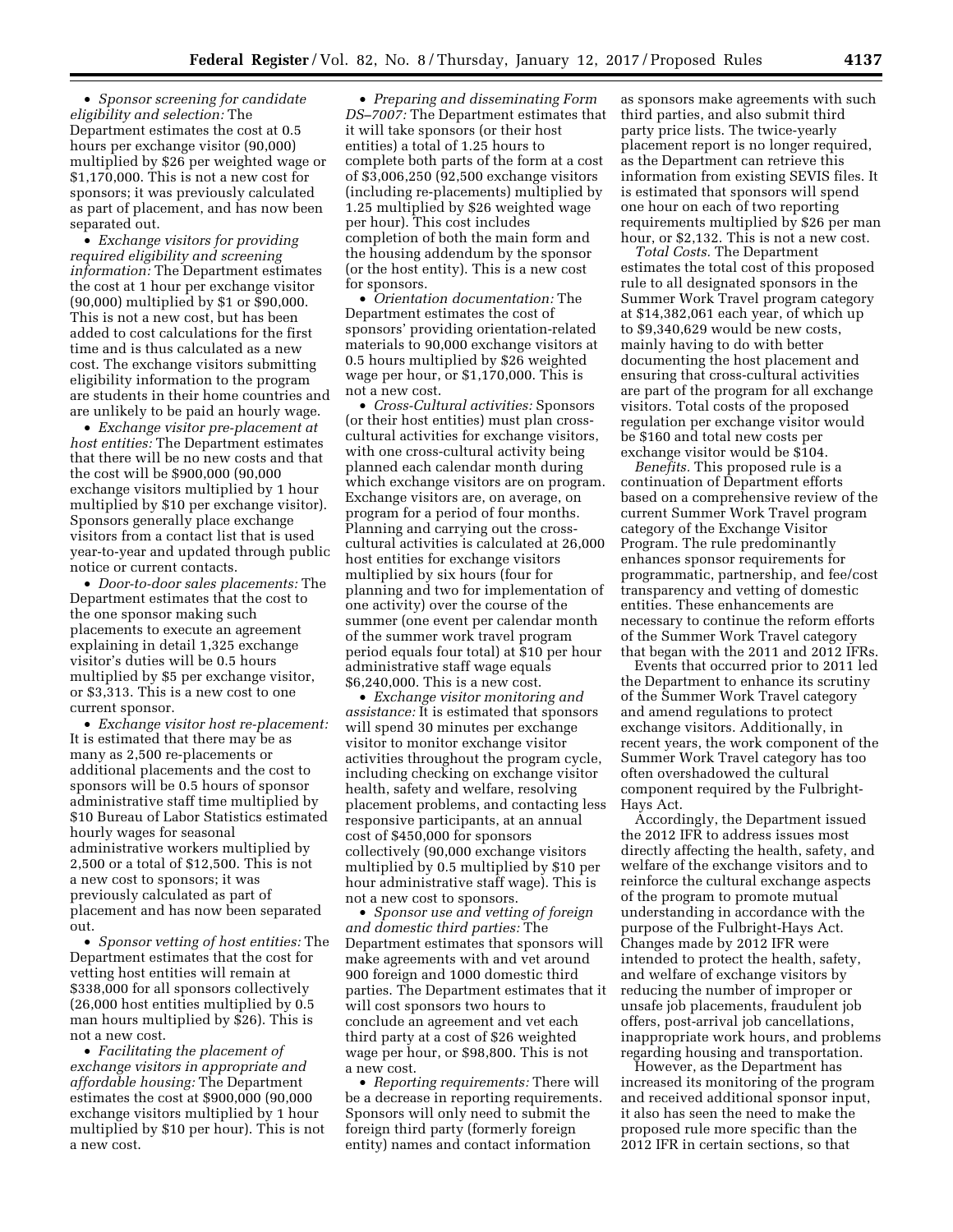exchange visitors are provided assurance that sponsors have a formal agreement with each of the domestic and foreign entities that work with exchange visitors; certainty in what their host placement will entail and in what housing will be provided; and transparency about the total cost of the program balanced against wages they can expect to earn while in the United States.

For the reasons outlined above, the Department considers that the costs of this proposed rulemaking are outweighed by: (1) The benefits of increased protection and transparency for exchange visitors, enhancing both their experiences and U.S. foreign policy; and (2) closer adherence to the purpose of the Fulbright-Hays Act.

# *Executive Order 12988*

The Department of State has reviewed this proposed rule in light of Sections 3(a) and 3(b)(2) of Executive Order 12988 to eliminate ambiguity, minimize litigation, establish clear legal standards, and reduce burden.

## *Executive Orders 12372 and 13132*

This proposed regulation will not have substantial direct effect on the states, on the relationship between the national government and the states, or on the distribution of power and responsibilities among the various levels of government. Therefore, it is determined that this proposed rule does not have sufficient federalism implications to require consultations or warrant the preparation of a federalism summary impact statement. Executive Order 12372, regarding intergovernmental consultation on federal programs and activities, does not apply to this regulation.

#### *Paperwork Reduction Act—DS–7000*

The information collection requirements contained in this proposed rule are pursuant to the Paperwork Reduction Act, 44 U.S.C. 3501 *et seq.,*  and OMB Control Number 1405–0147, Form DS–7000. As part of this rulemaking, the Department is seeking comment regarding the additional administrative burden placed on sponsors due to the corresponding requirements for the sponsors to disclose, collect, and maintain information in the administration of their programs (*see* 22 CFR 62.10(f)). You should include the DS form number (if applicable), information collection title, and/or OMB control number in any correspondence about burden.

#### **Form DS–7000**

*Title:* Recording, Reporting, and Data Collection Requirements—Student and Exchange Visitor Information System (SEVIS), Form DS–7000.

# **FOR FURTHER INFORMATION CONTACT:**

Direct requests for additional information regarding the collection listed in this notice, including copies of the proposed collection instrument and supporting documents, to the U.S. Department of State, Office of Policy and Program Support, SA–5, 2200 C Street NW., Floor 5, Washington, DC 20522.

### **SUPPLEMENTARY INFORMATION:**

• *Title of Information Collection:* 45- Day Notice of Recording, Reporting, and Data Collection Requirements—Student and Exchange Visitor Information System (SEVIS), DS–7000.

• *OMB Control Number:* 1405–0147.

• *Type of Request:* Revision of a Currently Approved Collection.

• *Originating Office:* Bureau of Educational and Cultural Affairs, ECA/ EC.

• *Form Number:* Form DS–7000.

• *Respondents:* Exchange Visitors, host entities, and entities designated by the Department of State as Exchange Visitor Program sponsors in the Summer Work Travel category.

• *Estimated Total Number of Respondents for the Exchange Visitor Program:* 191,675 (DS–3036—60; DS– 3037—1,415; DS–7000—190,200). The total respondent summary for Summer Work Travel requirements is as follows:

| Respondent                                   | Estimate               |
|----------------------------------------------|------------------------|
| Exchange visitor<br>Sponsor<br>Host entities | 90,000<br>41<br>26,000 |
|                                              | 116.041                |

• *Estimated Number of Responses for the Exchange Visitor Program: 1,952,655 (DS–3036—60; DS–3037—2,830; DS– 7000—1,949,765 (SEVIS = 20,977 and non-SEVIS = 1,928,788 responses)). Number of responses for the Summer Work Travel Program: 690,307.* For a complete analysis of the number of responses for Exchange Visitor Program requirements, please refer to the Supporting Statement titled Form DS– 7000—Recording, Reporting and Data Collection Requirements—Student and Exchange Visitor Information System (SEVIS) (OMB No. 1405–014) and ''SEVIS'' and ''Non-SEVIS'' spreadsheets included in docket number DOS–2016–0038.

• *Average Hours per Response for the Exchange Visitor Program:* 68 minutes.

• *Average Hours per Response for the Summer Work Travel Program:* 92 minutes.

• *Total Estimated Burden Time for the Exchange Visitor Program:* 2,182,518 hours (DS–3036—480 hours; DS–3037— 943 hours; DS–7000—2,181,095 hours  $(SEVIS = 9,144$  and Non-SEVIS = 2,171,951 hours).

• *Total Estimated Burden Time for the Summer Work Travel Program:*  1,061,062. For a complete analysis of the estimated burden for Exchange Visitor Program requirements, please refer to the Supporting Statement titled *Form DS–7000—Recording, Reporting and Data Collection Requirements— Student and Exchange Visitor Information System (SEVIS) (OMB No. 1405–014) and* ''*SEVIS*'' *and* ''*Non-SEVIS*'' *spreadsheets* included in docket number DOS–2016–0038.

• *Frequency:* On occasion.

• *Obligation to Respond:* Required for participation in the program.

We are soliciting public comments to permit the Department to:

• Evaluate whether the proposed information collection is necessary for the proper functions of the Department;

• Evaluate the accuracy of our estimates of the time and cost burden for this proposed collection;

• Enhance the quality, utility, and clarity of the information to be collected; and

• Minimize the reporting burden on those who are to respond, including the use of automated collection techniques or other forms of information technology.

Please note that the comments submitted in response to this rule are public record. Before including any detailed personal information, you should be aware that your comments as submitted, including your personal information, will be available for public review.

*Abstract of proposed collection:* The collection is the continuation of information collected and needed by the Bureau of Educational and Cultural Affairs in administering the Exchange Visitor Program. The changes proposed are only to Form DS–7000.

*Methodology:* The collection will be submitted to the Department by mail or fax as requested by the Department during the review of program sponsor files, re-designations, incidents, etc.

### **Form DS–7007**

*Title:* 45-Day Notice of Proposed Information Collection: Form DS–7007, Summer Work Travel—Host Placement Certification, OMB Control Number 1405–xxxx.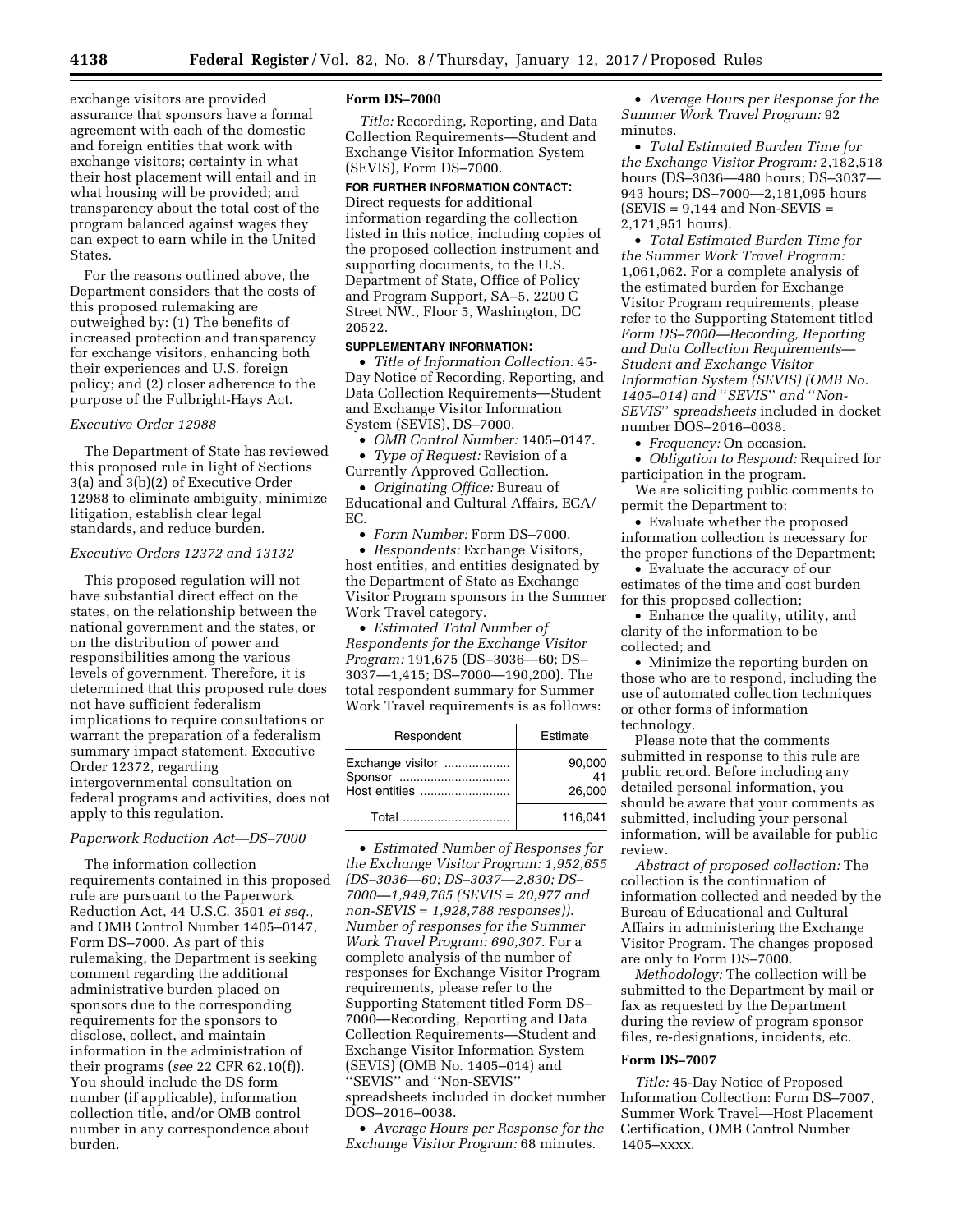**ACTION:** Notice of request for public comments.

**SUMMARY:** The Department of State is seeking Office of Management and Budget (OMB) approval for the information collection described below. In accordance with the Paperwork Reduction Act of 1995, we are requesting comments from all interested individuals and organizations on this collection as it relates to proposed changes to 22 CFR 62.32. The purpose of this notice is to allow 45 days for public comment in the **Federal Register**  preceding submission to OMB.

**DATE(S):** The Department will accept comments from the public up to 45 days from February 27, 2017.

**ADDRESSES:** You may submit comments identified by any of the following methods:

• *Web:* Persons with access to the Internet may view and comment on this notice by going to

*[www.regulations.gov.](http://www.regulations.gov)*You can search for the document by entering ''Docket Number: DOS–2016–0005'' in the Search Field. Then click the ''Comment Now'' button and complete the comment form.

• *Email: [JExchanges@state.gov.](mailto:JExchanges@state.gov)* 

• *Mail* (paper, disk, or CD–ROM submissions): U.S. Department of State, Office of Policy and Program Support, SA–5, 2200 C Street NW., Floor 5, Washington, DC 20522.

You must include the form number (DS–7007 or 7000), information collection title, and OMB control number (if any) in any correspondence.

## **FOR FURTHER INFORMATION CONTACT:**

Direct requests for additional information regarding the collections listed in this notice, including copies of the proposed collection instruments and supporting documents, to the U.S. Department of State, Office of Policy and Program Support, SA–5, 2200 C Street NW., Floor 5, Washington, DC 20522.

# **SUPPLEMENTARY INFORMATION:**

• *Title of Information Collection:*  Exchange Visitor Program—Summer Work Travel Host Placement Certification.

• *OMB Control Number:* 1405–xxxx.

• *Type of Request:* New Collection.

• *Originating Office:* Bureau of Educational and Cultural Affairs, ECA/ EC.

• *Form Number:* Form DS–7007.

• *Respondents:* Entities designated by the Department of State as Exchange Visitor Program sponsors in the Summer Work Travel category.

• *Estimated Number of Respondents:*  41.

• *Estimated Number of Responses:*  92,500.

• *Average Hours per Response:* 1.25 hours.

- *Total Estimated Burden Time:*  115,625 hours.
	- *Frequency:* On occasion.

• *Obligation to Respond:* Mandatory. We are soliciting public comments to permit the Department to:

• Evaluate whether the proposed information collection is necessary for the proper functions of the Department;

• Evaluate the accuracy of our estimates of the time and cost burden for this proposed collection;

• Enhance the quality, utility, and clarity of the information to be collected;

• Minimize the reporting burden on those who are to respond, including the use of automated collection techniques or other forms of information technology.

Please note that the comments submitted in response to this Notice are public record. Before including any detailed personal information, you should be aware that your comments as submitted, including your personal information, will be available for public review.

*Abstract of proposed collection:* This collection of information is needed by the Bureau of Educational and Cultural Affairs in administering the Exchange Visitor Program (J-Visa) under the provisions of the Mutual Educational and Cultural Exchange Act of 1961, as amended. Summer Work Travel Host Placement Certification Forms are to be completed by designated program sponsors (with reference to some information provided by host entities).

A Host Placement Certification (Form DS–7007) is required for each Summer Work Travel participant. It will set forth: Location and description of the host placement; number of employees and other exchange visitors on location; hours of work each week that will be offered the exchange visitor; duties, wages, expected training period, if any; physical demands of the host placement; any placement-related benefits or amenities; total itemized fees and estimated costs of the program charged by sponsors, host entities, and third parties (noting those that are mandatory and optional), that that exchange visitor will incur; explanation of costs and deductions for benefits and mandatory and optional deductions (noting those that are mandatory and optional); and meals included at host entity. Form DS–7007 must be signed by the sponsor, the sponsor's host entity, and the exchange visitor.

The Housing Addendum will describe the housing and local transportation and cost (either weekly or monthly), distance to the site of activity at the host entity, need for an exchange visitor housing deposit; utilities covered in rent and those that the exchange visitor must pay separately; whether deductions for housing or local transportation will be taken from exchange visitors' wages, number of other tenants; housing features and description (including numbers of bedrooms and bathrooms); and whether there is a firm contract for the housing that the exchange visitor must sign for a fixed period of time. The Housing Addendum page must state the market value of housing and/or local transportation.

Upon request, Summer Work Travel applicants must present a fully executed Summer Work Travel Host Placement Certification (Form DS–7007) to any Consular Official interviewing them in connection with the issuance of a J–1 visa.

*Methodology:* The collection will be submitted to the Department by mail or fax as requested by the Department during the review of program sponsor files, re-designations, incidents, etc.

### **List of Subjects in 22 CFR Part 62**

Cultural exchange programs, Reporting and recordkeeping requirements.

Accordingly, 22 CFR part 62 is proposed to be amended as follows:

## **PART 62—EXCHANGE VISITOR PROGRAM**

■ 1. The authority citation for Part 62 is revised to read as follows:

**Authority:** 8 U.S.C. 1101(a)(15)(J), 1182, 1184, 1258; 22 U.S.C. 1431 *et seq.;* 22 U.S.C. 2451 *et seq.;* 22 U.S.C. 2651a; Pub. L. 105– 277, Div. G, 112 Stat. 2681 *et seq.;*  Reorganization Plan No. 2 of 1977, 42 FR 62461, 3 CFR, 1977 Comp. p. 200; E.O. 12048 of March 27, 1978; Pub. L. 104–208, Div. C, 110 Stat. 3009–546, as amended; section 416 of Pub. L. 107–56, 115 Stat. 354; and Pub. L. 107–173, 116 Stat. 543.

■ 2. Section 62.32 is revised to read as follows:

### **§ 62.32 Summer Work Travel.**

(a) *Purpose.* Together with other applicable provisions of 22 CFR part 62, the regulations in this section govern participation in the Summer Work Travel program category conducted by U.S. Department of State-designated sponsors. The purpose of this program is to provide foreign college or university students (or those recently graduated) the opportunity, during their breaks between or immediately following academic years, to: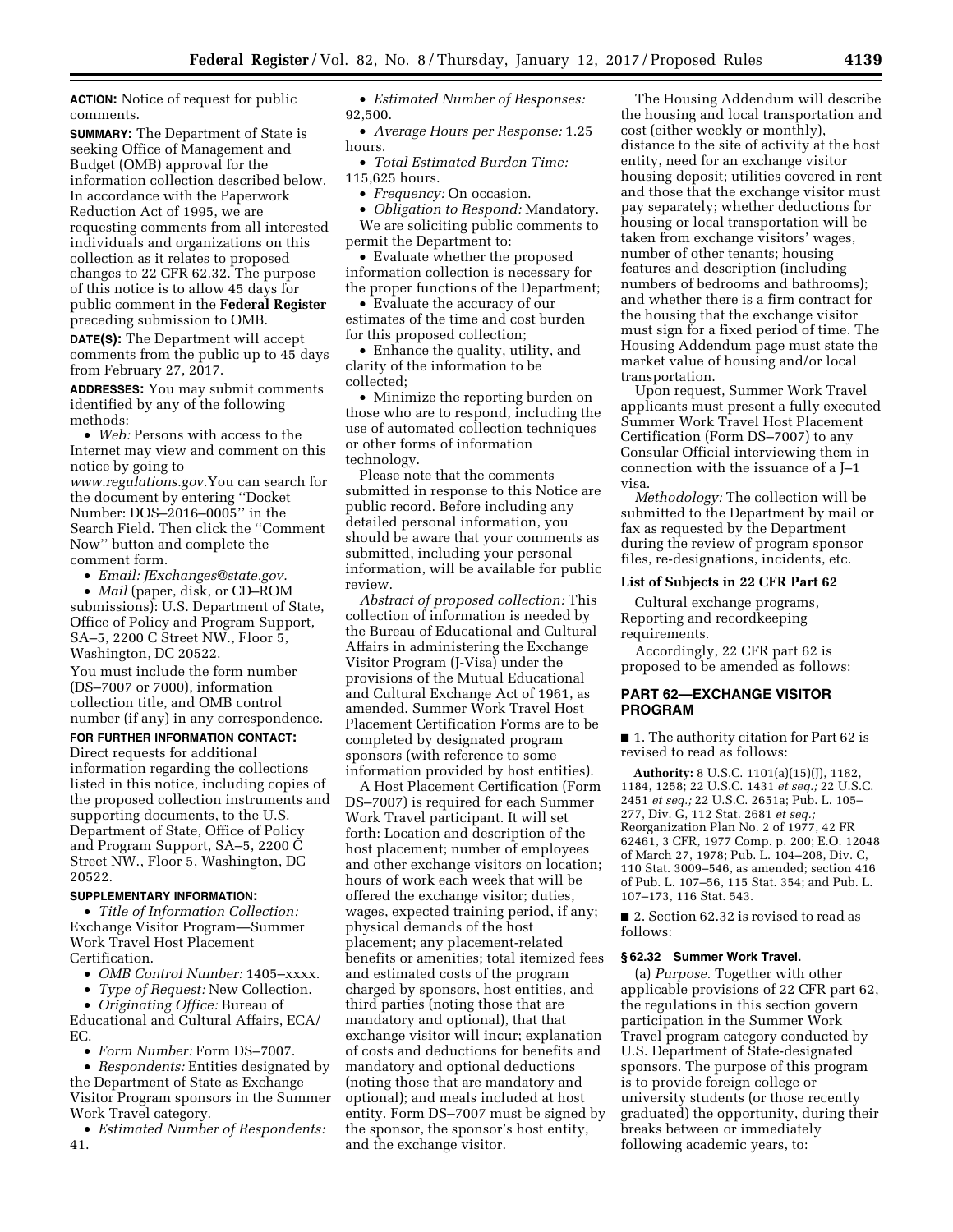(1) interact with U.S. persons and experience the culture and customs of the United States through authorized placements and cross-cultural activities;

(2) share their individual cultural experiences and background with U.S. friends, colleagues and communities;

(3) improve their command of the English language;

(4) earn funds to help defray a portion of their expenses by working in seasonal or temporary host placements that require minimal training; and

(5) travel in the United States.

(b) *Definitions.* In addition to those definitions set forth in § 62.2, the following definitions apply to the Summer Work Travel category of the Exchange Visitor Program:

(1) *Host entity.* A person or organization that employs an exchange visitor. Host entities are not considered ''third parties'' as that term is used in this Part.

(2) *Host placement.* The location of an exchange visitor at a host entity and any related sponsor-or host entity-arranged housing of such exchange visitor.

(3) *Seasonal nature.* A host placement is of a seasonal nature when the required service is utilized only at a certain time of the year (*e.g.,* summer or winter) when the host entity increases labor levels to accommodate its seasonal increase in business.

(4) *Temporary nature.* A host placement is of a temporary nature when a host entity's need for the duties to be performed is a one-time occurrence, a peak load need (*e.g.,* the need for workers is tied to one or more seasons or other short-term demand), or an intermittent need. It is the nature of a host entity's need, not the nature of the duties, which is controlling.

(c) *Duration of participation.*  Exchange visitors on the Summer Work Travel Program may participate for no more than four months. The program must coincide with the official break between the exchange visitor's academic years or the break immediately following his or her final academic term. In permitting exchange visitor participation, a sponsor must adhere to the earliest allowable program start date and the latest allowable program end date for each country for its exchange visitors, as communicated to sponsors by the Department. Extensions beyond Department-approved program dates are not permitted.

(d) *General sponsor responsibilities.*  (1) A sponsor is responsible for screening prospective exchange visitors as set forth in § 62.32(e); making the final selection of exchange visitors; placing (and re-placing, as necessary) exchange visitors; issuing Forms DS–

7007 and DS–2019; providing an orientation for host entities; finding, approving, and verifying (as applicable) exchange visitor housing; and conducting monitoring of exchange visitors and their host placements within the United States. These activities must be conducted by employees of the sponsor.

(2) A sponsor must provide for a preand post-arrival orientation for exchange visitors. The pre-arrival orientation may be conducted by sponsor employees or through a foreign third party with which the sponsor has a written agreement (pursuant to  $\S 62.32(q)(2)$ , or both. The post-arrival orientation may be conducted by sponsor employees or by the host entity, or both.

(3) A sponsor may use foreign third parties, in accordance with § 62.32(q), for recruitment and overseas orientation of exchange visitors, and initial identification of host entities.

(4) A sponsor may use domestic third parties, in accordance with § 62.32(s), to provide for initial identification of host entities, implementation of crosscultural activities for exchange visitors, a local point of contact for exchange visitors, orientation of exchange visitors, housing assistance, and exchange visitor transportation.

(5) A sponsor's third party or host entity acts on a sponsor's behalf in the conduct of the sponsor's exchange visitor program, and failure by any third party or host entity to comply with the regulations set forth in this part will be imputed to the sponsor.

(6) A sponsor and its third parties shall not pay or otherwise provide financial incentive to host entities to accept exchange visitors for host placements.

(7) A sponsor must ensure that any fees it or its third parties charge are legal, justifiable, and permitted under this Part.

(8) Sponsor promotional materials must characterize the Summer Work Travel Program as a cultural and educational program with a work component.

(9) A sponsor must include in its recruiting material, and post on its main Web site, examples of the typical monthly budgets of exchange visitors placed in various regions of the United States to illustrate wages (based on the minimum-required 32 hours of work at a typical host placement) balanced against fees and estimated costs. A sponsor must itemize fees that it and its third parties will charge, or provide within the sponsor's fee list a specific link to a third party's fee list on the third party's Web site, and estimate

other typical exchange visitor costs, including estimated housing costs and estimated costs for cultural activities, in its posting. Actual fees that should be itemized include the following, as applicable: Program fee (with an explanation of what this includes); fees for recruitment, interview and screening, placement, arrival/ orientation services; vetting of replacement or additional jobs; health insurance; expedited application review; document translation; and fees related to program administration and the Form DS–2019 (such as expedited form changes, program extensions within allowable program windows, health insurance extension during grace period, reinstatement, re-placement of lost Form DS–2019, SEVIS adjustments, and travel validation). No sponsor or third party may require an exchange visitor to remit a portion of his or her earnings in the United States to an overseas private entity.

(10) A sponsor must ensure that any host entity at which it places an exchange visitor hires, remunerates, and provides supervision for that exchange visitor and is willing and able to assist the exchange visitor in the absence of the sponsor in cases of emergency.

(11) A sponsor must ensure that an exchange visitor does not change his or her site of activity at the host entity, type of position within the current host placement, or residence without first notifying the sponsor.

(e) *Exchange visitor screening and selection.* 

(1) A sponsor must verify and document, prior to each exchange visitor's selection, that each exchange visitor:

(i) Will be at least 18 years of age by the program start date;

(ii) Is, at the time of application, a foreign national post-secondary student (including a student in his/her final year) who is enrolled in and actively pursuing a full-time course of study toward a degree at a classroom-based post-secondary academic institution that is physically located outside the United States and is ministeriallyrecognized within the national education system where the student is enrolled; applicants must have successfully completed at least one term, or equivalent, of post-secondary academic study at the time of application.

(iii) Has not participated in more than two previous Summer Work Travel program exchanges to the United States;

(iv) Has at a minimum a level of English language proficiency, verified in accordance with  $\S 62.10(a)(2)$ , that allows him or her to communicate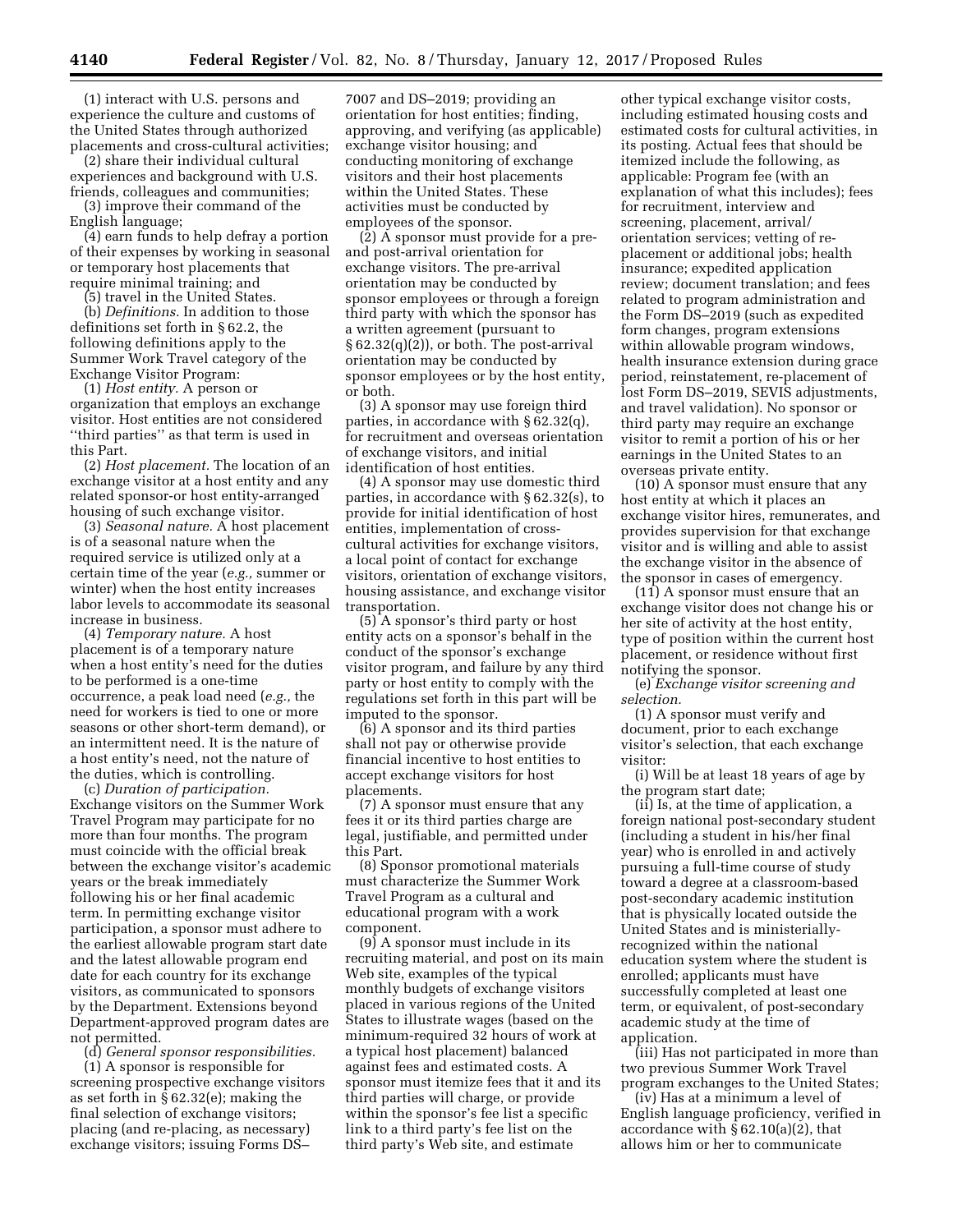effectively when speaking with coworkers and community members, to understand work requirements, to discuss autobiographical information, and to comprehend both written and oral instructions related to work, housing, and transportation; and

(v) Intends to participate in sponsor, host-entity, and/or self-initiated crosscultural activities while in the United States.

(2) Prior to selecting an exchange visitor, a sponsor must conduct an interview with each prospective exchange visitor either in-person or by video-conference and, where requested by the host entity or exchange visitor, facilitate a video-conference between the host entity and the exchange visitor.

(3) A sponsor must communicate to prospective exchange visitors that they may not be accompanied by spouses and dependents unless these spouses and dependents secure the requisite immigration status. Spouses and dependents of an exchange visitor in the Summer Work Travel program category are not eligible for J–2 (derivative) status.

(f) *Exchange visitor placement.* 

(1) Before issuing a Form DS–2019, a sponsor must secure for each prospective exchange visitor a host placement(s):

(i) That is seasonal or temporary in nature;

(ii) Requiring only minimal training; (iii) Entailing daily interaction with, and work alongside, American guests, customers, co-workers, and supervisors, as an integral part of the host placement;

(iv) Providing the exchange visitor with hours of work numbering between the allowable minimum and maximum, in no more than two host placements in accordance with § 62.32(f)(4);

(v) Meeting the requirements for compensation in accordance with § 62.32(f)(6);

(vi) Provided by a host entity that has been vetted in accordance with § 62.32(i);

(vii) Provided by a host entity informed of its responsibilities pursuant to § 62.32(j);

(viii) Not on the program exclusions list set forth in § 62.32(k);

(ix) Satisfying the standard for exchange visitor housing and local transportation as set forth in § 62.32(l);

(x) Provided by a host entity that has been fully oriented by the sponsor about the public diplomacy purpose of the Exchange Visitor Program, federal regulations (including updates), and other requirements of the Exchange Visitor Program;

(xi) Provided by a host entity that accepts responsibility for the exchange visitor as necessary in case of emergency; and

(xii) Located where an employee of the sponsor can reach the exchange visitor in-person within eight hours through any reliable means of transportation.

(2) A sponsor must divulge to the Department where a partial or full ownership relationship exists between the sponsor and the host entity. In these instances, the sponsor must identify an individual who will act as an independent advocate for the exchange visitor, such as an ombudsperson.

(3) A sponsor must not place exchange visitors with host entities if there is a strike or lockout, at the placement site, or other labor dispute at the placement site that the sponsor reasonably believes would have a negative impact on the exchange visitor's program. If a strike, lockout, or other such labor dispute occurs at the host entity in the location where an exchange visitor's host placement has been finalized pending the arrival of the exchange visitor, or where an exchange visitor is currently carrying out the program, a sponsor must place the exchange visitor at a different host entity as soon as possible and no later than five business days after the occurrence of such dispute.

(4) *Hours.* 

(i) A sponsor must place the exchange visitor only with one or two host entities that, taken together, commit to provide a total minimum of 32-hours and a total maximum of 65-hours of permissible work per exchange visitor per calendar week averaged over a twoweek period, as accepted by the exchange visitor on Form DS–7007. Should the exchange visitor's hours fall below the required 32-hour minimum per week for longer than two weeks (except in cases where the exchange visitor is ill or otherwise has been authorized an absence), the sponsor must assist that exchange visitor within three business days to raise his/her placement hours at the host entity or be re-placed, or, if the exchange visitor does not already have two placements, an additional placement. Should the exchange visitor's hours increase beyond the 65-hour maximum for more than two weeks, the sponsor, in consultation with the host entity, must require the exchange visitor to reduce his or her hours. The exchange visitor may opt out of the 32-hour weekly minimum work requirement if requested in writing by the exchange visitor and acknowledged by the sponsor after consultation with the host entity.

(ii) A sponsor may place an exchange visitor with no more than two host entities at the same time to meet the 32 hour minimum and 65-hour maximum requirements; the two host placements must be located in close proximity to each other. An exchange visitor may, if he or she so desires, take on additional sponsor-authorized work placements above the 32-hour minimum and below the 65-hour maximum per week work requirement, that conform to all applicable requirements of this Part.

(iii) A sponsor must ensure that a host entity provides the exchange visitor two-weeks' notice if the exchange visitor's job placement will (A) conclude earlier than the end-date indicated on Form DS–7007 or (B) fall below a total of 32-hours per week averaged over a two-week period. The two-week notice provision does not apply to host entities in cases where the exchange visitor fails to report to work for a sustained period (*i.e.,* more than 10 consecutive workdays and without contacting the sponsor or host entity supervisor and receiving permission to be absent). In such cases, the sponsor must fully document the issue that caused the exchange visitor's hours to be reduced or the exchange visitor to be dismissed; the sponsor must assess information provided by the exchange visitor and host entity objectively. A sponsor must inform the Department of such incident within 24-hours of its notification.

(iv) A sponsor must ensure that the exchange visitor gives the host entity two weeks' notice if the exchange visitor's host placement will (A) conclude earlier than the end-date indicated on Form DS–7007 or (B) fall below the 32-hour weekly minimum averaged over a two-week period (if the exchange visitor has not formally opted out of the 32-hour requirement). The two-week notice provision does not apply to exchange visitors in cases where the exchange visitor can credibly allege workplace abuse, sexual abuse, sexual harassment, bullying, exploitation, wage violations, criminal activity, and instances of retaliation against the exchange visitor for reporting problems in the workplace; a sponsor must inform the Department of such incident within 24-hours of its being notified.

(5) *Notification.* A sponsor must ensure that host entities notify the exchange visitor and sponsor within 24 hours of exigent circumstances affecting the exchange visitor's placement.

(6) *Compensation.* A sponsor must only place the exchange visitor in a host placement that compensates the exchange visitor: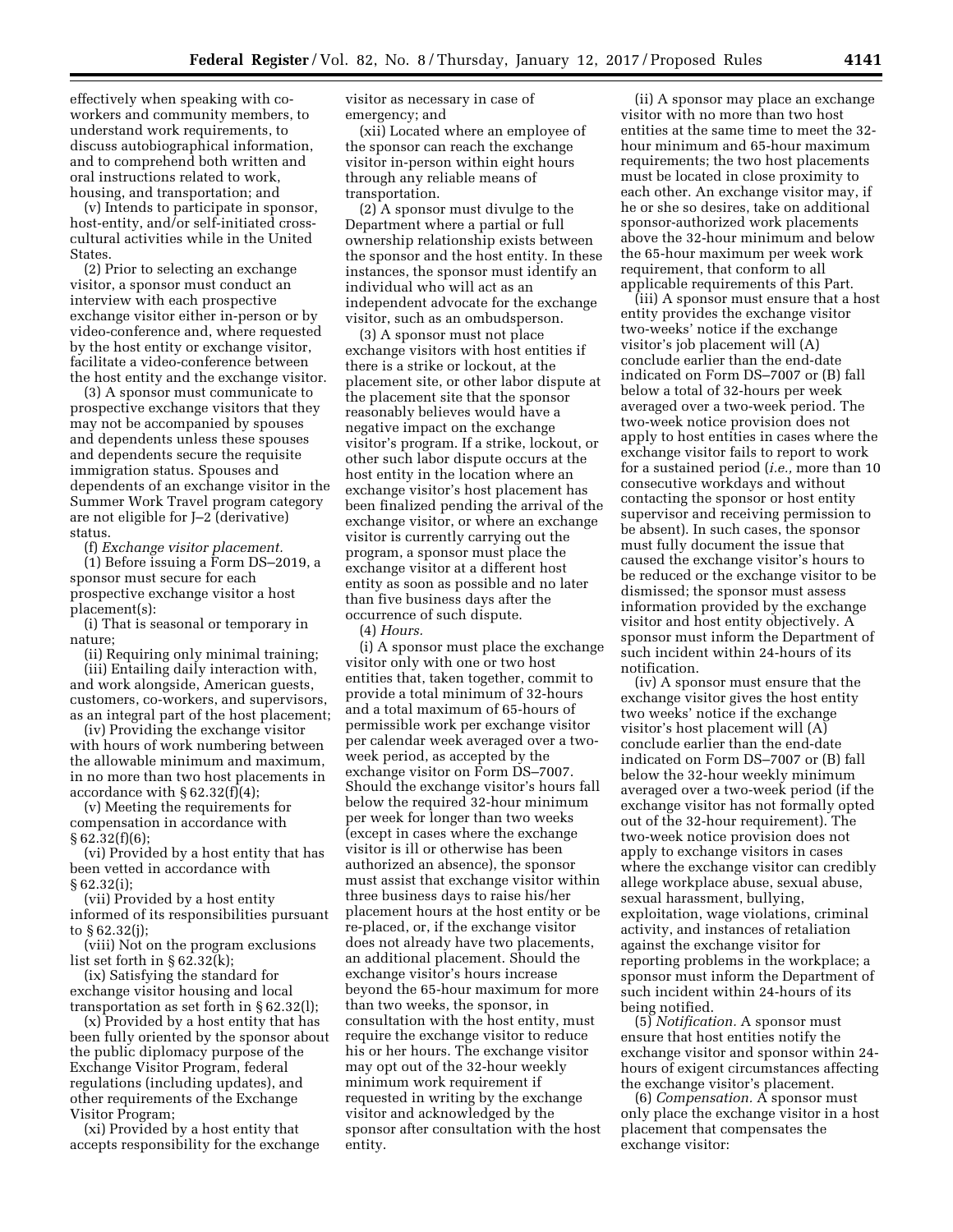(i) At not less than the federal, state, or local minimum wage, whichever is higher, for all hours worked (including overtime hours worked and applicable overtime wage), in conformance with applicable federal, state, and local laws, including the Fair Labor Standards Act; and

(ii) With pay and benefits commensurate with those offered to their U.S. counterparts and/or those on another class of nonimmigrant visa, as applicable, doing the same or similar work in the same work setting. Host entities may reasonably offer different wages to an employee commensurate with a qualified, experienced, or fully competent worker only after considering the experience, education, and skill requirements of the position.

(7) A sponsor must inform its host entities that, when hosting an exchange visitor, they are required by law to follow applicable employer recordkeeping requirements under federal, state, and local law, including the Fair Labor Standards Act and Department of Labor regulations (*e.g.,* 29 CFR part 516);

(8) A sponsor must ensure that host entities provide exchange visitors, without charge or deposit, all uniforms, tools, supplies, and equipment needed to perform placement-required activities.

(9) Prior to placing an exchange visitor at a host entity, the sponsor must inquire whether the host entity has displaced or intends to displace a U.S. worker with an exchange visitor. Sponsors must ensure that host entities have not rejected qualified U.S. applicants for the same position within 90 days of the date on which the sponsor has confirmed the host entity's formal acceptance of that exchange visitor for the host placement as indicated on Form DS–7007.

(10) A sponsor must reimburse exchange visitors for any union dues required by their host placement.

(11) A sponsor must ensure that exchange visitors are not charged for any host entity promotional material used by the exchange visitor on the job, and must compensate, or ensure that the exchange visitor's host entity compensates, the exchange visitor for travel time from the site of activity to any training site, and for the time spent in training; if the sponsor or host entity holds the training in a city that is farther than 60 miles away from the exchange visitor's site of activity, or the sponsor or host entity requires the exchange visitor to stay overnight at the training site, then the sponsor or host entity must pay the exchange visitor for the cost of lodging.

(g) *Door-to-door sales placements:* A sponsor placing an exchange visitor in a door-to-door sales position must, in addition to the requirements set forth in § 62.32(f):

(1) Fully execute an agreement that explains in detail the exchange visitor's placement duties and expectations, who will obtain and pay or reimburse the exchange visitor for any necessary state or local permits, the geographic area the host placement encompasses, and how exchange visitors, while traveling, may access housing that has been prearranged by the sponsor or host entity. The agreement must be included as an appendix to Form DS–7007 and must be accepted in writing by the exchange visitor before he or she receives a Form DS–2019.

(2) Ensure that:

(i) The host entity provides the exchange visitor with a post-arrival orientation that, at a minimum, includes information on safety considerations while selling door-to-door; how to contact a supervisor while traveling on duty; how to react when faced with possible adverse situations; how exchange visitors will be reimbursed for housing costs incurred while traveling on behalf of their host entity; and how products will be delivered to customers;

(ii) The exchange visitor in each calendar week of his or her program, averaged over a two-week period, earns not less than the equivalent of the applicable federal, state, or local minimum wage per hour through hourly pay or sales profits, in conformance with applicable federal, state, and local laws, including the Fair Labor Standards Act, and receives pay and benefits commensurate with those offered to his or her U.S. counterparts and/or those on another class of nonimmigrant visa doing the same or similar work in the same work setting and having similar qualifications and experience. Hours that an exchange visitor spends in orientation constitute hours worked;

(iii) Customers make all checks and other forms of payment directly payable to the host entity, not to the exchange visitor, for sponsor or host entity products; and

(iv) The exchange visitor begins selling door-to-door no earlier than 9:00 a.m. and finishes his/her last sales call no later than 8:00 p.m. in the time zone covering his or her location.

(3) Permit an exchange visitor's reasonable request for re-placement at a non-door-to-door assignment and issue the exchange visitor a new Form DS– 7007.

(4) Pre-authorize and document on the appendix to the DS–7007 any

additional types of exchange visitor sales activities.

(h) *Exchange visitor host replacement.* A sponsor must:

(1) Find and fully vet a new host entity for the exchange visitor (*i.e.,*  verify, at a minimum, the terms and conditions of the exchange visitor's employment at that host entity) within three business days in response to an exchange visitor's reasonable request to change host placements, provided the request is made before the final four weeks of the exchange visitor's program. Considerations in determining the reasonableness of a request may include whether the new placement would be consistent with the exchange visitor's abilities, is located in the same city or a nearby city to the previous placement, and is within an economic sector where host entities are hiring. Sponsors may not charge the exchange visitor a fee for re-placement.

(2) Ensure that a host re-placement meets the requirements applicable to the original placement(s).

(3) Complete and secure the requisite signatures on a new Form DS–7007 prior to the exchange visitor's beginning work at a host re-placement.

(i) *Sponsor vetting of host entities.* A sponsor must:

(1) Exercise due diligence in vetting a host entity, its owners, and its managers and supervisors who work with exchange visitors. In conducting such vetting, a sponsor must confirm that a host entity is a legitimate and reputable business by taking, at a minimum, the following steps annually:

(i) Check, through direct contact in person or by telephone, the names of the entity's owner(s), and manager(s), names of the supervisor(s) for the exchange visitor, business telephone numbers, email addresses, street addresses, and professional activities;

(ii) Use publicly available information (*e.g.,* state registries, advertisements, brochures, Web sites, court registries, state sex-offender registries) and available information from prior exchange visitor placements to confirm that all host entities and their owners are of good reputation and financially viable, and that all managers and supervisors of the exchange visitor are reputable and have each undergone a criminal background check that the sponsor may review;

(iii) Record a potential host entity's Employer Identification Number (EIN) and obtain copies of its current business or professional license or permit, or certificate issued by the jurisdiction where the business operates, granting the host entity the right to operate in that jurisdiction;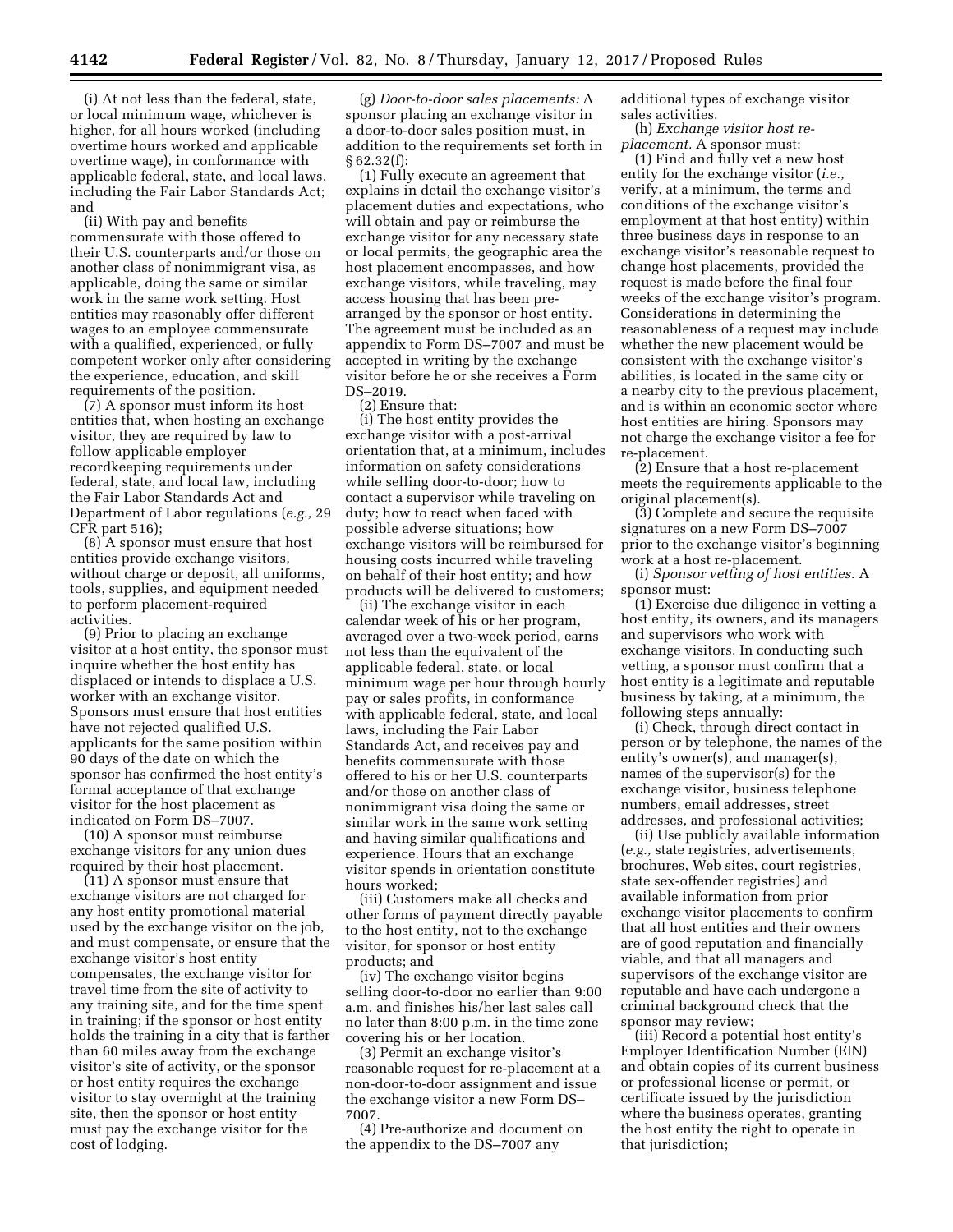(iv) Check whether the host entity will use any third parties (including staffing agencies) to conduct the exchange visitor program and verify using publicly available information (*e.g.,* the kind of information noted in subparagraph (i)(1)(i)) to check whether such third parties are legitimate and reputable and that their managers and supervisors working with exchange visitors have each had a criminal background check that the sponsor may review. Failure of a third party engaged by a sponsor's host entity to comply with the regulations governing administration of the Exchange Visitor Program will be imputed to the sponsor, whether or not such third party has been disclosed by the host entity to the sponsor.

(v) Verify that each potential host entity will have Workers' Compensation Insurance coverage or its equivalent, as applicable, in the appropriate U.S. state during the time when the exchange visitor will be placed there, or, if applicable, evidence of that state's exemption from requirement of such coverage;

(vi) Obtain verification at the beginning of each season that a host entity with which an exchange visitor is planned to be placed will not displace U.S. workers, has not experienced layoffs in the past 120 days, and does not have workers on lockout or strike; and

(vii) Review the U.S. Department of Labor Web site and state resources for judgments and debarments and revocations pertaining to the host entity or business owner.

(2) Discontinue cooperation with a host entity that fails to disclose information that may affect exchange visitor health, safety, or welfare, or bring the Exchange Visitor Program into notoriety or disrepute.

(j) *Host entity cooperation.* 

(1) A sponsor must inform a host entity and its relevant managers and supervisors of program regulations, regularly monitor the host entity's compliance with such regulations, and take action if it becomes aware of a violation.

(2) A sponsor must inform a host entity that it may be required to arrange cross-cultural activities for its exchange visitor, or that it must permit time for the exchange visitor to engage in sponsor-arranged cross-cultural activities, as defined in § 62.2.

(3) Failure by any host entity (or any disclosed or undisclosed third party) to follow the requirements governing administration of the Exchange Visitor Program will be imputed to the sponsor.

(4) A sponsor must require a host entity to notify it within 24-hours of the following events:

(i) The exchange visitor arrives at his/ her site of activity to begin his/her program;

(ii) There are significant deviations in the host placement during an exchange visitor's program;

(iii) The exchange visitor is not meeting the requirements of his/her host placement as detailed on Form DS– 7007;

(iv) The exchange visitor leaves his/ her position ahead of the planned departure;

(v) There are serious incidents involving an exchange visitor, including any situations that have or could have the effect of endangering his or her health, safety, or welfare.

(5) No sponsor or host entity may prevent communication between an exchange visitor and his or her sponsor, family or friends, or any other person while the exchange visitor is not on duty;

(6) A sponsor shall terminate the participation of a host entity that is found to have, without the exchange visitor's advance written permission, held or withheld the exchange visitor's money, identification (including passport and social security card), cellphone, flight tickets, or other personal property during his or her program; or held or withheld an exchange visitor's Forms DS–2019 or DS–7007. Any exchange visitor who wishes the sponsor or sponsor's host entity to retain important documents must make this request in writing, including an itemized list of the documents. The exchange visitor may revoke this authorization in writing at any time, whereupon such documents or property must be returned within 48-hours of the written revocation's documented submission to the sponsor.

(k) *Program exclusions.* A sponsor must not place an exchange visitor in a host placement that is:

(1) Inconsistent with U.S. law or that could bring notoriety or disrepute to the Department or to the Exchange Visitor Program, as determined by the Department;

(2) Lacking acceptable housing and local transportation, (as set forth in § 62.32(l)), including safe local transportation that is accessible during late night or early morning hours if the exchange visitor will work during such hours;

(3) Requiring more than four hours of work between 10:00 p.m. and 6:00 a.m.;

(4) In locations where telephone and Internet communication is not accessible;

(5) Requiring licensing of the exchange visitor;

(6) Compensating the exchange visitor on a ''piece work basis'' (*i.e.,* based on the number of objects produced or rooms cleaned);

(7) Resulting in the exchange visitor being supervised by a staffing agency, unless the sponsor vets the staffing agency as well as the host entity where that agency places exchange visitors, and the staffing agency's role meets the following criteria:

(i) The staffing agency provides daily supervision and primary onsite monitoring of the exchange visitor's work environment at his or her host entity;

(ii) The exchange visitor is an employee of, and paid by, the staffing agency; and

(iii) The staffing agency effectively controls the host placement (*i.e.,* has hands-on management responsibility for the exchange visitor at his or her site of activity);

(8) Entailing domestic help in private homes (*e.g.,* child care provider, elder care provider, housekeeper, gardener, chauffeur);

(9) Requiring the exchange visitor to operate or drive a pedicab, rolling chair, or other vehicle powered by physical exercise;

(10) Requiring the exchange visitor to operate or drive a vehicle or vessel for which a driver's license is required, regardless of whether the vehicle carries passengers;

(11) Related to clinical care that involves physical contact with patients;

(12) In the adult entertainment industry or the commercial sex trade (*e.g.,* placements at escort services, adult book or video stores, strip or exotic dance clubs);

(13) Requiring the exchange visitor to engage in work that is declared hazardous to youth by the Secretary of Labor at Subpart E of 29 CFR part 570;

(14) Requiring sustained physical contact with other people (*e.g.,* hair care, manicure, henna tattooing) and/or adherence to the Centers for Disease Control and Prevention's Universal Blood and Body Fluid Precautions guidelines;

(15) Requiring the exchange visitor to operate gaming, gambling, wagering, or betting activities;

(16) In chemical pest control, warehousing, or a catalogue/online order distribution center;

(17) In the mobile amusement and itinerant concessionaires industries;

(18) Meeting the criteria of another Exchange Visitor Program category (*e.g.,*  camp counselor, intern, trainee);

(19) In the North American Industry Classification System's (NAICS) Goods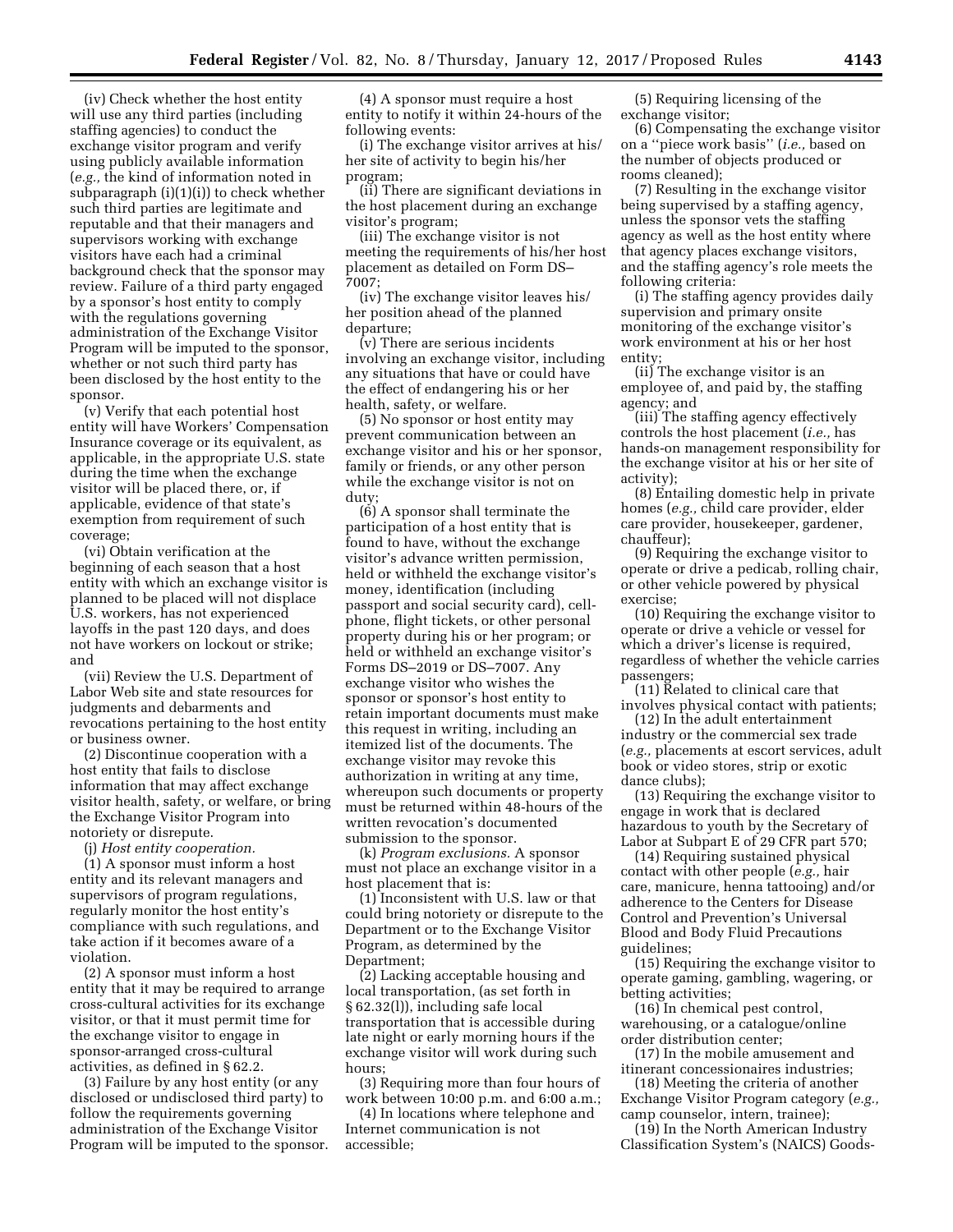Producing Industries occupational categories industry sectors 11, 21, 23, 31–33 numbers (set forth at *[http://](http://www.bls.gov/bls/naics.htm) [www.bls.gov/bls/naics.htm](http://www.bls.gov/bls/naics.htm)*); see *[http://](http://siccode.com/en/naicscode/list/directory) [siccode.com/en/naicscode/list/directory](http://siccode.com/en/naicscode/list/directory)*  for code look-up;

(20) Employing the exchange visitor as a mover or in any position where the primary work duty is the movement of household or office goods;

(21) Employing the exchange visitor in a position requiring repetitive motion such as that found on an assembly line or in certain factory-like settings;

(22) Employing the exchange visitor in waste management, janitorial, or custodial positions, or in any position where more than five percent of the duties as defined by time spent involve waste management or keeping the premises of a building and supplementary machinery (*e.g.,* heating, air-conditioning) clean and in working order, or involve making building repairs;

(23) In a position with a host entity that participates in the Summer Work Travel Program on a basis other than seasonal or temporary (*e.g.,* for more than two seasons during the year, or that covers a total period of employment longer than eight months in a single calendar year);

(24) In a position where an exchange visitor is solely responsible for the safety of others (*e.g.,* as a lifeguard); does not have regular on-site or timely on-call supervision by the host entity and/or would be without reasonable time off for breaks and meals; or

(25) In a position with a host entity that does not inform the exchange visitor about, and enforce the use of, applicable workplace health and safety laws (*e.g.,* regulations issued by the Occupational Safety and Health Administration), does not provide equipment that meets relevant safety standards, or otherwise fails to take reasonable precautions to safeguard the health, safety or welfare of an exchange visitor.

(l) *Exchange visitor housing and local transportation.* 

(1) Every sponsor-approved placement must include identification of acceptable housing and local transportation before that sponsor approves the placement and issues a Form DS–2019. Housing must be fully and accurately described on the Housing Addendum of Form DS–7007 in accordance with § 62.32(m).

(2) Acceptable housing must meet all applicable housing codes and ordinances and be:

(i) Affordable for the exchange visitor; (ii) provided in compliance with

applicable federal, state, and local laws,

including 29 CFR part 531 (if the host entity plans to deduct housing costs from the exchange visitor's wages);

(iii) in a safe location;

(iv) within a reasonable distance of the exchange visitor's site of activity at the host entity(ies);

(v) in an area with regular, safe and affordable local transportation options to commercial infrastructure and to his or her site of activity at the host entity; and

(vi) in a location that is neither isolated, nor difficult to access.

(3) The requirements in subparagraphs (iv), (v) and (vi) above are waived if the sponsor or host entity provides reliable, safe, and affordable local transportation to the exchange visitor during his/her on- and off-hours, and has a transportation plan in case of emergency. A sponsor placing an exchange visitor in a remote national park, ski or mountain resort, or summer camp must document the host entity's written arrangement for transportation for that exchange visitor during his/her off hours and in case of emergency.

(4) Neither a sponsor nor its host entity is permitted to require an exchange visitor to pay a separate fee to identify housing in excess of any fee charged for the exchange visitor's placement at the host entity.

(5) In the event that the exchange visitor chooses to secure his or her own housing, both the sponsor and the exchange visitor must document such choice in writing and the sponsor must verify compliance with the requirements of paragraph (2) prior to the exchange visitor's arrival in the United States, or the sponsor may deny the housing or the entire host placement.

(6) If either the sponsor or the Department determines that an exchange visitor's housing situation is unacceptable or otherwise problematic (*e.g.,* excessive noise, serious conflict among housemates), the sponsor must identify new acceptable housing and notify the exchange visitor of that alternative within one week of this determination; if the exchange visitor opts not to accept the new housing, the sponsor may determine that the placement is in violation of this regulation.

(7) If an exchange visitor bicycles to and from the host entity or to reach commercial infrastructure, his or her sponsor must ensure that the exchange visitor is informed that he or she must wear a helmet and other appropriate protective gear and that he or she must check that the bicycle is in working order (*e.g.,* brakes functional, frame not bent, all tires inflated properly, bicycle chain and gears functional). All sponsors must provide exchange visitors in pre-arrival materials and during orientation with bicycle safety information, including the Departmentgenerated bicycle safety flyer, and place the Department-generated bicycle safety video on their Web site. No exchange visitor should be expected by his or her sponsor or host entity to ride a bicycle to his or her site of activity at the host entity if he or she chooses not to do so, or be expected to ride a bicycle to his or her site of activity on a highway or other major road without bicycle lanes; likewise, no exchange visitor should be expected to ride a bicycle over distances of longer than a total of eight miles per day in order to travel to and from the host entity or reach commercial infrastructure.

(m) *Form DS–7007 (Host Placement Certification).* The purpose of this form is to ensure a common understanding among all parties (through required signature of the sponsor, exchange visitor, and host entity) about the terms of the host placement and arranged housing before the exchange visitor begins work at his or her host entity.

(1) A sponsor must:

(i) Fully complete a Form DS–7007 for each exchange visitor placement, which must include: Location and description of the host entity; number of employees and other exchange visitors on location; hours of work each week that will be offered the exchange visitor; duties, wages (including expectations for overtime), expected training period, if any; physical demands of the host placement; any placement-related benefits or amenities; total itemized fees charged by sponsors, host entities, and third parties, that the exchange visitor will incur, identifying clearly which are mandatory and which are optional; other estimated costs to the exchange visitor of the placement at the host entity or for other aspects of the program (*e.g.,* costs and deductions for benefits, mandatory and optional deductions, meals included at host entity). Deductions taken from wages must be disclosed in advance to the exchange visitor. A DS–7007 must be executed for each placement the exchange visitor accepts and be updated according to Department guidance if the terms of a placement change significantly;

(ii) Fully execute a Form DS–7007 (excluding Housing Addendum) before completing and signing a Form DS–2019 for each exchange visitor;

(iii) Provide each signatory an executed copy of the Form DS–7007 (excluding Housing Addendum) before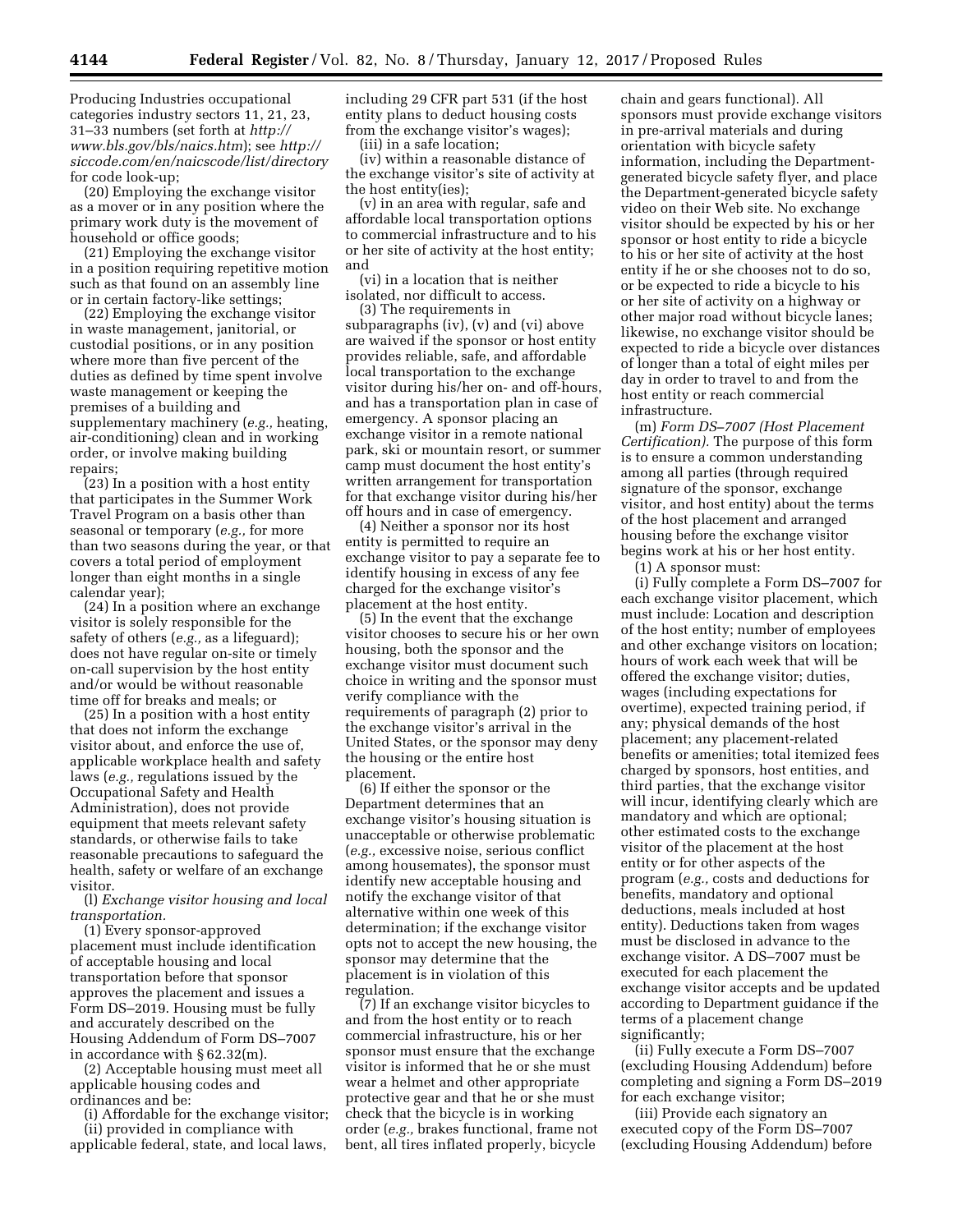the exchange visitor makes his or her visa application; and

(iv) Inform the exchange visitor that he or she must have his or her fullyexecuted Form DS–7007 (excluding Housing Addendum) available (along with his or her Form DS–2019) for the visa interview.

(2) A sponsor must ensure that the Housing Addendum of the Form DS– 7007 is completed (including by the host entity), if relevant, and that a copy is sent to the exchange visitor prior to the exchange visitor's departure to the United States and if the exchange visitor changes housing. A sponsor must include a description of the housing; information about local transportation type and cost, and distance to the host entity; cost of housing (either weekly or monthly); need for an exchange visitor housing deposit; utilities covered in rent and those that the exchange visitor must pay separately; whether deductions for housing or local transportation will be taken from exchange visitors' wages; number of other tenants; housing features and description (including numbers of bedrooms and bathrooms); and whether there is a firm contract for the housing that the exchange visitor must sign for a fixed period of time. The Housing Addendum page must state the market value of housing and/or local transportation. Deductions from wages may only be made in accordance with Fair Labor Standards Act regulations set forth at 29 CFR part 531.

(3) A sponsor must give each exchange visitor 72-hours to consider any substantive additional requirements or changes made by his or her host entity to the host placement after the DS–7007 or Housing Addendum is initially executed; a sponsor must require the exchange visitor and host entity to sign a new Form DS–7007 if the exchange visitor agrees to the changes. If an exchange visitor determines that he or she does not wish to add requirements or make changes, or is unresponsive, he or she must be allowed to continue to do those tasks at the host entity specified on his or her most recent DS–7007, unless the host entity makes a request to the sponsor that the exchange visitor be placed elsewhere, in which case, the exchange visitor must be given two-weeks' notice of program termination. An exception to the 72-hour rule may be made if such changes must be implemented before 72-hours to protect the health, safety, and welfare of the exchange visitor.

(4) A sponsor must keep each DS– 7007 on file for three years.

(n) *Exchange visitor pre-departure orientation and documentation.* 

(1) In addition to satisfying the requirements set forth at § 62.10(b)–(c), a sponsor must provide to each exchange visitor prior to departure from his or her home country, an orientation in-person, online, or a combination of both that includes the following information and documentation:

(i) An explanation of the sponsor's role during the program, including monitoring, and of host entity responsibilities;

(ii) The Department of State's Summer Work Travel Exchange Visitor Welcome Letter and Diversity Flyer;

(iii) The sponsor's 24/7 immediate (*i.e.,* non-answering machine) contact telephone number;

(iv) A description of exchange visitor and host entity obligations and responsibilities, including a list of program obligations and responsibilities as set forth in subparagraph (2) below;

(v) Information explaining the crosscultural component of the Summer Work Travel program, including the exchange visitor's obligation to participate in sponsor- and host entityarranged cross-cultural activities, and how best to experience local or national U.S. culture;

(vi) Information on how to identify and report workplace abuse, sexual abuse, sexual harassment, bullying, exploitation, wage violations, housing violations, poor housing conditions, and instances of retaliation against the exchange visitor for reporting problems, including how to access whistleblower protection. The orientation also must include information for exchange visitors on the sponsor monitoring process, and inform exchange visitors that they must notify their sponsor within ten days of arrival in the United States and of any changes to the terms agreed to in Form DS–7007;

(vii) Information on general personal, pedestrian, and transportation safety, including bicycle safety information (*i.e.,* providing the Departmentgenerated bicycle safety flyer and placing a bicycle safety video on the sponsor's Web site);

(viii) An identification card with a photo of the exchange visitor listing the exchange visitor's name, the sponsor's name, and main office and emergency telephone numbers, 911, the telephone number of the Department's J–1 visa toll-free emergency help line, the J–1 visa email address, and the name and policy number of the sponsor's health insurance provider, if applicable; and

(ix) Information on medical care in the United States (*e.g.,* information on insurance deductibles, differences between emergency room visits and regular hospital visits, how generally to seek medical care in the United States) and locations of the nearest medical facilities.

(2) Information on exchange visitor and host entity obligations and responsibilities must include the following:

(i) The exchange visitor must notify his or her sponsor within ten days of arrival in the United States, as set forth in  $\S 62.10(c)(9);$ 

(ii) The exchange visitor must notify his or her sponsor of any changes to the terms agreed to in Form DS–7007, as set forth in  $\S 62.32(m)(1)(i);$ 

(iii) An exchange visitor must not change his or her host site of activity at the host entity, type of position within his or her current host placement, or residence without first notifying the sponsor, as set forth in  $\S 62.32(d)(11)$ ;

(iv) The host entity must not permit an exchange visitor to begin working for an additional host entity, or at a different host entity, until the sponsor has vetted such host entity, as set forth at § 62.32(i), and provided the exchange visitor and host entity a fully executed Form DS–7007 for such a placement in accordance with paragraph (m);

(v) A description of the circumstances that may lead to termination of the exchange visitor's program under rules governing the program, including, but not limited to, the following: Engaging in more than three Summer Work Travel programs during the exchange visitor's academic career; failure of an exchange visitor to report to his or her sponsor within ten days of arrival in the United States; failure to appear timely at the initial host placement without notifying the sponsor in advance of any inability to appear on time; beginning employment at a non-vetted host entity or at a host placement on the program exclusions list set forth at paragraph (k); engaging in illegal activities (*e.g.,* fraud, distribution of illegal substances); failure to give two-weeks' notice of departure to the current host entity, except in cases where health, safety, or welfare of the exchange visitor is endangered; failure to report change of position or change of title within the current host placement or change of residence; a pattern of unresponsiveness to sponsor communications; and violation of sponsor-specific rules regarding the exchange visitor program;

(vi) The circumstances that may lead to program termination of the host entity; and

(vii) The exchange visitor is prohibited from engaging in any activities that could bring the Exchange Visitor Program into notoriety or disrepute.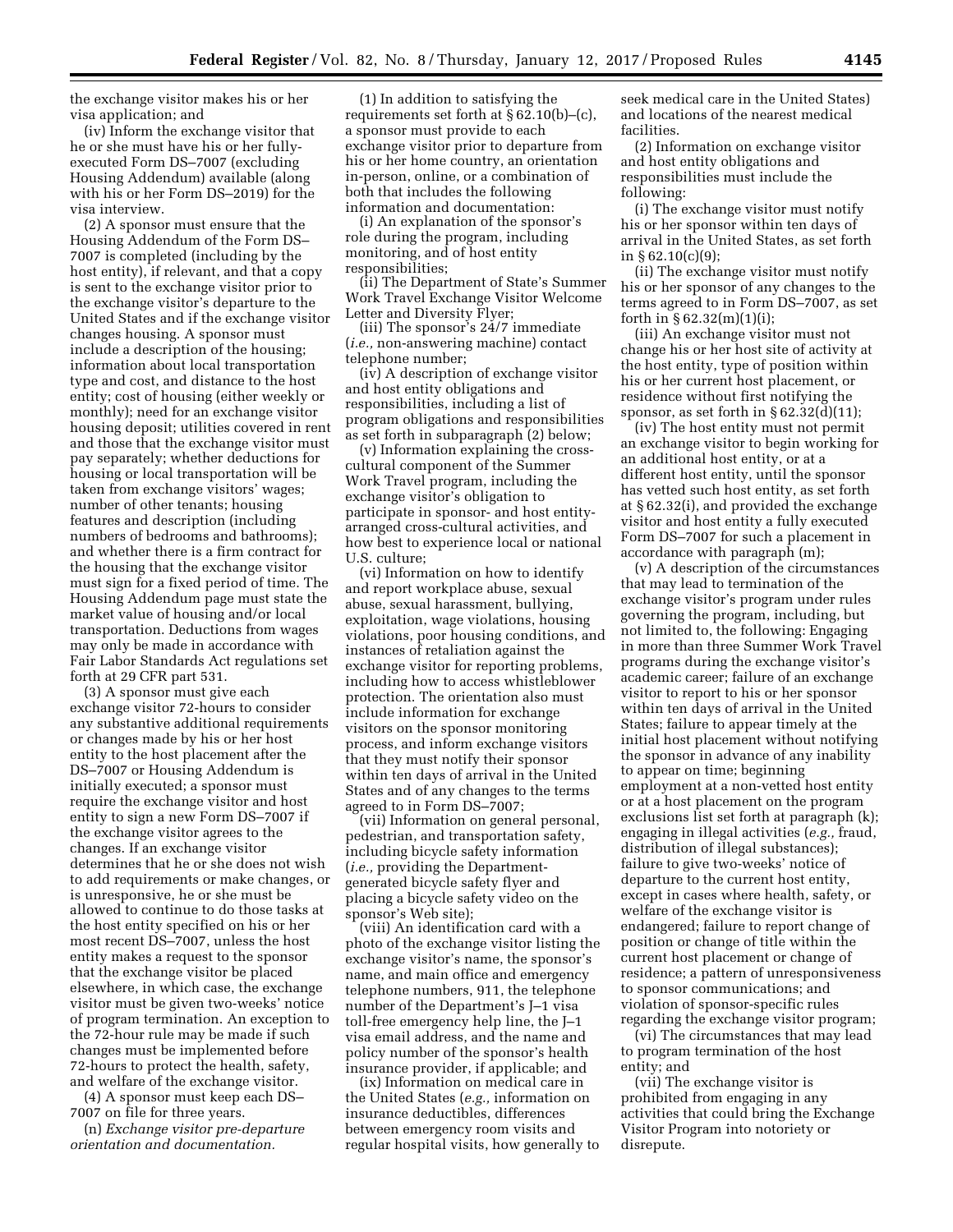(o) *Cross-cultural activities.* A sponsor must:

(1) Ensure that the exchange visitor's placement at the host entity requires regular interaction with co-workers and customers and that the exchange visitor's host entity also facilitates the regular interaction of the exchange visitor with U.S. persons during the workday portion of their program;

(2) Plan and initiate cross-cultural activities, and/or act as a resource for host entities, domestic third parties, or local community groups in arranging cross-cultural activities that provide the exchange visitor exposure to U.S. culture and/or interaction with U.S. persons throughout his or her program;

(3) Ensure that, at a minimum, it or its host entity or entities arrange one crosscultural activity within each calendar month for the exchange visitor; and

(4) Facilitate additional cross-cultural activities throughout the duration of the exchange visitor's program, and document such activities.

(p) *Exchange visitor monitoring and assistance.* A sponsor must:

(1) Maintain, at a minimum, monthly personal contacts with the exchange visitor. Such sponsor contact is permitted to be in-person, by telephone, or via exchanges of email (communications via email and voicemail messages must elicit a response from the exchange visitor that provides information on the exchange visitor's well-being);

(2) Gauge the exchange visitor's overall health, safety, and welfare and appropriately address issues identified through monitoring that involve the suitability of employment, housing and transportation, and any other issues affecting, or that could affect, the exchange visitor's health, safety, and welfare;

(3) Be available to the exchange visitor as a facilitator, counselor, and information resource and provide appropriate assistance on an as-needed basis;

(4) Document all efforts to resolve any issue that could result in program termination, including problematic placements and inability to contact a non-responsive exchange visitor, before pursuing program termination;

(5) Prepare any host entity to facilitate Department oversight and visits to placement locations; and

(6) Incorporate additional monitoring steps at the suggestion of the Department in the case of Departmentnoted problems in the sponsor's Summer Work Travel program.

(q) *Sponsor use of foreign third parties.* A sponsor must, in addition to the description set forth in § 62.2 in the definition of *Third party,* satisfy the following requirements if it elects to use a foreign third party:

(1) Select only a foreign third party that:

(i) The sponsor has vetted in accordance with § 62.32(r);

(ii) has a fixed office address, employees with professional experience in the service(s) the foreign third party provides, an organizational mission applicable to cultural and educational exchange, and a secure system to collect, protect, and dispose of the personal data of potential and actual exchange visitors;

(iii) markets the Summer Work Travel program as a cultural and educational program with a work component;

(iv) has fees and other charges that are permissible under this Part, transparent, justifiable in terms of services provided, and legal; and

(v) would not bring the Exchange Visitor Program into notoriety or dispute, or engage in actions that would endanger the health, safety or welfare of an exchange visitor;

(2) Fully execute a written agreement, with documented review every three years, with the foreign third party and work only with foreign third parties with which the sponsor has concluded such written agreements; agreements must specifically authorize the foreign third party to carry out certain program functions;

(3) Adequately orient any foreign third party it engages on the purpose of the Exchange Visitor Program and all applicable regulations in this Part and updates and related guidance;

(4) Require, review, and approve annually the third party's marketing materials, including updated price lists based on any Department-required template, for programs marketed on the sponsor's behalf. The price lists must include itemization of all fees charged to the exchange visitor and estimated costs the exchange visitor might incur, as set forth in  $\S 62.9(d)(3)$ ;

(5) Ensure that the foreign third party does not permit the use of any other third party (including staffing or employment agencies or subcontractors) to work directly with any prospective or current exchange visitor for the purpose of programmatic planning, or otherwise cooperate or contract with any such other third party;

(6) Place information about each of its foreign third parties on the sponsor's main Web site, including the official name, headquarters address, and specific program functions performed;

(7) Establish and implement internal controls to ensure that each foreign

third party complies with the terms of its agreement with the sponsor;

(8) Ensure the foreign third party knows and complies with all applicable provisions of these regulations. Failure by any foreign third party to comply with the regulations will be imputed to the sponsor; and

(9) Not use a foreign third party if the Department has determined and informed that sponsor that the third party does not meet the requirements of subparagraph (1).

(r) *Sponsor vetting of foreign third parties.* A sponsor must:

(1) Ensure that any foreign third party it utilizes or intends to utilize is legitimate and employs only reputable individuals or organizations qualified to perform agreed program functions;

(2) At a minimum, review annually current documentation for each of its foreign third parties, including:

(i) Proof that it is legally authorized to conduct business in every location in which it operates;

(ii) Any bankruptcy filing, adverse legal judgment, or pending legal action or complaint against such foreign third party relevant to its conduct of the exchange visitor program;

(iii) Written references from three current business associates or partner organizations;

(iv) A criminal background-check report (including originals and English translations, as applicable) for each owner and officer of the foreign third party; and

(v) A copy of the foreign third party's recent financial statements certified by an independent public accountant.

(s) *Sponsor use of domestic third parties.* 

A sponsor must, in addition to the description set forth in § 62.2 (definition of *Third party*), satisfy the following requirements if it elects to use a domestic third party:

(1) Select only a domestic third party that:

(i) The sponsor has vetted in accordance with § 62.32(t), unless the selected entity serving as a domestic third party is another designated sponsor; in that case, the sponsor must require that the domestic third party sponsor provide proof of current Department designation;

(ii) has a fixed office address, employees with professional experience in the service(s) the domestic third party provides, an organizational mission applicable to cultural and educational exchange, and a secure system to collect, protect, and dispose of the personal data of potential and actual exchange visitors;

(iii) has fees and other charges that are permissible under this Part, transparent,